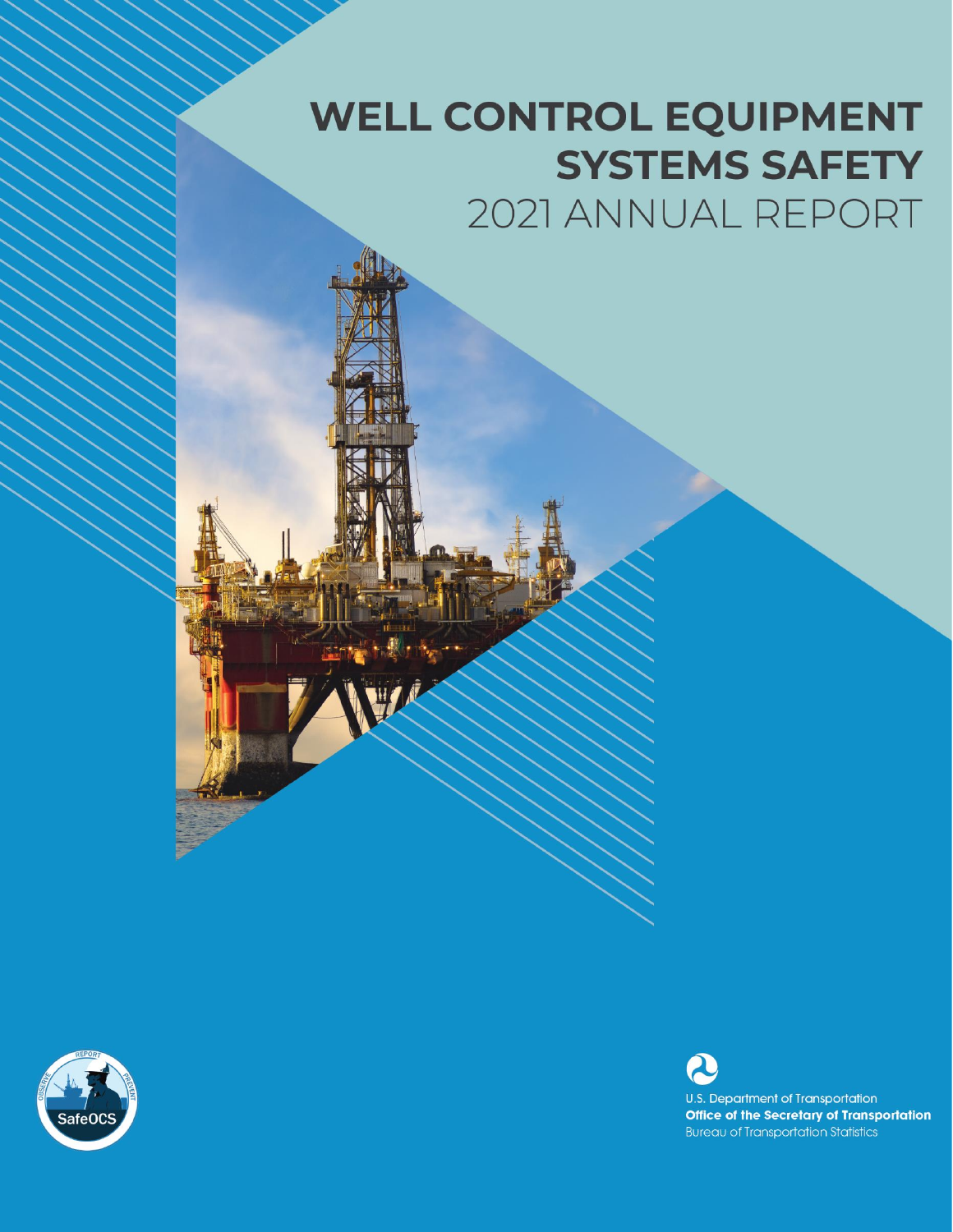# **WELL CONTROL EQUIPMENT SYSTEMS SAFETY**

2021 Annual Report

(*Includes a five-year review*)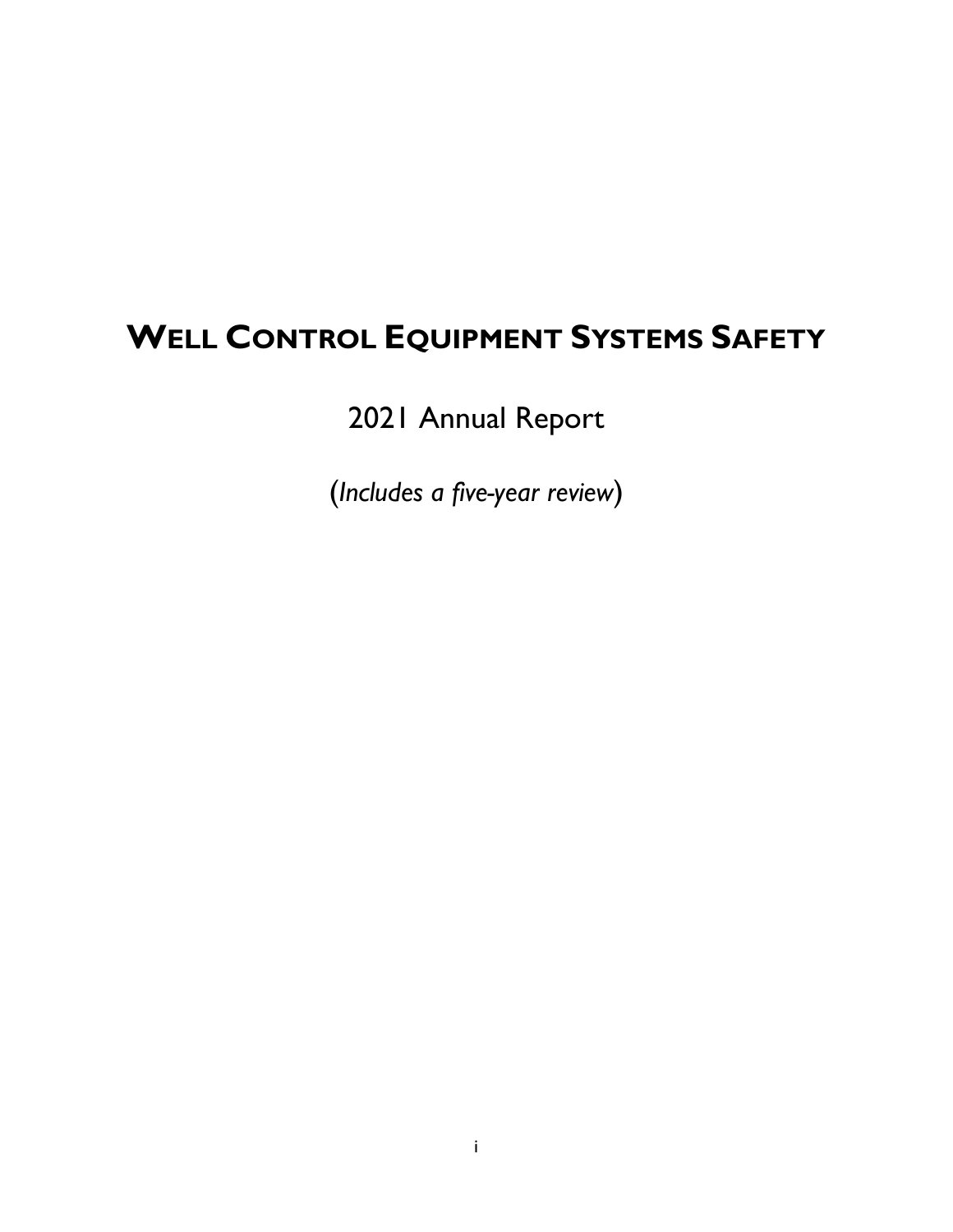# **ACKNOWLEDGEMENTS**

#### **Bureau of Transportation Statistics**

Patricia Hu *Director*

Rolf Schmitt *Deputy Director*

#### **Produced under the direction of:**

Demetra Collia *Director of the Office of Safety Data and Analysis*

#### **Recommended Citation:**

Bureau of Transportation Statistics. *Well Control Equipment Systems Safety – 2021 Annual Report.* Washington, D.C.: United States Department of Transportation, 2021. <https://doi.org/10.21949/1524580>

## **Cover Image Source:**

Drilling platform during the coming storm. Adobe Stock.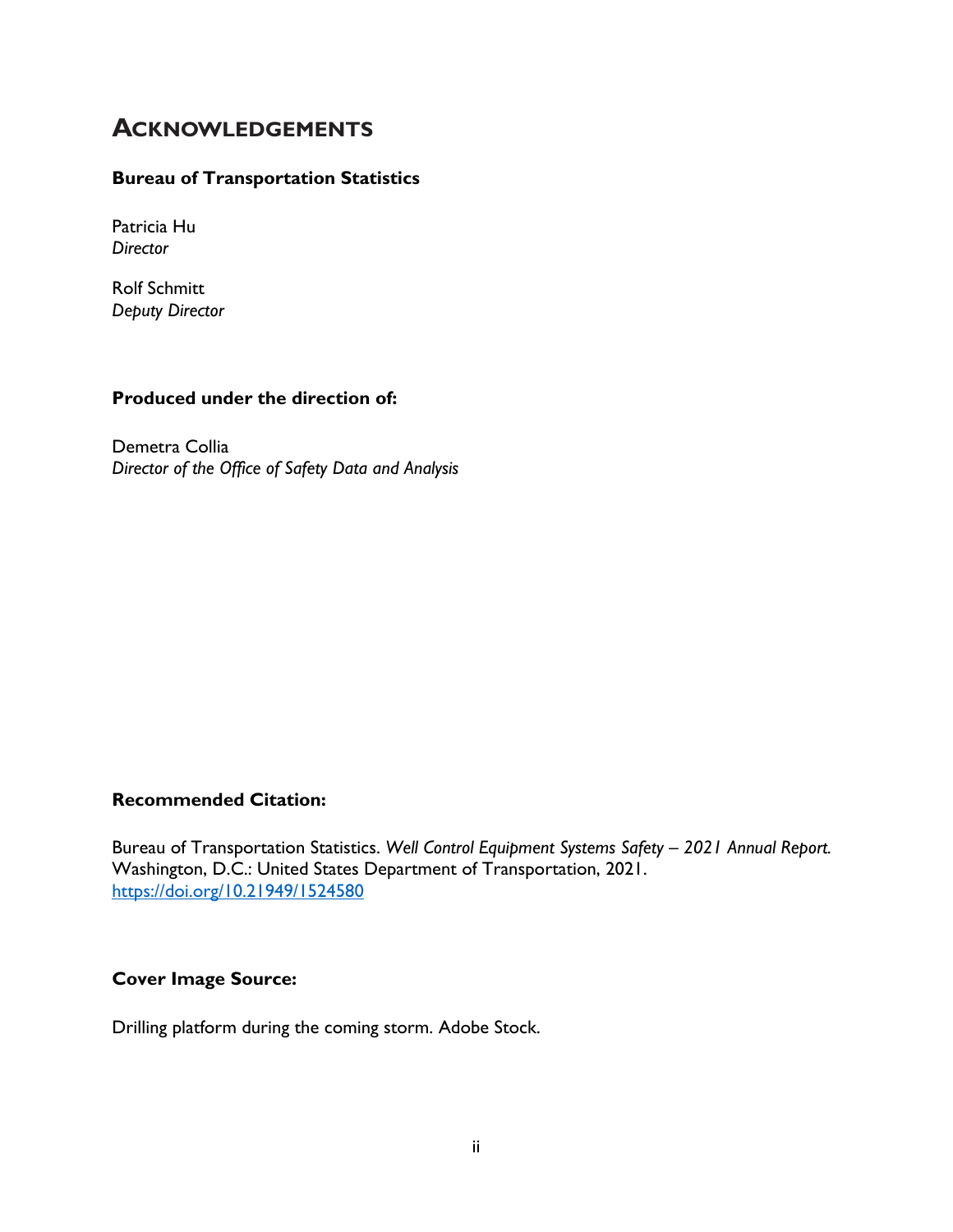# **QUALITY ASSURANCE STATEMENT**

The Bureau of Transportation Statistics (BTS) provides high-quality information to serve government, industry, and the public in a manner that promotes public understanding. Standards and policies are used to ensure and maximize the quality, objectivity, utility, and integrity of its information. BTS reviews quality issues on a regular basis and adjusts its programs and processes to ensure continuous quality improvement.

# **NOTICE**

This document is disseminated under an interagency agreement between the Bureau of Safety and Environmental Enforcement (BSEE) of the U.S. Department of the Interior (DOI) and BTS of the U.S. Department of Transportation (DOT) in the interest of information exchange. The U.S. government assumes no liability for the report's content or use. The interagency agreement adheres to the Economy Act of 1932 as amended (31 USC 1535) and to the Federal Acquisition Regulations 6.002. To the best of DOI and DOT's knowledge, the work performed under the agreement does not place BTS in direct competition with the private sector.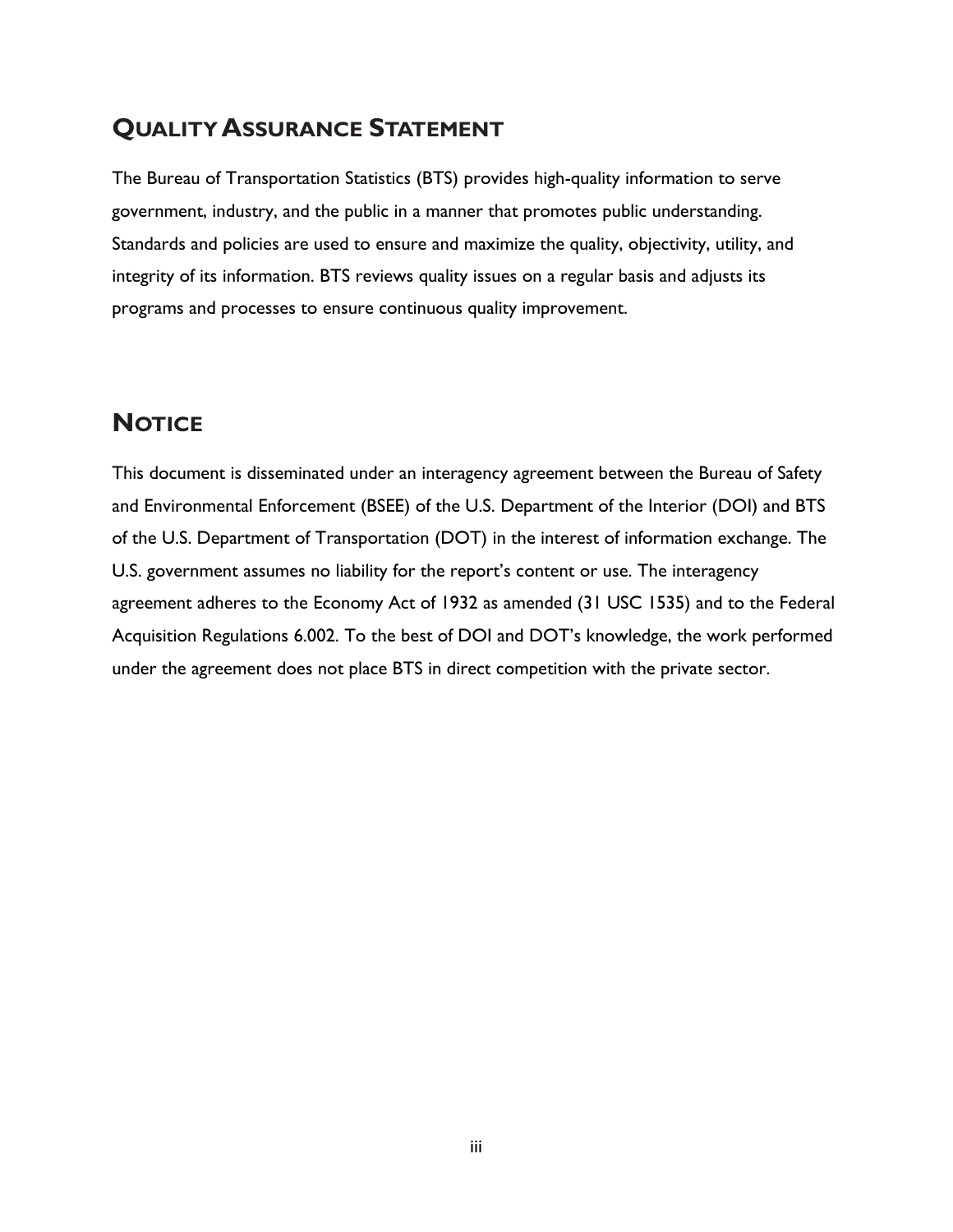# **TABLE OF CONTENTS**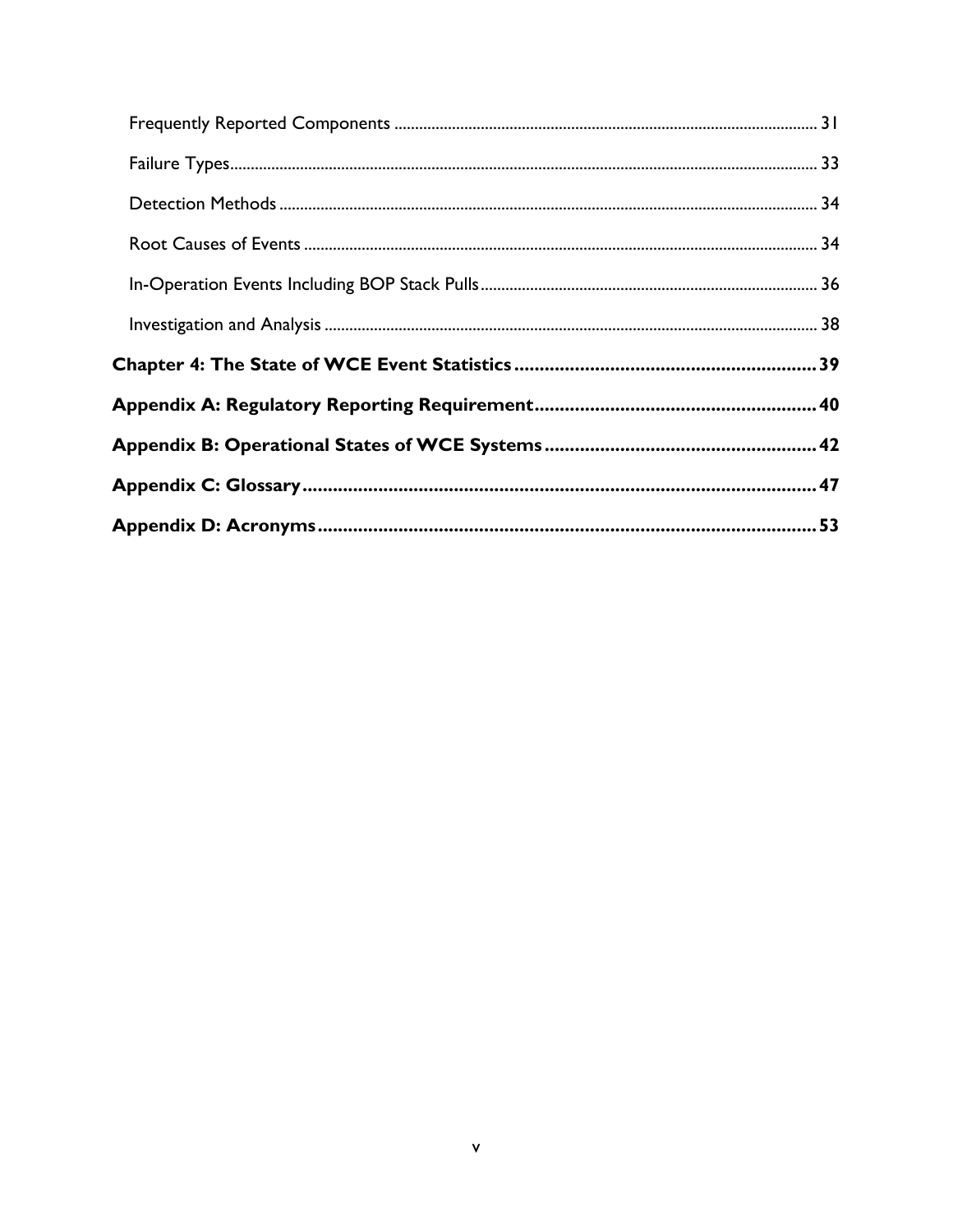# **LIST OF FIGURES**

# **LIST OF TABLES**

| Table 2: Unreported BOP Stack Pull Events Identified in WAR Data, 2019-2021 12              |
|---------------------------------------------------------------------------------------------|
|                                                                                             |
| Table 4: Frequently Reported Components for Not-in-Operation Subsea Systems, 2017-2021  15  |
| Table 5: Frequently Reported Components for In-Operation Subsea Systems, 2017–2021 15       |
|                                                                                             |
| Table 7: Detection Methods for Not-in-Operation Subsea System Events, 2017-2021  19         |
| Table 8: Detection Methods for In-Operation Subsea System Events, 2017-2021  19             |
|                                                                                             |
| Table 10: Root Causes of Frequently Reported Components for Subsea Systems, 2017–2021  21   |
| Table 11: Retrievals and Events During the Last Two Phases of Testing, 2017–2021 23         |
| Table 12: Events During the Last Two Phases of Testing (by Subunit) 2017-2021  24           |
| Table 13: Events During the Last Two Phases of Testing (by Component) 2017-2021  24         |
| Table 14: Component Combinations of Subsea BOP Stack Pulls, 2017-2021  27                   |
|                                                                                             |
|                                                                                             |
| Table 17: Frequently Reported Components for Not-in-Operation Surface Systems, 2017-2021 32 |
| Table 18: Frequently Reported Components for In-Operation Surface Systems, 2017–2021  32    |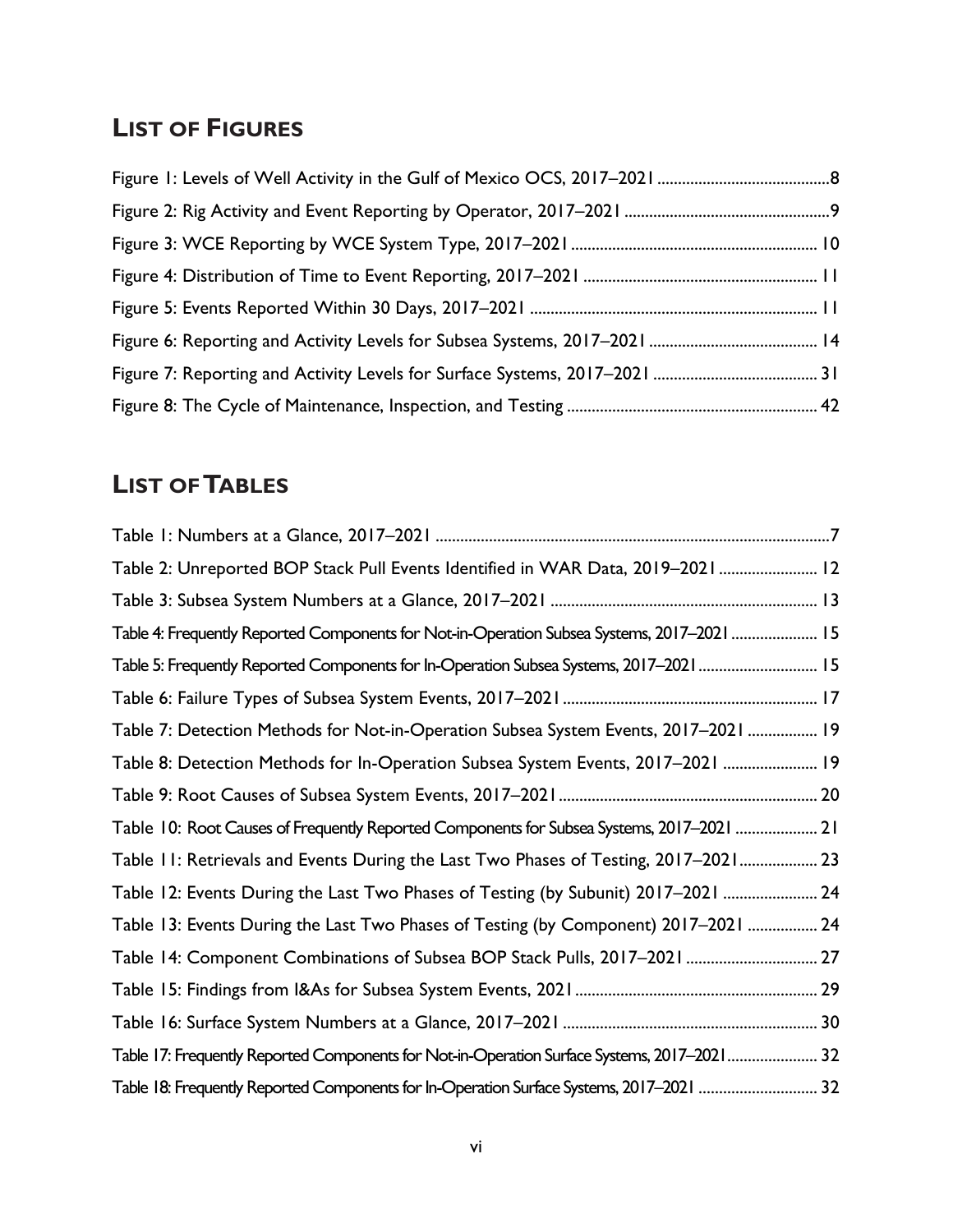| Table 22: Root Causes of Frequently Reported Components for Surface Systems, 2017–2021 35 |  |
|-------------------------------------------------------------------------------------------|--|
| Table 23: Component Combinations of Surface BOP Stack Pulls, 2017-2021  37                |  |
|                                                                                           |  |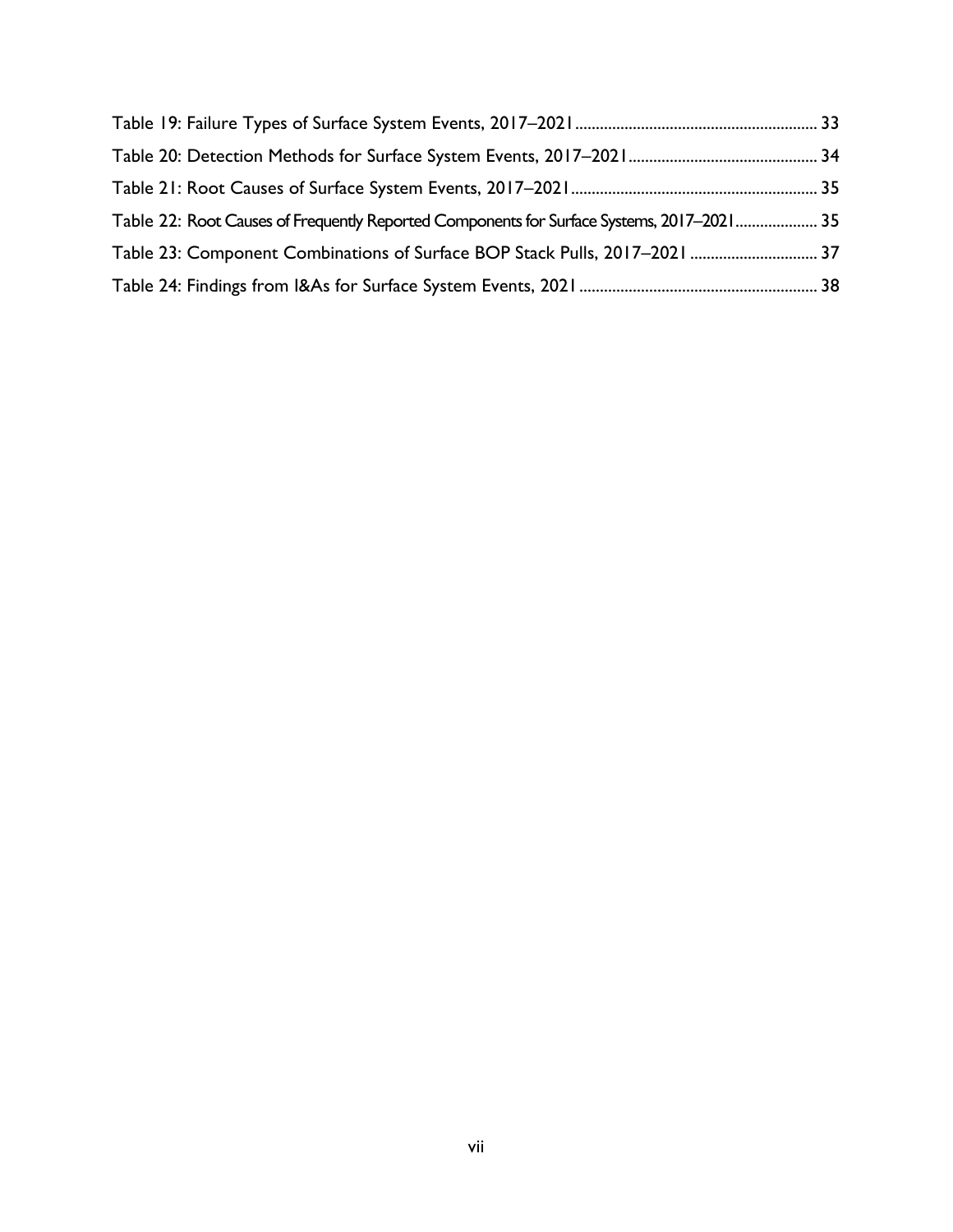# <span id="page-8-0"></span>**EXECUTIVE SUMMARY**

The *Well Control Equipment Systems Safety – 2021 Annual Report*, produced by the Bureau of Transportation Statistics, summarizes well control equipment (WCE) failure events that occurred during well operations in the Gulf of Mexico (GOM) Outer Continental Shelf (OCS) from 2017 to 2021. The period represents the first five full years of WCE failure reporting to SafeOCS, a confidential reporting program for the collection and analysis of data to advance safety in offshore energy operations. This report contains an analysis of reported events involving WCE systems, including blowout preventer (BOP) equipment, and other key information about the events, such as root causes and follow-up actions.

SafeOCS received event reports for 4,633 WCE events from 2017 to 2021, averaging 927 events per year. Most of these events (85.2 percent) occurred while not in operation, i.e., during maintenance, inspection, and testing. Reported events declined each year, reaching an annual low of 389 events in 2021. Well activity levels also declined over the period. Marked declines in several measures of well operations activity (wells spudded, active rig count, and BOP days – meaning the number of days during which WCE systems were in use) coincided with the onset of the COVID-19 pandemic in the second quarter of 2020. Adjusting for well operations activity, measured by the number of BOP days, the rate of reported events declined 60.6 percent over the five-year period. Only one reported event from 2017 to 2021 resulted in a leak of wellbore fluids to the environment, classified as a loss of containment.

## **Subsea WCE System Events**

Subsea WCE system events comprised 92.7 percent of failure events from 2017 to 2021, and subsea BOP days represented 63.5 percent of all BOP days. Over the five-year period, regulators, solenoid valves (hydraulic), SPM valves, slide (shear-seal) valves, and piping/tubing were among the most frequently reported component failures for both in-operation and not-inoperation events. Most events were classified as external leaks, none of which were leaks of wellbore fluids. The most common root causes were wear and tear (reported for 48.1 percent of events from 2017 to 2021), design issue (16.0 percent), and maintenance error (12.2 percent). Thirty-seven events over the five-year period resulted in BOP stack pulls associated

ES-1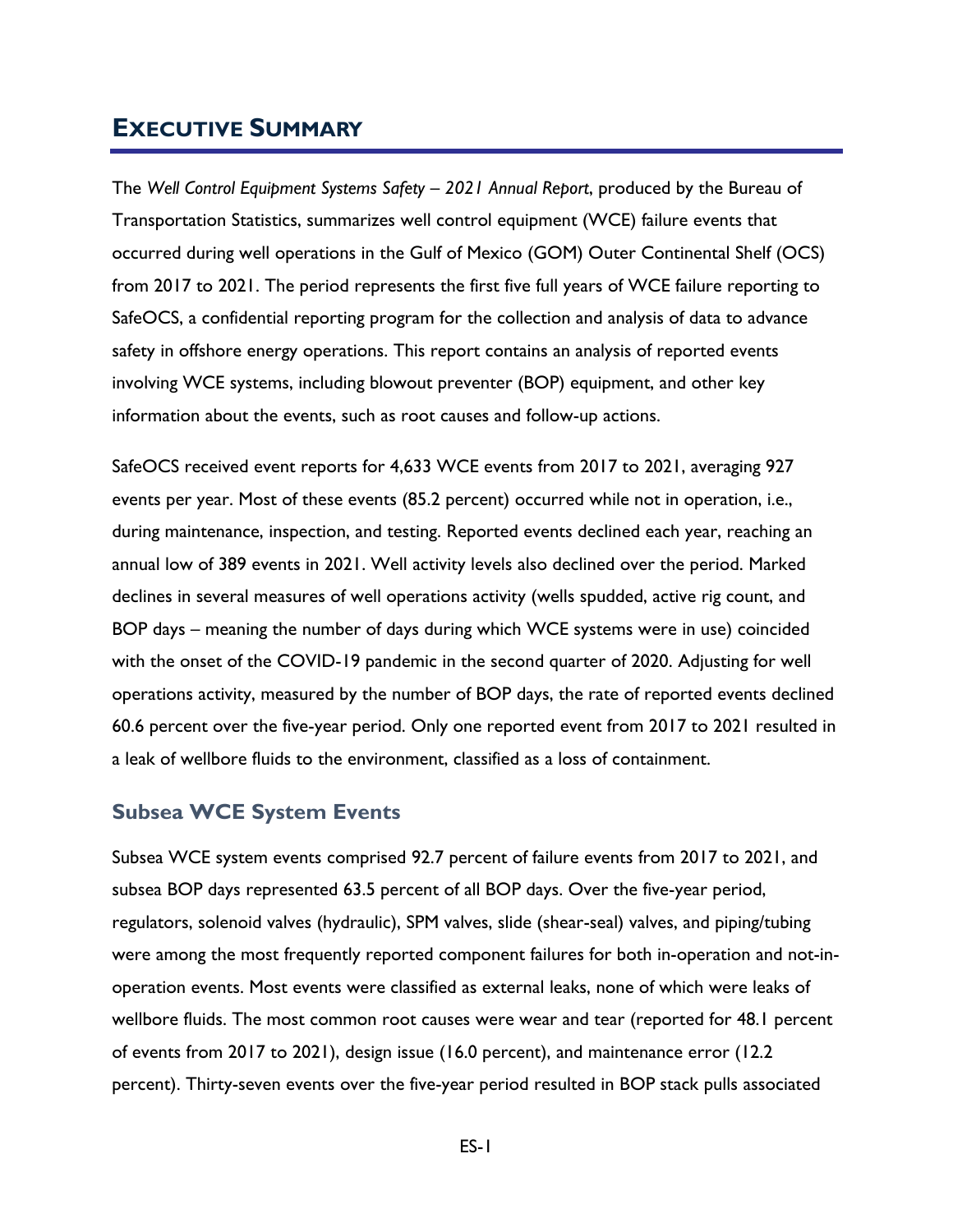with various component types. Piping/tubing (and its associated sub-components, which have no redundancy) was associated with the most (six) BOP stack pulls, and SPM valves, annular packing elements, ram block seals, operating system seals, and flex loop hose were each associated with at least two BOP stack pulls since 2017.

# **Surface WCE System Events**

Surface WCE system events comprised 7.3 percent of failure events from 2017 to 2021, and surface BOP days represented 36.5 percent of all BOP days. Over the five-year period, accumulators, ram block seals, regulators, choke and kill valves, and annular packing elements were among the most frequently reported component failures for both in-operation and not-inoperation events. Internal leaks were the most common failure type (47.5 percent of events), and wear and tear (52.3 percent of events) was the most common root cause. Eighty-one events over the five-year period resulted in BOP stack pulls, many of these associated with an internal leak across the annular packing element.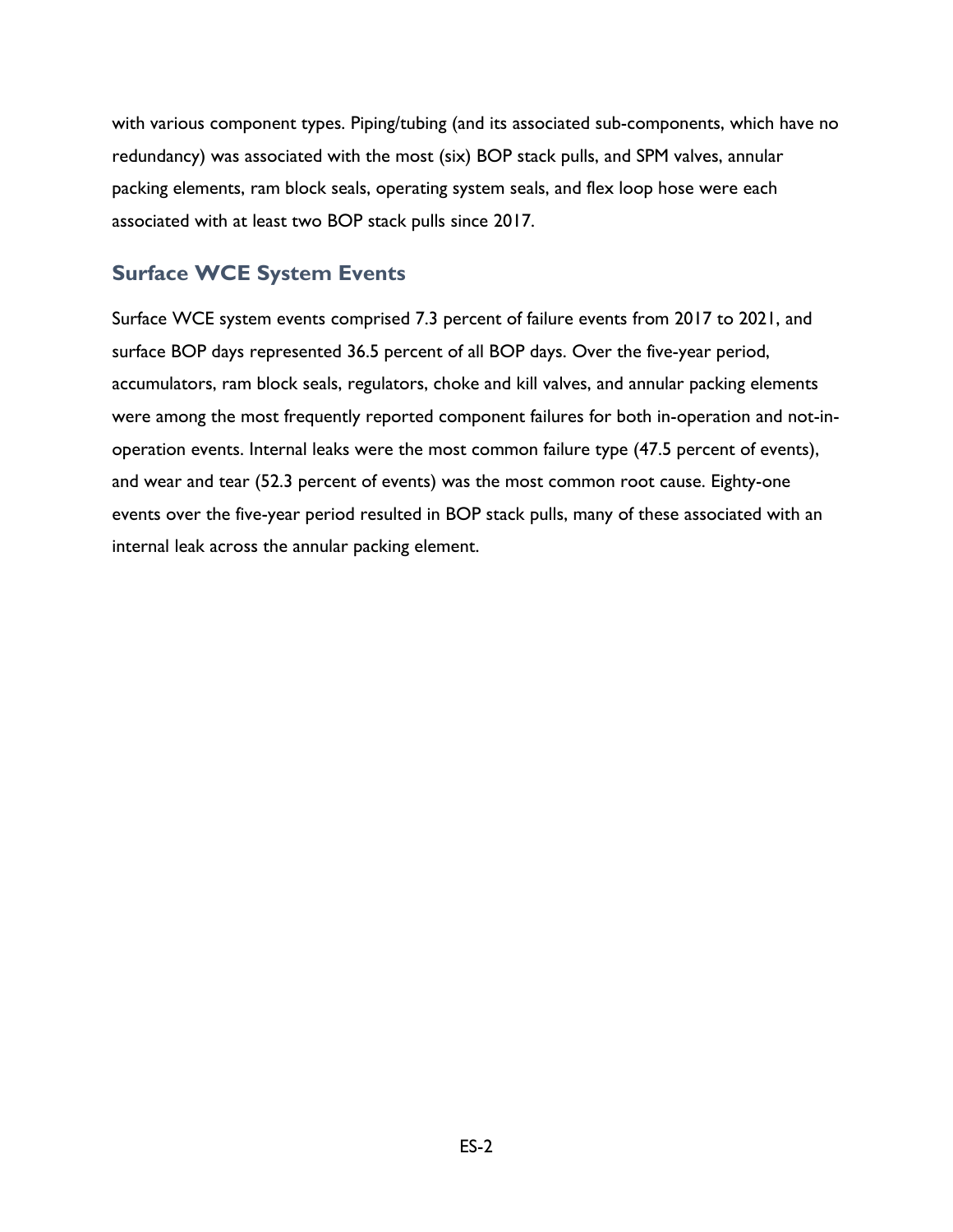# <span id="page-10-0"></span>**INTRODUCTION**

The *2021 Annual Report: Well Control Equipment Systems Safety*, produced by the Bureau of Transportation Statistics (BTS), provides information on well control equipment (WCE) failures reported to SafeOCS from 2017 to 2021, the first five full years of the WCE failure reporting program. These failures occurred during well operations in the Gulf of Mexico (GOM) Outer Continental Shelf (OCS). Per 30 CFR 250.730(c), operators must report any equipment failures experienced during these activities to SafeOCS.

## <span id="page-10-1"></span>**About SafeOCS**

SafeOCS is a confidential reporting program for collecting and analyzing data to advance safety in energy operations on the OCS. The objective of SafeOCS is to capture and share essential information across the industry about accident precursors and potential hazards associated with offshore operations. The program is sponsored by the Department of the Interior's Bureau of Safety and Environmental Enforcement (BSEE) and operated independently by the Department of Transportation's Bureau of Transportation Statistics (BTS), a principal federal statistical agency. The Confidential Information Protection and Statistical Efficiency Act (CIPSEA) protects the confidentiality of all data submitted directly to  $SafeOCS$ .<sup>1</sup>

The SafeOCS program umbrella comprises several safety data collections, including the WCE failure reporting program, which is the subject of this report. The WCE program includes reports of well control equipment failure events mandated under 30 CFR 250.730(c). This regulation requires operators to follow the failure reporting procedures in API Standard 53 (4th ed.), submit failure reports to BTS as BSEE's designated third party to receive this information, and submit failure reports to the original equipment manufacturer. This is the sixth annual report on the WCE failure reporting program. $<sup>2</sup>$ </sup>

<sup>&</sup>lt;sup>1</sup> Confidential Information Protection and Statistical Efficiency Act of 2018, Pub. L. No. 115-435, tit. III (reauthorizing the 2002 law of the same name).

<sup>2</sup> Prior to 2019, the annual reports were titled *Blowout Prevention System Safety Events*.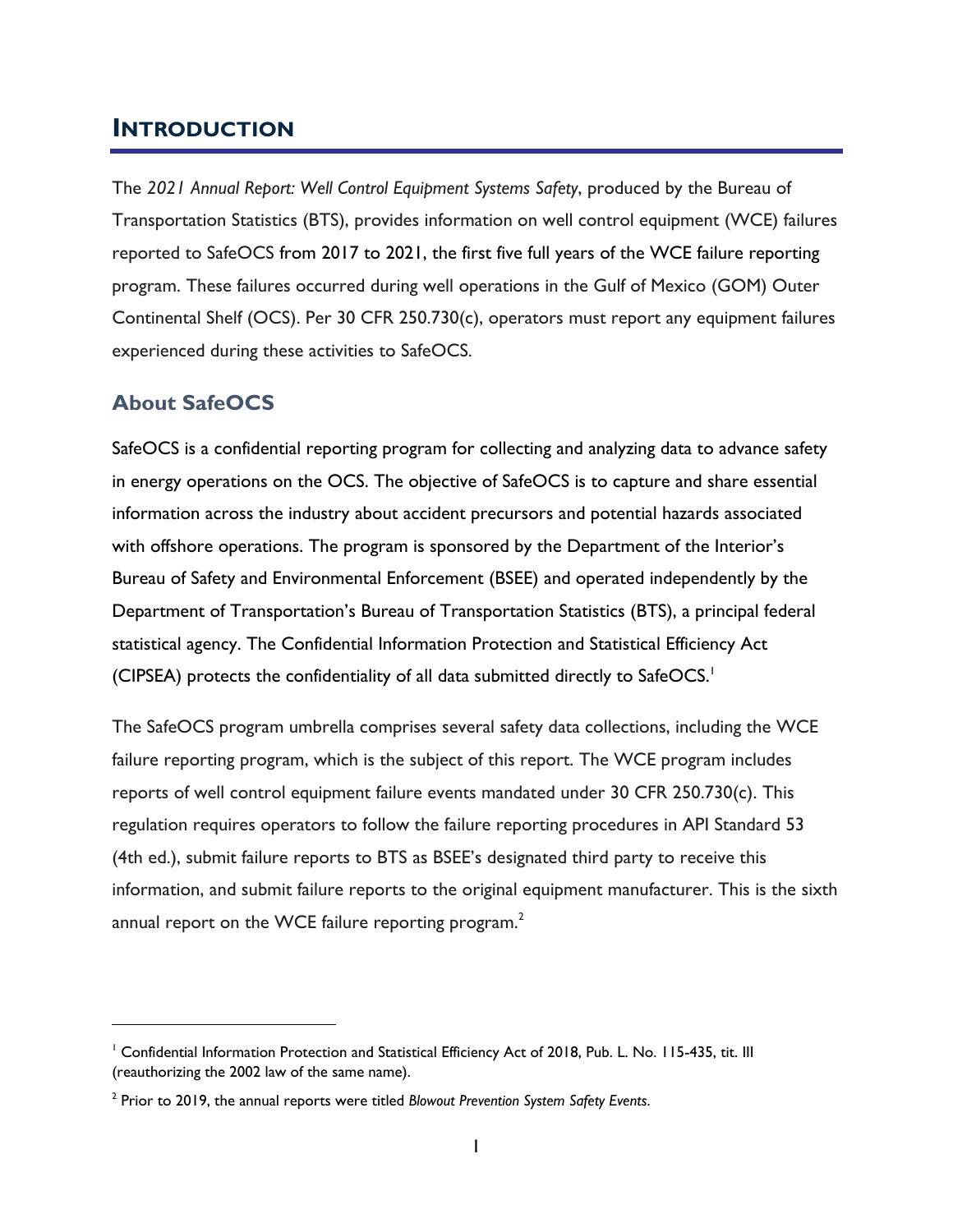# <span id="page-11-0"></span>**Stakeholder Collaboration**

This annual report is the product of a wide-ranging collaboration between key stakeholders in the oil and gas industry and government. They include the following:

- **The Joint Industry Project on Blowout Preventer Reliability Data (BOP Reliability JIP**): The SafeOCS program continues to receive input from the JIP, a collaboration between the International Association of Drilling Contractors (IADC) and the International Association of Oil and Gas Producers (IOGP). The JIP developed and manages RAPID-S53, the Reliability and Performance Information Database for Well Control Equipment covered under API Standard 53.
- **Internal Review Team**: SafeOCS retained experts in drilling operations, production operations, equipment testing, and well control equipment design and manufacturing. The subject matter experts reviewed event reports, validated and clarified BTS and BSEE data, and provided input to this report.
- **BSEE**: BSEE provided BTS with well-related data used for data validation, benchmarking, and development of exposure measures, described under Data Validation and Exposure Measures (page [4\)](#page-13-0).

# <span id="page-11-1"></span>**Context for WCE Events**

WCE systems, including BOP equipment, control the flow of formation and other fluids during oil and gas well operations.<sup>3</sup> This report focuses on events that occurred while maintaining, inspecting, testing, and operating WCE systems during offshore well operations. To understand when and how WCE is used, it is important to recognize that drilling operations encompass more than the act of drilling, and include all activities related to constructing an oil or gas well. For example, in addition to drilling the hole (wellbore) to the correct size and depth, well construction includes preventing the hole from collapsing and maintaining pressure integrity within the hole. This process involves running lengths of various size pipes (conductor, casing,

<sup>&</sup>lt;sup>3</sup> Well operations include drilling, completion, workover, and decommissioning activities. 30 CFR 250.700.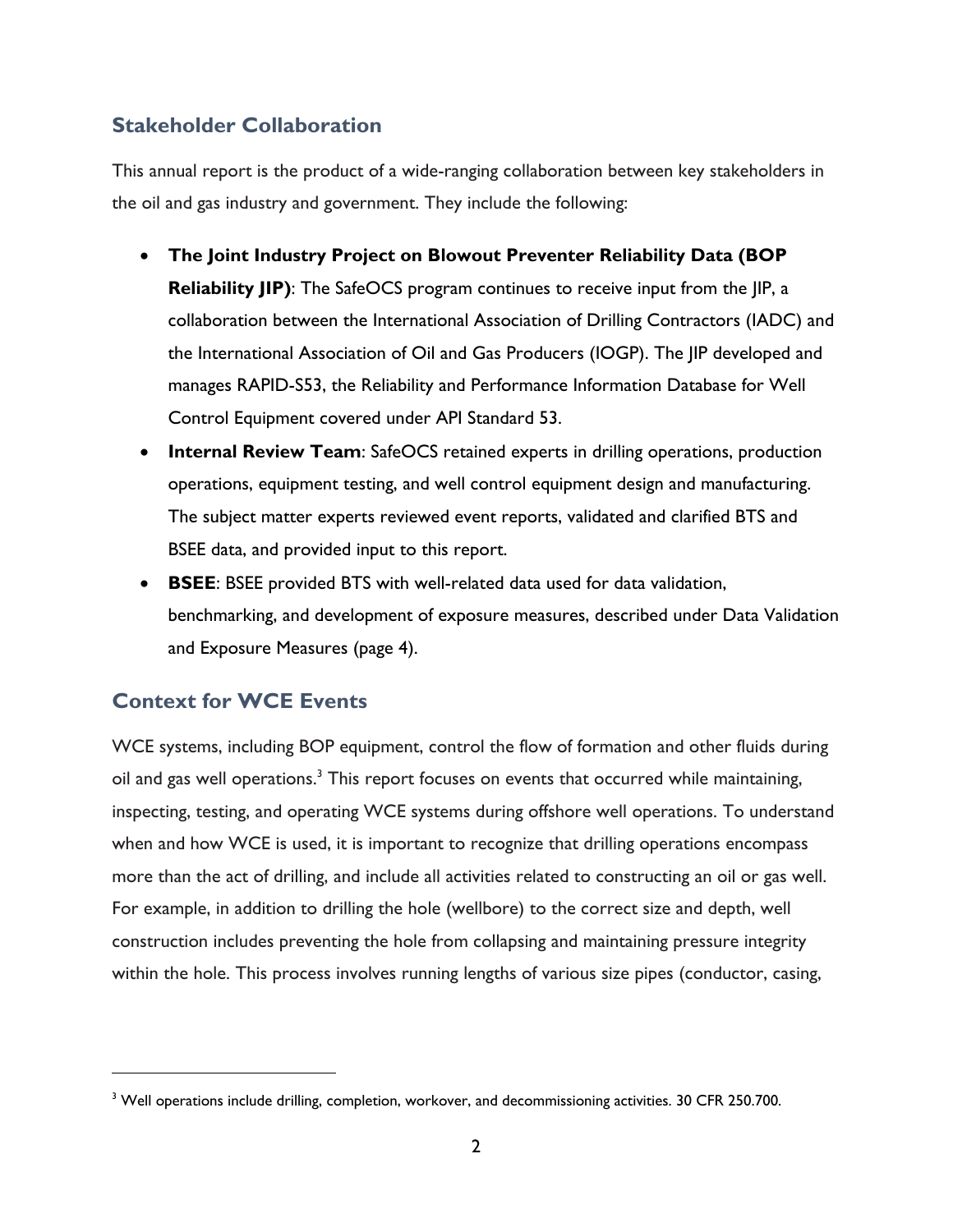or tubing) into the wellbore, cementing them in place to isolate any potential flow zone,<sup>4</sup> and preparing the well for subsequent production operations.

WCE systems are critical to ensuring the safety of personnel and the environment during drilling and other well operations. WCE, for purposes of this report, is broken down into the following system subunits:

- BOP stack
	- BOP controls

• Diverter

• Riser

- Choke manifold
- Auxiliary equipment

Of these, the BOP controls and the BOP stack systems, both of which comprise thousands of components and consume the most hours of maintenance of any system on the rig, are among the most important for safeguarding against adverse events. Normally, the BOP control systems and BOP stack systems are on standby, ready to respond to a well control event. Operators are required to conduct and meet API Standard 53 (4th ed.) testing criteria at various times during well operations to ensure these systems will function as expected if needed. WCE systems must be maintained and inspected before tests can be carried out and then tested again at predetermined intervals per requirements. This cycle of maintenance, inspection, and testing is further discussed in Appendix B.

This report contains a chapter about subsea WCE systems, followed by a chapter on surface WCE systems. Differences between events that occurred while in operation versus not in operation (i.e., during maintenance, inspection, and testing) are noted where relevant. In-operation events are further evaluated as to whether they led to a BOP stack pull. The following factors were considered in determining how to present the data:

• **WCE System Complexity**: Subsea WCE systems have a much higher population of components than surface WCE systems. This is due to complexity caused by the distance between the BOP stack and the rig-mounted control panels and redundancies intended to prevent single-point failures while inaccessible equipment is in use.

<sup>&</sup>lt;sup>4</sup> Any zone in a well where flow is possible under conditions when wellbore pressure is less than pore pressure.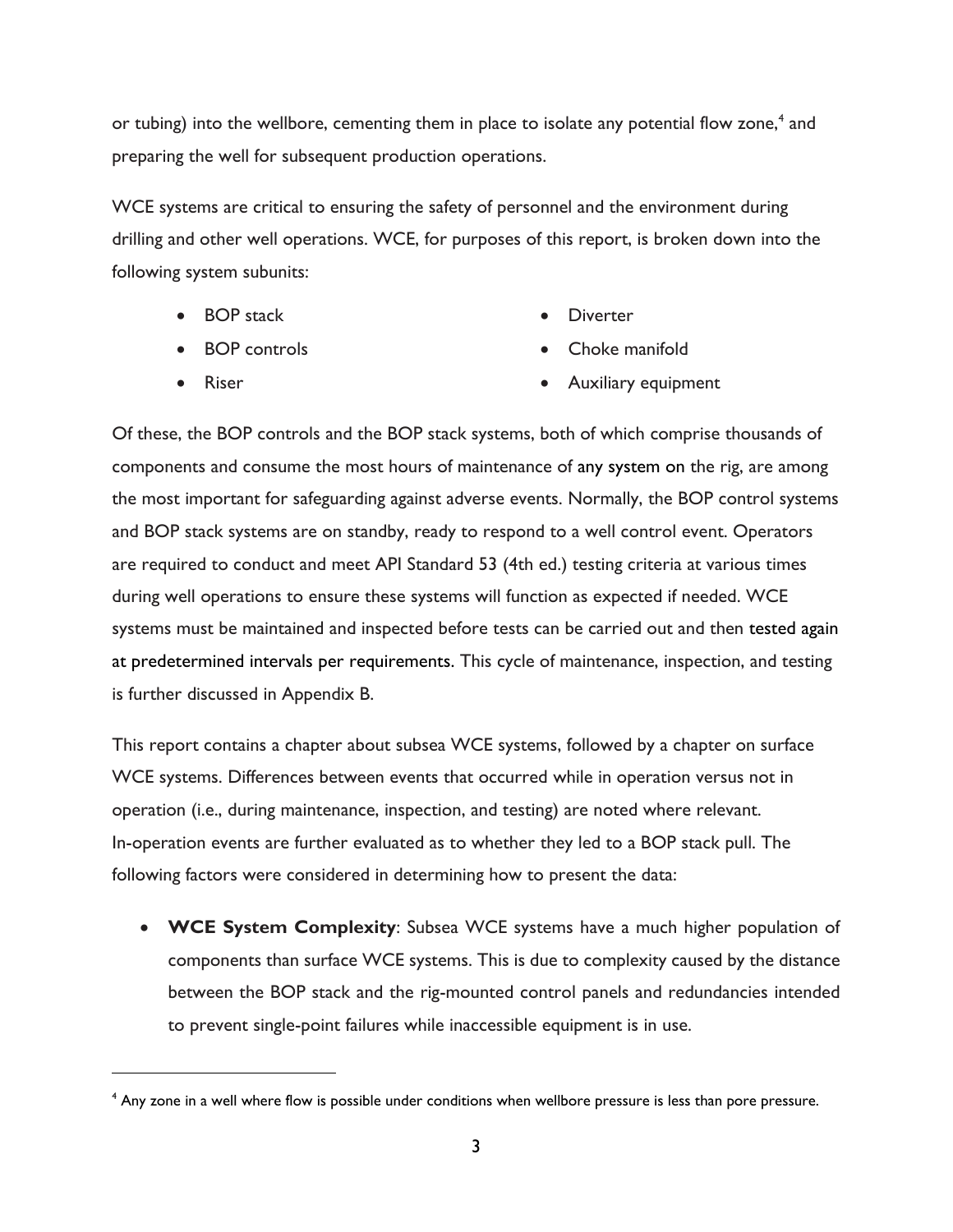- **Accessibility of Equipment**: Most subsea system equipment is underwater and limited to observation and simple operations by a remotely operated vehicle  $(ROV)$ ,<sup>5</sup> whereas surface system equipment is always visible and accessible by the rig crew.<sup>6</sup>
- **Management of Equipment**: Rigs with subsea BOPs have full-time crews of dedicated subsea engineers that install and maintain the WCE. Surface BOP systems are typically operated by the drill crews and maintained by the rig mechanic, in addition to their standard duties. These crew differences lead to different operational and reporting practices for subsea systems as compared to surface systems. For example, for surface systems, WCE components are often sent to shore for major maintenance, whereas most of these activities are typically conducted onsite for subsea systems (unless OEM maintenance agreements require a return to base).
- **Risk:** Events that occur when the system is not in operation present fewer potential consequences than events that occur when the system is in operation, since not-inoperation events can be corrected before operations begin. Importantly, most inoperation events do not result in consequences because of equipment redundancy and the relatively short period that well pressures can lead to a blowout.<sup>7</sup> Understanding what components fail while in operation, as well as how, when, and why they fail, is critical to reduce or eliminate similar events in the future.

## <span id="page-13-0"></span>**Data Validation and Exposure Measures**

BTS used data provided by BSEE to validate SafeOCS data and develop exposure measures that help provide context for the failures. BTS validated submitted data by reviewing well activity reports (WARs), which oil and gas operators must submit to BSEE weekly for active well

<sup>&</sup>lt;sup>5</sup> An ROV is required under 30 CFR 250.734 and provides a live video feed together with the capability to open and close specific control valves and perform some other simple tasks.

<sup>&</sup>lt;sup>6</sup> On a subsea system, the BOP stack, the BOP control pods, hoses, cables, and the marine drilling riser are all located underwater when in use and are therefore inaccessible. The subsea BOP stack equipment is densely packed into a handling and protection frame, making access difficult and time-consuming. All the equivalent equipment on a surface system is above water and joined together using industry-standard connections, making access easier.

 $^7$  A well can experience a blowout when the formation's pressure is higher than the drilling fluid's hydrostatic pressure.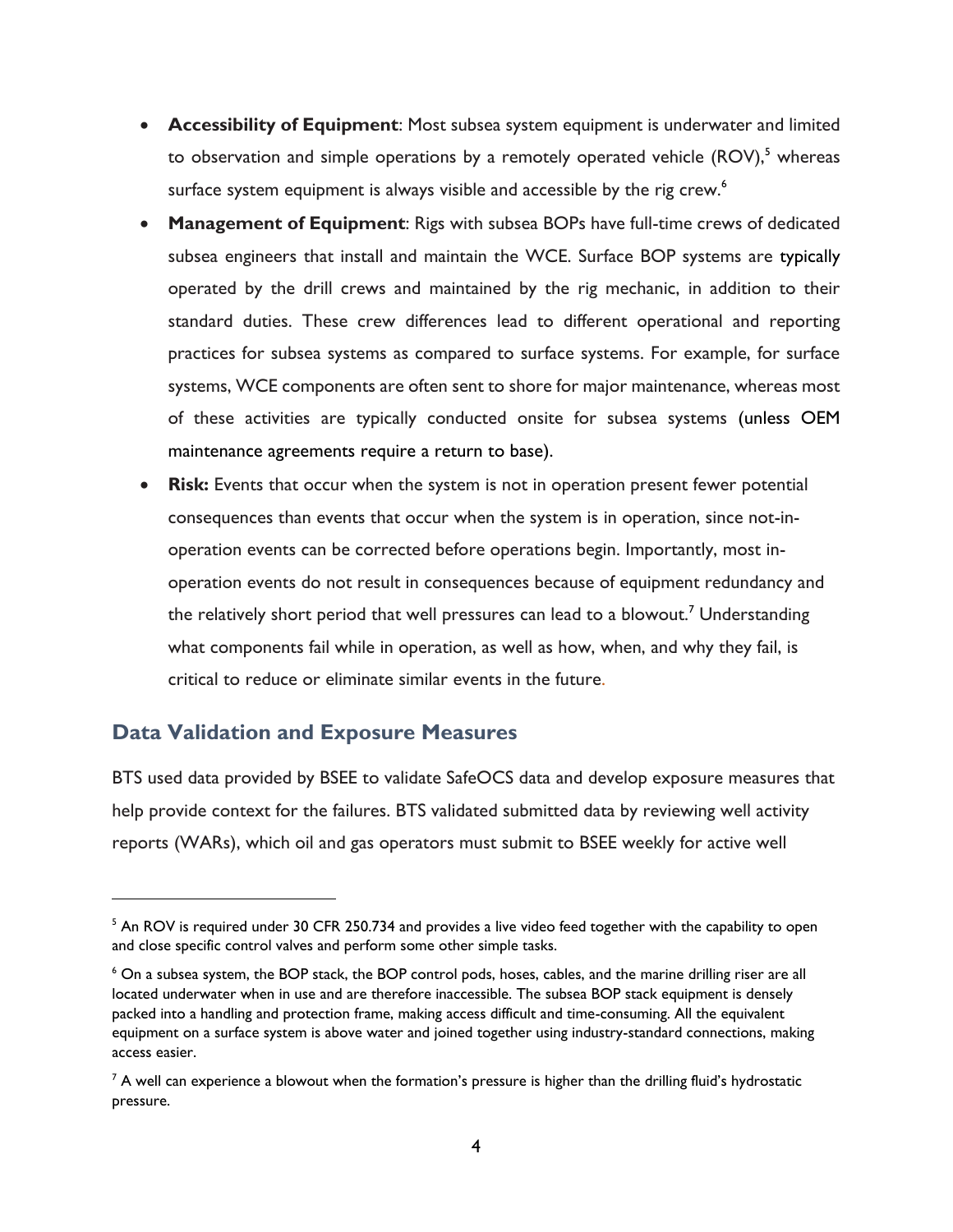operations in the Gulf of Mexico OCS Region, per 30 CFR 250.743. WARs were also used to identify WCE failure events that were not reported to SafeOCS.

BTS also used BSEE data sources, including WARs, to develop exposure measures that quantify the population of equipment subject to failure and its characteristics. These exposure measures, sometimes referred to as denominator or normalizing data because they represent the population based on statistical values, facilitate comparisons over time and between different types of WCE. WAR data is used to develop several measures (numbered one through seven below) that approximate the number of active operators and the amount of rig activity.<sup>8</sup> An additional measure, wells spudded (number eight below), is developed from the BSEE boreholes table and provides information on the extent of new well activity. The measures include the following:

- 1. **Active operators**: The number of operators conducting rig operations.
- 2. **Wells with activity**: The number of wells worked on by rigs, regardless of the well operation.
- 3. **Rigs with activity**: The number of rigs with operations.
- 4. **BOP days**: The number of days during which some or all the WCE components may have been in use (or were being tested and maintained) and had any likelihood of a failure. For rigs with one BOP stack, this is equivalent to the total number of days the rig was operating, as reported in WAR data. For rigs with two BOP stacks, the number of days the rig was operating is multiplied by 1.48, based on an estimated increase in WCE components.<sup>9</sup> The number of **in-operation BOP days** is the subset of BOP days when the BOP system was in operation.

 $8$  In developing these exposure measures, WARs associated with intervention vessels were excluded.

<sup>&</sup>lt;sup>9</sup> The component count of a subsea system rig with two BOP stacks divided by the component count of a subsea system rig with one BOP stack = 1.48. The details of these estimates are provided in the SafeOCS supplement, *WCE Estimated System Component Counts*, published separately.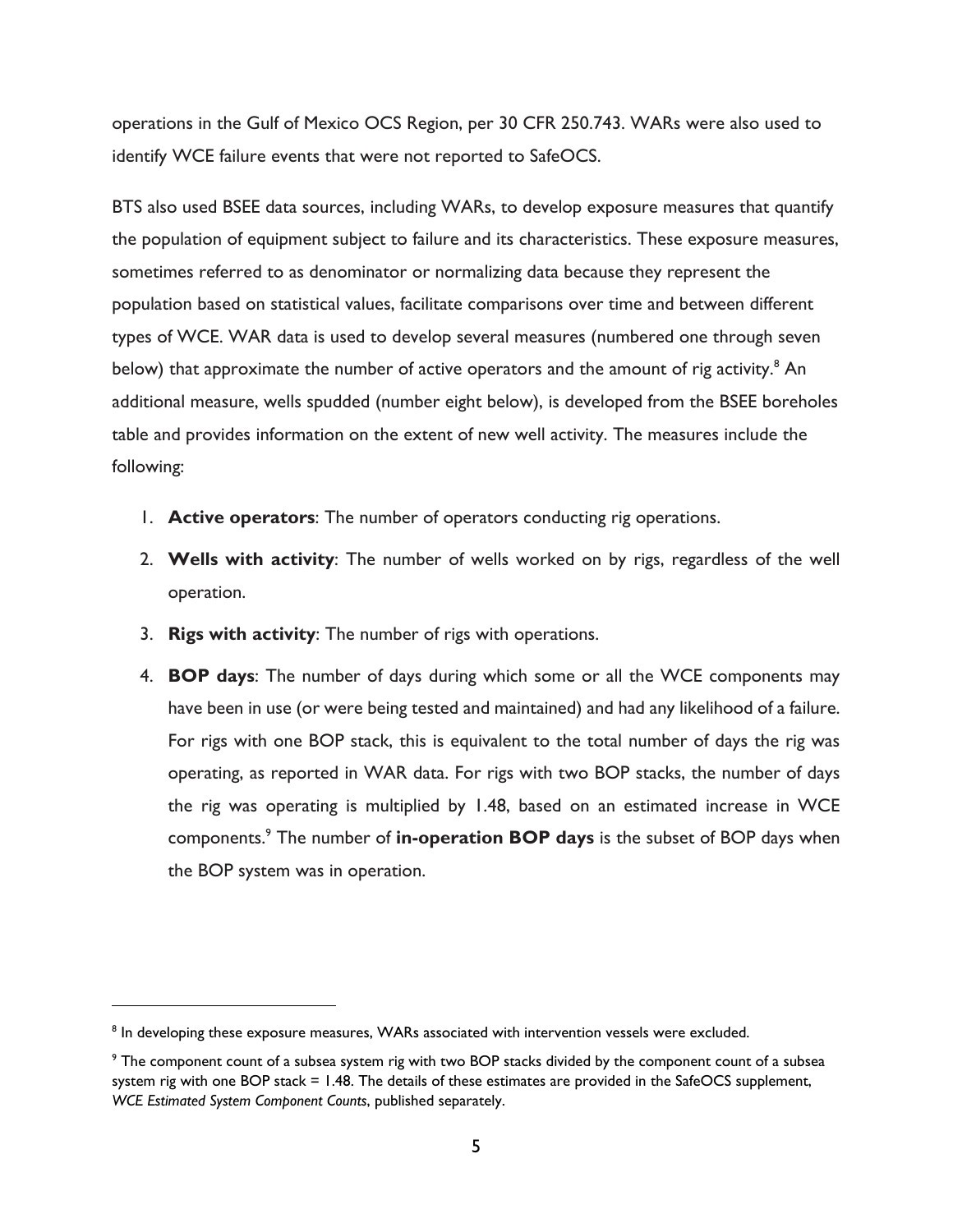- 5. **BOP stack runs**: The number of times a subsea BOP stack was run (deployed) from the rig to the wellhead. This number also includes when the BOP stack was moved from one location to another while staying submerged (i.e., well hopping).
- 6. **BOP stack starts**: The number of times a surface BOP stack was assembled on a surface wellhead.
- 7. **BOP latches and unlatches**: The number of times a subsea BOP stack was latched or unlatched from a subsea wellhead.
- 8. **Wells spudded**: The number of new wells started.

# <span id="page-15-0"></span>**Analysis Information and Data Adjustments**

- The terms *subsea* and *surface* reference the type of applicable BOP system, not the equipment's location (above or below the waterline); i.e., subsea exposure measures apply to rigs with subsea BOP systems, and surface exposure measures apply to rigs with surface BOP systems.
- In general, well intervention equipment failure notifications reported to SafeOCS are excluded from this report due to data collection limitations for these types of equipment.
- SafeOCS may receive WCE event notifications after the publication of annual reports. If notifications are received after publication that meaningfully impact this report's results and conclusions, an addendum may be published.
- Numbers are adjusted in each annual report to reflect information provided after publication and may vary from those reported in the previous annual report. All results and references to previous data in this report represent updated numbers unless otherwise stated.
- Due to rounding, numbers in tables and figures may not add up to totals.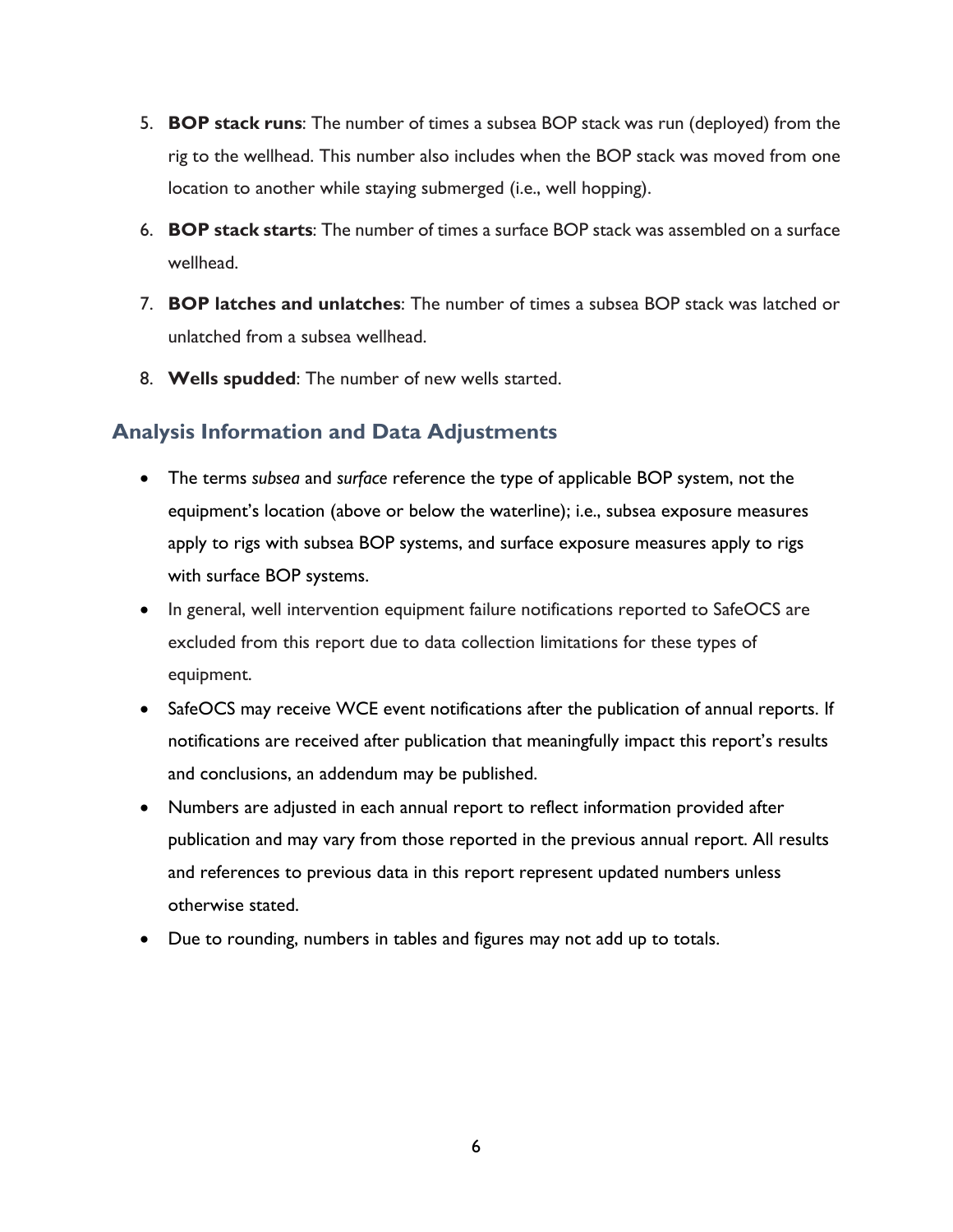# <span id="page-16-0"></span>**CHAPTER 1:NUMBERS AT A GLANCE**

This report is based on data from 4,633 WCE failure events (4,296 subsea system and 337 surface system) reported to SafeOCS between 2017 and 2021 (see [Table 1\)](#page-16-1). In 2021, the most recent year of reporting, there were 389 WCE failure events reported (344 subsea system and 45 surface system events). All reported events occurred in the Gulf of Mexico OCS, which accounts for over 99 percent of annual oil and gas production on the OCS.<sup>10</sup>

An average of 927 events

per year were reported

#### <span id="page-16-1"></span>**Table 1: Numbers at a Glance, 2017–2021 MEASURE 2017 2018 2019 2020 2021 2017-2021 Total 2017-2021 Average WELLS** SURE 2017 2018 2019 2020 2021 2017-2021 2017-20<br>
Total Average Total Average 2017<br>
Wells Spudded 150 193 187 115 104 749 149.8 1 1 Otal Average<br>
1 1 Otal Average 150 193 187 115 104 749 149.8<br>
264 243 1,618 323.6<br>
264 243 1,618 323.6<br>
264 243 1,618 149.8 **RIGS** vells with Activity 325 389 397 264 243 1,618 323.6<br>
Wells Spudded 150 193 187 115 104 749 149.8<br>
Rigs with Activity 60 59 63 50 37 80 53.8<br>
Reported Events 47 40 36 32 24 66 35.8 Wells Spudded 150 193 187 115 104 749 149.8<br>
Rigs with Activity 60 59 63 50 37 80 53.8<br>
Rigs with Reported Events 47 40 36 32 24 66 35.8<br>
TOBS **OPERATORS** Rigs with Activity 60 59 63 50 37 80 53.8<br>
Reported Events 47 40 36 32 24 66 35.8<br>
Active Operators 27 32 29 27 20 42 27<br>
Operators 18 14 13 14 12 23 14 vith Reported Events 47 40 36 32 24 66 35.8<br>
S<br>
Active Operators 27 32 29 27 20 42 27<br>
Reporting Operators 18 14 13 14 12 23 14.2 **BOP DAYS** Total BOP Days 16,072 17,073 16,990 12,462 11,180 73,777 14,755 Reporting Operators 18 14 13 14 12 23 14.2<br>
14 12 23 14.2<br>
16,900 12,462 11,180 73,777 14,755<br>
Not-in-Operation BOP Days 6,123 6,334 6,475 5,382 4,608 28,922 5,784<br>
10-Operation BOP Days 9,949 10,739 10,515 7,080 6,572 44, 14,755 16,072 17,073 16,990 12,462 11,180 13,777 14,755<br>
16,090 12,462 11,180 13,777 14,755<br>
16,008 28,922 5,784<br>
16.Operation BOP Days 9,949 10,739 10,515 7,080 6,572 44,855 8,971<br>
16,988 8,572 44,855 8,971<br>
16,990 10,135 Total BOP Days 16,072 17,073 16,990 12,462 11,180 73,777 14,755<br>
t-in-Operation BOP Days 6,123 6,334 6,475 5,382 4,608 28,922 5,784<br>
In-Operation BOP Days 9,949 10,739 10,515 7,080 6,572 44,855 8,971<br>
Subsea System BOP Day t-in-Operation BOP Days 6,123 6,334 6,475 5,382 4,608 28,922 5,784<br>
In-Operation BOP Days 9,949 10,739 10,515 7,080 6,572 44,855 8,971<br>
Subsea System BOP Days 10,900 10,135 9,883 8,500 7,407 46,825 9,365<br>
Surface System BO **COMPONENT EVENTS** Sea System BOP Days 10,900 10,135 9,883 8,500 7,407 46,825 9,365<br>
Tace System BOP Days 5,172 6,938 7,107 3,962 3,773 26,952 5,390<br>
NT EVENTS<br>
Total Events Reported 1,420 1,196 995 633 389 4,633 927<br>
Overall Event Rate 88.4 System BOP Days 5,172 6,938 7,107 3,962 3,773 26,952 5,390<br> **EVENTS**<br>
al Events Reported 1,420 1,196 995 633 389 4,633 927<br>
Overall Event Rate 88.4 70.1 58.6 50.8 34.8 62.8 60.5<br>
- Operation Events 1,181 1,077 847 569 321 NENT EVENTS<br>
Total Events Reported 1,420 1,196 995 633 389 4,633 927<br>
Overall Event Rate 88.4 70.1 58.6 50.8 34.8 62.8 60.5<br>
Not-in-Operation Events 1,181 1,027 847 569 321 3,945 789<br>
In-Operation Events 239 169 148 64 68 11 Events Reported 1,420 1,196 995 633 389 4,633 927<br>
1. Overall Event Rate 88.4 70.1 58.6 50.8 34.8 62.8 60.5<br>
1. Operation Events 1,181 1,027 847 569 321 3,945 789<br>
1. Operation Events 239 169 148 64 68 688 138 Overall Event Rate 88.4 70.1 58.6 50.8 34.8 62.8 60.5<br>
t-in-Operation Events 1,181 1,027 847 569 321 3,945 789<br>
In-Operation Events 239 169 148 64 68 688 138<br>
Subsea System Events 1,305 1,127 908 612 344 4,296 859<br>
Surface t-in-Operation Events 1,181 1,027 847 569 321 3,945 789<br>
In-Operation Events 239 169 148 64 68 688 138<br>
Subsea System Events 1,305 1,127 908 612 344 4,296 859<br>
Surface System Events 115 69 87 21 45 337 67<br> **FS LOC EVENTS** Subsea System Events 1,305 1,127 908 612 344 4,296 859<br>
Surface System Events 115 69 87 21 45 337 67<br>
VENTS<br>
Loss of Containment Events 1 0 0 0 0 0 1 NA

KEY: In-operation Not-in-operation

**NOTES**:

Event rate is the number of events that occurred per 1,000 BOP days.

The 2017–21 totals for rigs, operators, and wells with activity measures represent the number of unique entities.

**SOURCE**: U.S. DOT, BTS, SafeOCS Program.

during the first five years of the program, from 2017 to 2021. Most of these events (789 per year on average) occurred while not in operation, i.e., during maintenance, testing, and inspection activities. Only one reported event during the five-year period resulted in a leak of wellbore fluids to the environment, classified as a loss of containment.

Subsea WCE system events comprised greater than 88.0 percent of failure events each year since 2017, and subsea BOP days represented 63.5 percent of BOP days overall. The difference

<sup>&</sup>lt;sup>10</sup> Outer Continental Shelf Oil and Gas Production, BSEE[, https://www.data.bsee.gov/Production/OCSProduction/Default.aspx.](https://www.data.bsee.gov/Production/OCSProduction/Default.aspx)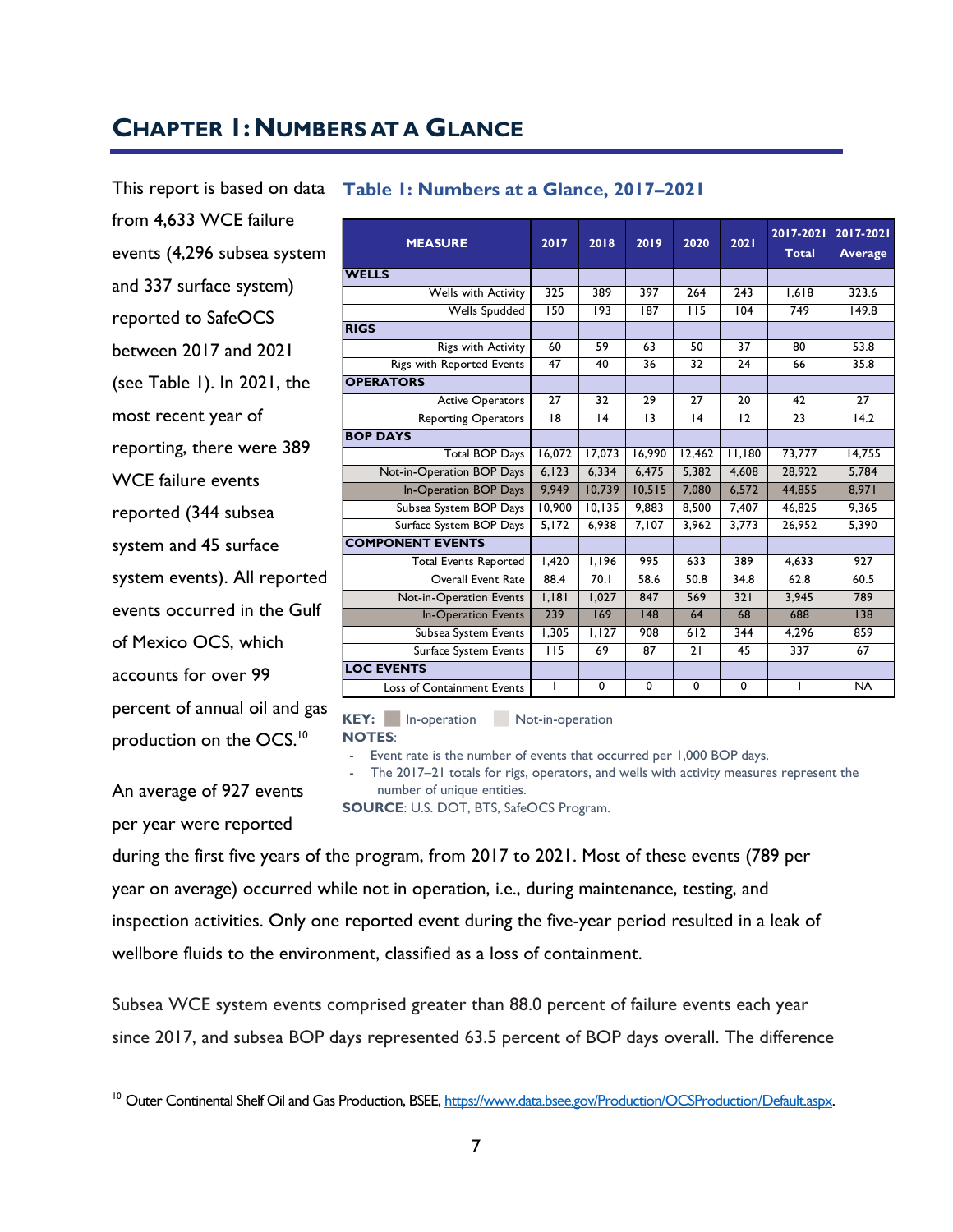in reported event frequency between subsea and surface systems persists after adjusting for activity levels, with 91.7 events per thousand subsea system BOP days compared to 12.5 events per thousand surface system BOP days on average from 2017 to 2021.

Reported events declined 73.6 percent overall from 2017 to 2021, reaching an annual low in 2021. When adjusted for well operations activity, measured by the number of BOP days, the rate of reported events declined 60.6 percent over the five-year period. [Figure 1](#page-17-0) shows levels of well activity as measured by BOP days, rig count, wells spudded, and reported events. Although the scale is different for each of these measures, they are shown together for the purpose of comparing trends. The figure shows declines in several measures of well operations activity coinciding with the onset of the COVID-19 pandemic in the second quarter of 2020.



<span id="page-17-0"></span>**Figure 1: Levels of Well Activity in the Gulf of Mexico OCS, 2017–2021**

**SOURCE**: U.S. DOT, BTS, SafeOCS Program. Rig counts from Baker Hughes Rig Count, [https://rigcount.bakerhughes.com/.](https://rigcount.bakerhughes.com/)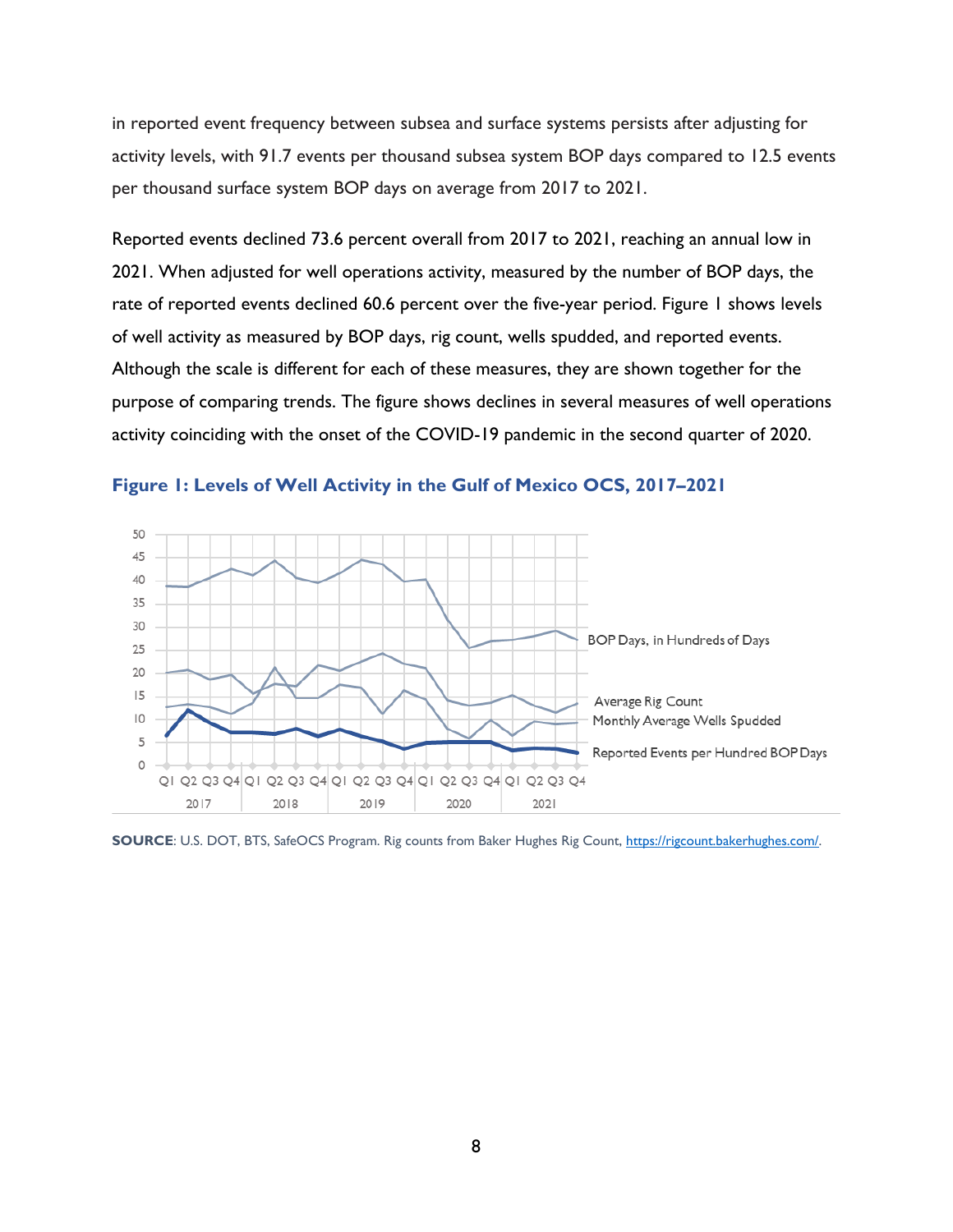# <span id="page-18-0"></span>**Reporting Operators**

From 2017 to 2021, a total of 42 operators conducted well activities, 23 of whom have reported at least one failure event.<sup>11</sup> Reporting operators represent 91.5% of well activity (measured in BOP days) from 2017 to 2021.

[Figure 2](#page-18-1) shows the relative distribution of reported events, BOP days, and wells with activity among active operators over the past five years. BOP days and wells with activity are indicators of an operator's amount of well operations during the period. For most operators, the percent of BOP days and percent of wells with activity are similar. A greater percentage of wells than BOP days generally indicates the operator worked on more wells, but spent less time working on each well, compared to other operators. As shown in the figure, an operator's amount of well operations is not always proportional to their reported events. For example, operators two and three had about the same levels of activity (BOP days and active wells) from 2017 to 2021 but show a relatively large difference in reported events. Factors that could explain this include differences in safety approaches between companies and potential underreporting.



#### <span id="page-18-1"></span>**Figure 2: Rig Activity and Event Reporting by Operator, 2017–2021**

**NOTE**: Operators with less than 1.0 percent of total BOP days are not shown. These operators collectively represent 1.1 percent of reported events, 5.4 percent of BOP days, and 7.2 percent of wells with activity. **SOURCE**: U.S. DOT, BTS, SafeOCS Program.

 $11$  The total of 42 includes 39 operators with at least one BOP day reported in well activity report data and three operators with no BOP days but at least one WCE event reported to SafeOCS.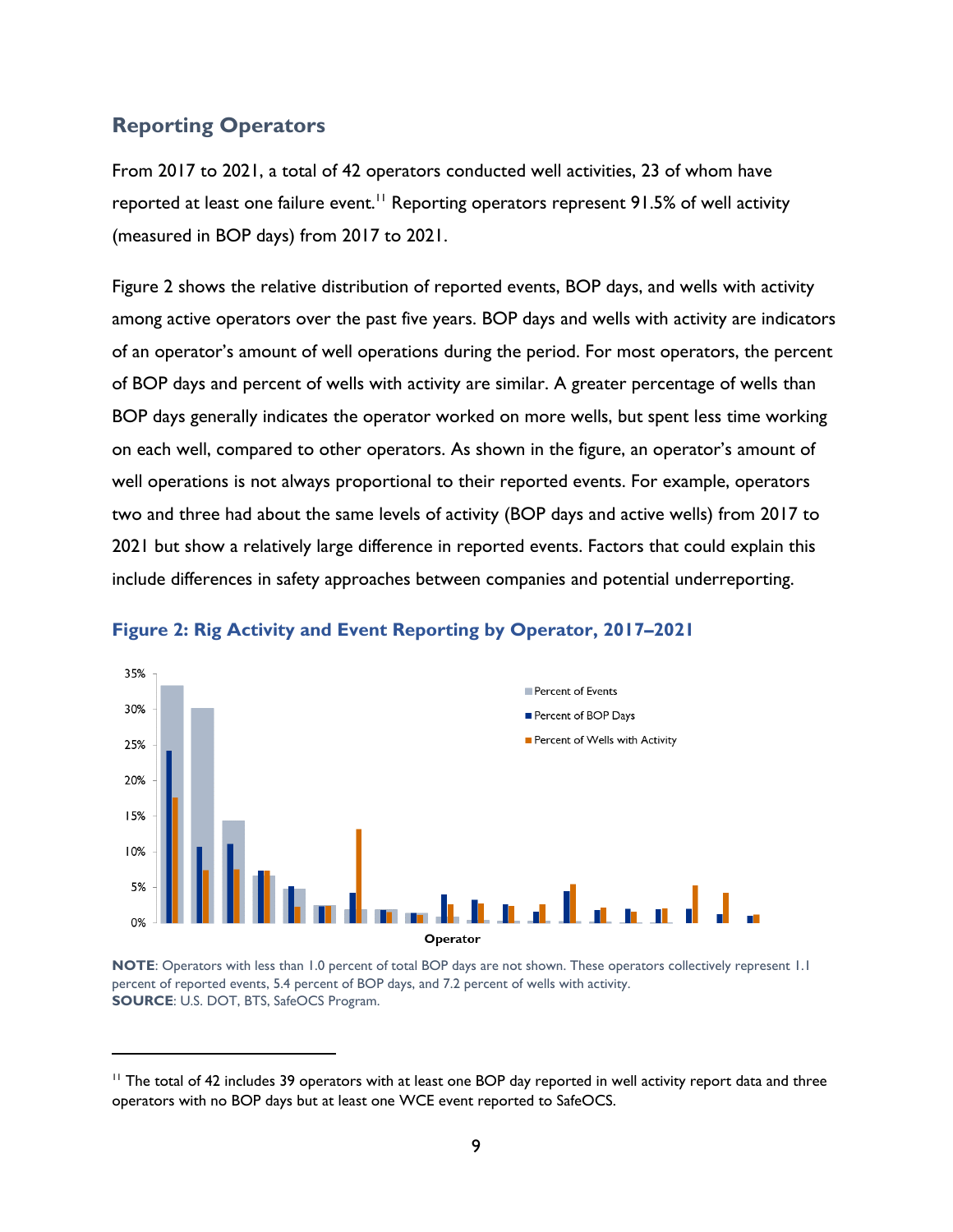#### <span id="page-19-0"></span>**Rigs with Events**

Rigs are the facilities on which well control equipment is operated. Examining the distribution of reported events among rigs can provide insights regarding failures and reporting trends. Between 2017 and 2021, 40 rigs with subsea BOP stacks and 40 rigs with surface BOP stacks had some level of well activity. Although the quantity of rigs is evenly split, [Figure 3](#page-19-2) shows that most well activity was conducted by

#### <span id="page-19-2"></span>**Figure 3: WCE Reporting by WCE System Type, 2017–2021**



**NOTE**: Subsea system rigs represented include drillships, semisubmersibles, and dynamically positioned (DP) semisubmersibles. Surface system rigs represented primarily include platform rigs and jackups. **SOURCE**: U.S. DOT, BTS, SafeOCS Program.

subsea system rigs, and specifically by drillships, which contributed 82.7 percent of reported events over the five-year period. Subsea WCE systems have a much higher population of components than surface WCE systems due to their complexity.

Of the 80 rigs with well activity from 2017 to 2021, 66 were associated with at least one failure event. Excluding rigs with fewer than 10 BOP days, the average subsea system rig experienced 116.1 events total (standard deviation (SD) 132.3), and 92.5 events per thousand BOP days over the five-year period. The average surface system rig experienced 8.9 events total (SD 9.8) and 13.7 events per thousand BOP days.

#### <span id="page-19-1"></span>**Timeliness of Event Reporting**

More than 40 percent of reported events from 2017 to 2021 were submitted within 30 days of the event date, and 80.8 percent were submitted within 150 days [\(Figure 4\)](#page-20-0). Of 23 operators who reported failures from 2017 to 2021, 17 submitted failure notifications within 35 days, three within 60 days, and the remaining three within 185 days, on average.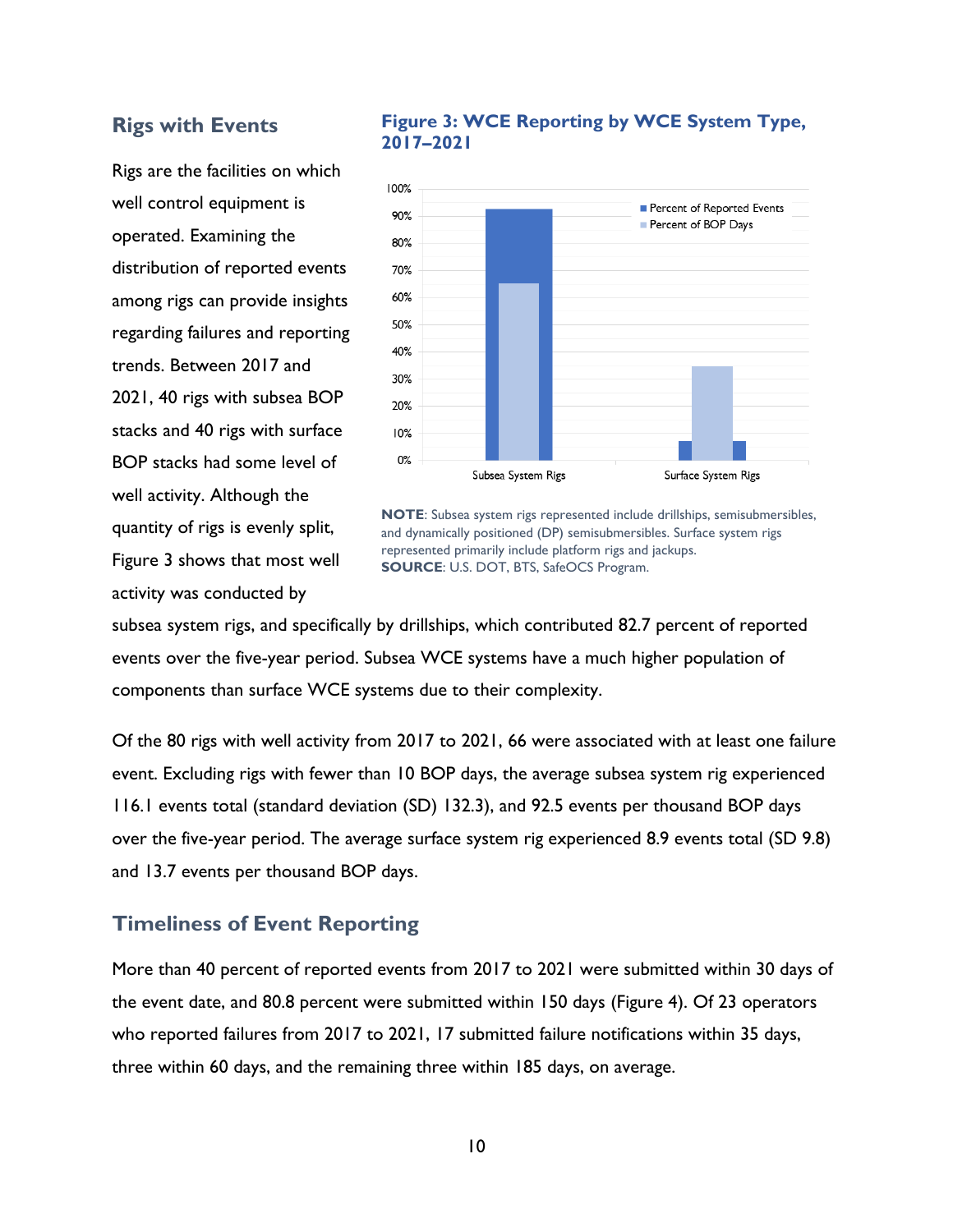An initial event report should be submitted to SafeOCS within 30 days of the event date even if an investigation is pending, however it is plausible that some could have been delayed due to ongoing investigation and analysis. This is moderately supported by the data, which shows that on average over the five-year period, fewer events with further investigation were reported within 30 days than events where the cause was immediately known (33.3 versus 43.3 percent, respectively).

As shown in [Figure 5,](#page-20-1) the percentage of reports submitted within 30 days of the event declined from 2017 to 2020, but showed an increase in 2021 to 57.0 percent. The practice of



#### <span id="page-20-0"></span>**Figure 4: Distribution of Time to Event Reporting, 2017–2021**





#### <span id="page-20-1"></span>**Figure 5: Events Reported Within 30 Days, 2017–2021**

submitting reports in batches has contributed to reporting delays in some cases. BTS will work with reporting companies to identify technical challenges contributing to late reporting, such as batch reporting of failure events.

**SOURCE**: U.S. DOT, BTS, SafeOCS Program.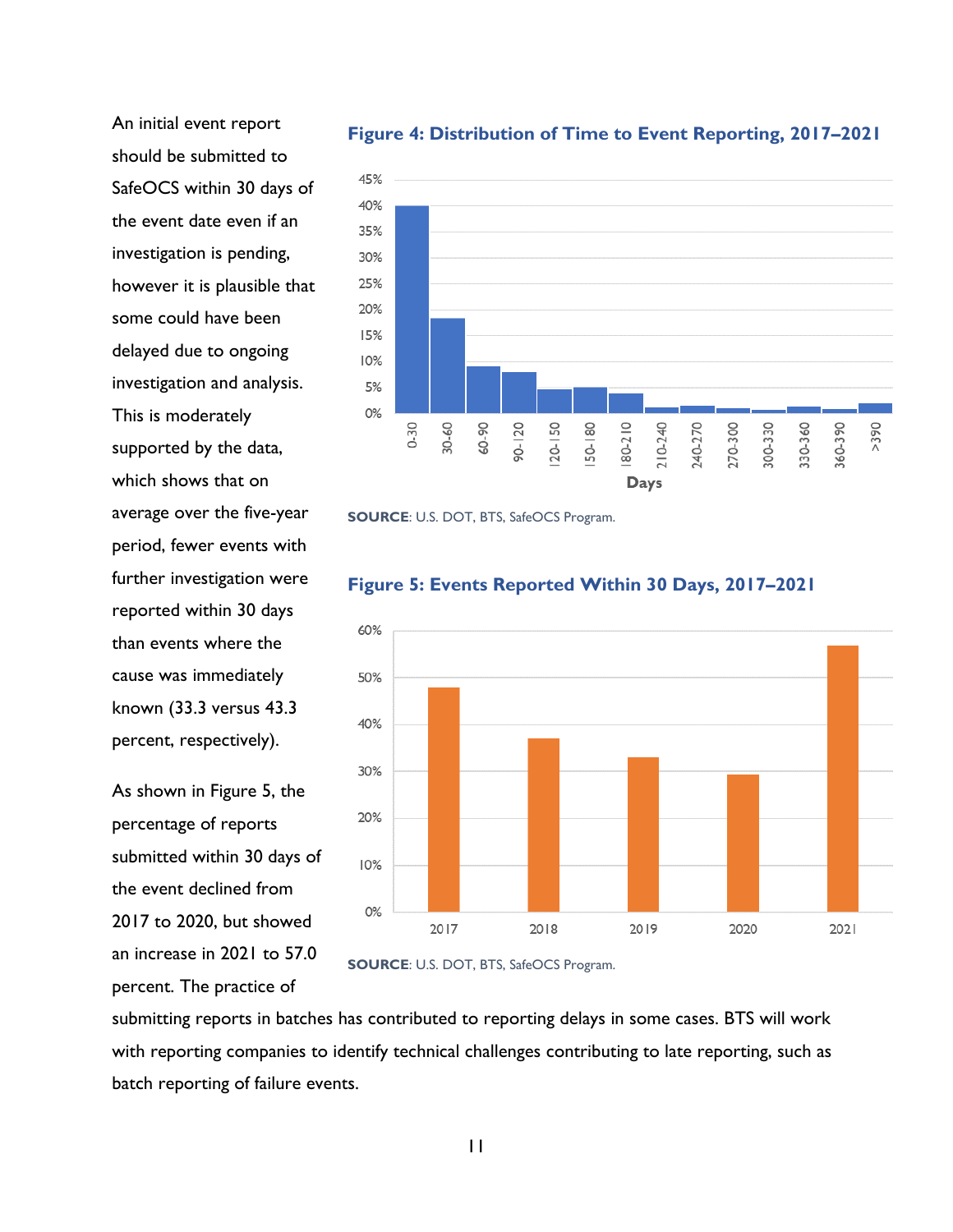# <span id="page-21-0"></span>**WCE Events Identified in WAR Data**

BTS uses BSEE well activity report data not only to estimate activity levels (i.e., BOP days), but also to cross-reference the timing and occurrence of failures and identify those that may not have been reported to SafeOCS, resulting in a better approximation of the complete set of failure events. Since 2019, BTS has evaluated WAR data to identify failure events including BOP stack pulls. From 2019 to 2021, 32 BOP stack pull events not reported to SafeOCS were identified from WAR data and included in aggregated analyses. Most of these were for surface WCE systems (see [Table 2\)](#page-21-1). Events other than BOP stack pulls are also recorded from WAR data, however they are excluded from the aggregated statistics presented in this report due to limited available event information.

#### <span id="page-21-1"></span>**Table 2: Unreported BOP Stack Pull Events Identified in WAR Data, 2019–2021**

|                     | 2019 | 2020 | 2021 | Total |
|---------------------|------|------|------|-------|
| Subsea WCE Systems  |      |      |      |       |
| Surface WCE Systems | 16   |      |      | 28    |

**SOURCE**: U.S. DOT, BTS, SafeOCS Program.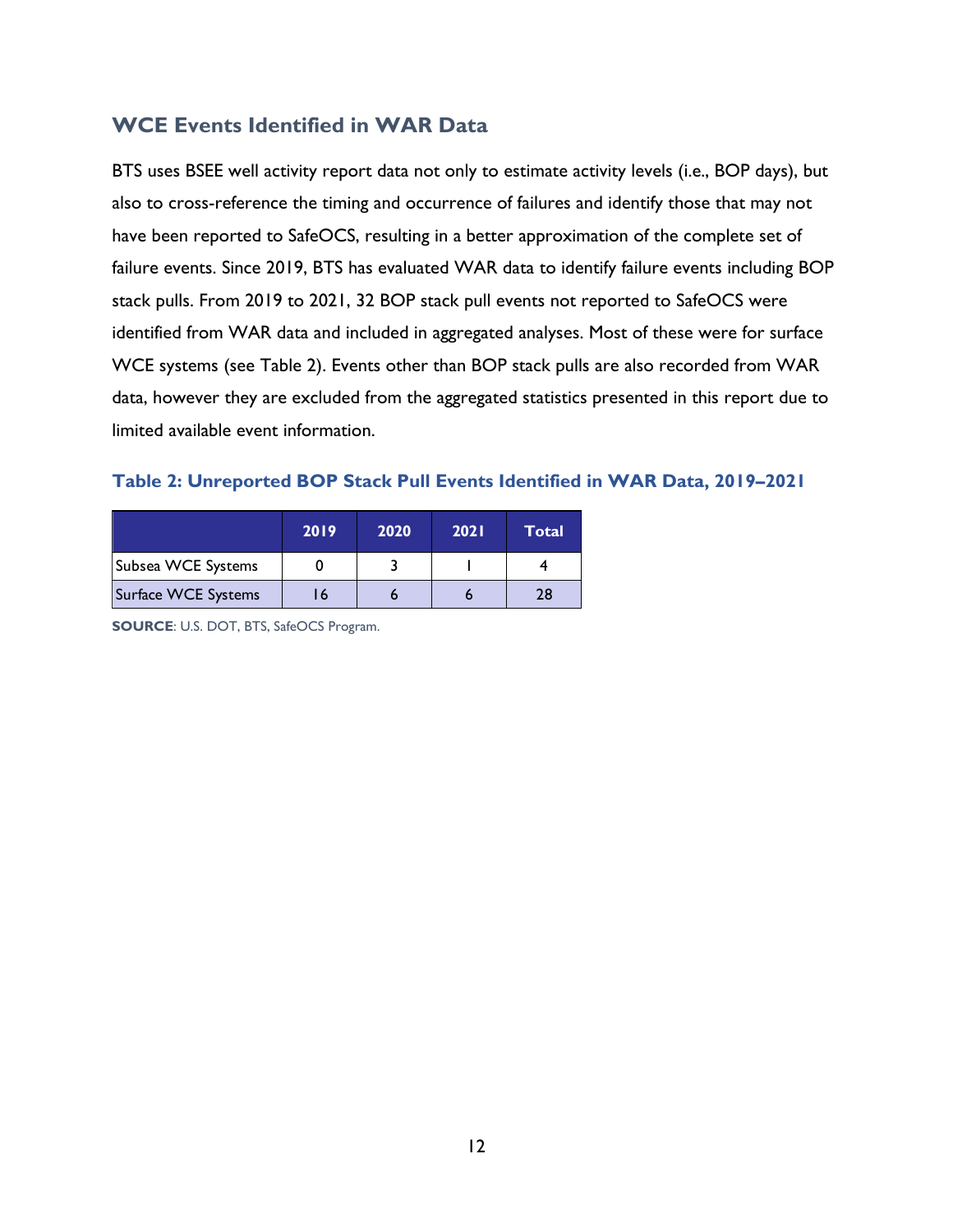# <span id="page-22-0"></span>**CHAPTER 2:SUBSEA WCE SYSTEM EVENTS**

Reported subsea WCE system events declined each year from 2017 to 2021, reaching a low of 344 reported events in 2021. As shown in [Table 3,](#page-22-1)  activity levels also followed a downward trend. The decline in event reporting remains after adjusting for activity levels, as seen in the 35.6 percent decline in the event rate from 2020 to 2021 and the 61.2 percent overall decline since 2017.

The declining event rate is influenced by a larger decrease in reported events relative to the decrease in BOP days.

<span id="page-22-1"></span>

| Table 3: Subsea System Numbers at a Glance, 2017-2021 |                         |                    |                  |                 |                  |                           |                             |  |  |
|-------------------------------------------------------|-------------------------|--------------------|------------------|-----------------|------------------|---------------------------|-----------------------------|--|--|
| <b>MEASURE</b>                                        | 2017                    | 2018               | 2019             | 2020            | 2021             | 2017-2021<br><b>Total</b> | 2017-2021<br><b>Average</b> |  |  |
| <b>WELLS</b>                                          |                         |                    |                  |                 |                  |                           |                             |  |  |
| <b>Wells with Activity</b>                            | $\overline{165}$        | $\overline{172}$   | $\overline{189}$ | 142             | $\overline{133}$ | 650                       | 160.2                       |  |  |
| <b>Wells Spudded</b>                                  | $\overline{89}$         | 107                | 0                | 74              | 53               | 424                       | 84.8                        |  |  |
| <b>RIGS</b>                                           |                         |                    |                  |                 |                  |                           |                             |  |  |
| <b>Total Rigs with Activity</b>                       | $\overline{32}$         | $\overline{31}$    | 29               | 26              | 21               | 40                        | 27.8                        |  |  |
| With One Subsea Stack                                 | $\overline{10}$         | 9                  | 8                | 6               | 5                | 3                         | 7.6                         |  |  |
| With Two Subsea Stacks                                | $\overline{22}$         | $\overline{22}$    | $\overline{21}$  | $\overline{20}$ | 16               | $\overline{27}$           | 20.2                        |  |  |
| Rigs with Reported Events                             | 29                      | 24                 | 21               | 22              | 8                | 37                        | 22.8                        |  |  |
| <b>OPERATORS</b>                                      |                         |                    |                  |                 |                  |                           |                             |  |  |
| <b>Active Operators</b>                               | $\overline{17}$         | 16                 | 20               | 19              | 4                | 23                        | $\overline{17.2}$           |  |  |
| <b>Reporting Operators</b>                            | $\overline{\mathbf{1}}$ | 10                 | 10               | $\mathbf{H}$    | 10               | 8                         | 10.4                        |  |  |
| <b>BOP DAYS</b>                                       |                         |                    |                  |                 |                  |                           |                             |  |  |
| <b>Total BOP Days</b>                                 | 10,900                  | 10, 135            | 9.883            | 8,500           | 7,407            | 46,825                    | 9,365                       |  |  |
| Not-in-Operation BOP Days                             | 4,566                   | 4,463              | 4,611            | 4,155           | 3,693            | 21,488                    | 4,298                       |  |  |
| In-Operation BOP Days                                 | 6,334                   | 5,672              | 5,272            | 4,345           | 3,714            | 25,337                    | 5,067                       |  |  |
| <b>COMPONENT EVENTS</b>                               |                         |                    |                  |                 |                  |                           |                             |  |  |
| <b>Total Events Reported</b>                          | 1,305                   | 1,127              | 908              | 612             | 344              | 4,296                     | 859                         |  |  |
| Overall Event Rate                                    | $\overline{119.7}$      | $\overline{111.2}$ | 91.9             | 72.0            | 46.4             | 91.7                      | 88.2                        |  |  |
| Not-in-Operation Events                               | 1,124                   | 993                | 804              | 557             | 304              | 3,782                     | 756                         |  |  |
| Not-in-Operation Event Rate                           | 246.2                   | 222.5              | 174.4            | 134.1           | 82.3             | 176.0                     | 171.9                       |  |  |
| Not-in-Operation Events per Well                      | 6.8                     | 5.8                | 4.3              | 3.9             | 2.3              | 5.8                       | 4.6                         |  |  |
| <b>In-Operation Events</b>                            | 8                       | 34                 | 04               | 55              | 40               | 514                       | 103                         |  |  |
| <b>In-Operation Event Rate</b>                        | 28.6                    | 23.6               | 19.7             | 12.7            | 10.8             | 20.3                      | 19.1                        |  |  |
| In-Operation Events per Well                          | $\overline{1}$ .        | 0.8                | 0.6              | 0.4             | 0.3              | 0.8                       | 0.6                         |  |  |
| <b>BOP STACK MOVEMENTS</b>                            |                         |                    |                  |                 |                  |                           |                             |  |  |
| <b>Total Stack Runs</b>                               | 200                     | 179                | 219              | 160             | 136              | 894                       | 178.8                       |  |  |
| Successful Runs                                       | $\overline{167}$        | 152                | 162              | 135             | 119              | 735                       | 147                         |  |  |
| <b>Stack Pulls</b>                                    | $\overline{10}$         | $\overline{8}$     | $8*$             | $8*$            | $3*$             | $\overline{37}$           | 7.4                         |  |  |
| <b>LOC EVENTS</b>                                     |                         |                    |                  |                 |                  |                           |                             |  |  |
| Loss of Containment Events                            | $\mathsf{I}$            | 0                  | 0                | 0               | $\mathbf 0$      | I                         | <b>NA</b>                   |  |  |

**KEY:** In-operation Not-in-operation

#### **NOTES**:

- Event rate is the number of events that occurred per 1,000 BOP days.

- The 2017–21 totals for rigs, operators, and wells with activity measures represent the number of unique entities.

\* Includes some BOP stack pulls identified in WAR. [Table 2](#page-21-1) provides counts. These are not included in *Total Events Reported*.

**SOURCE**: U.S. DOT, BTS, SafeOCS Program.

This has been true each year since 2017, meaning that events decreased at a higher rate than activity levels. The not-in-operation event rate, for example, declined 66.6 percent from 2017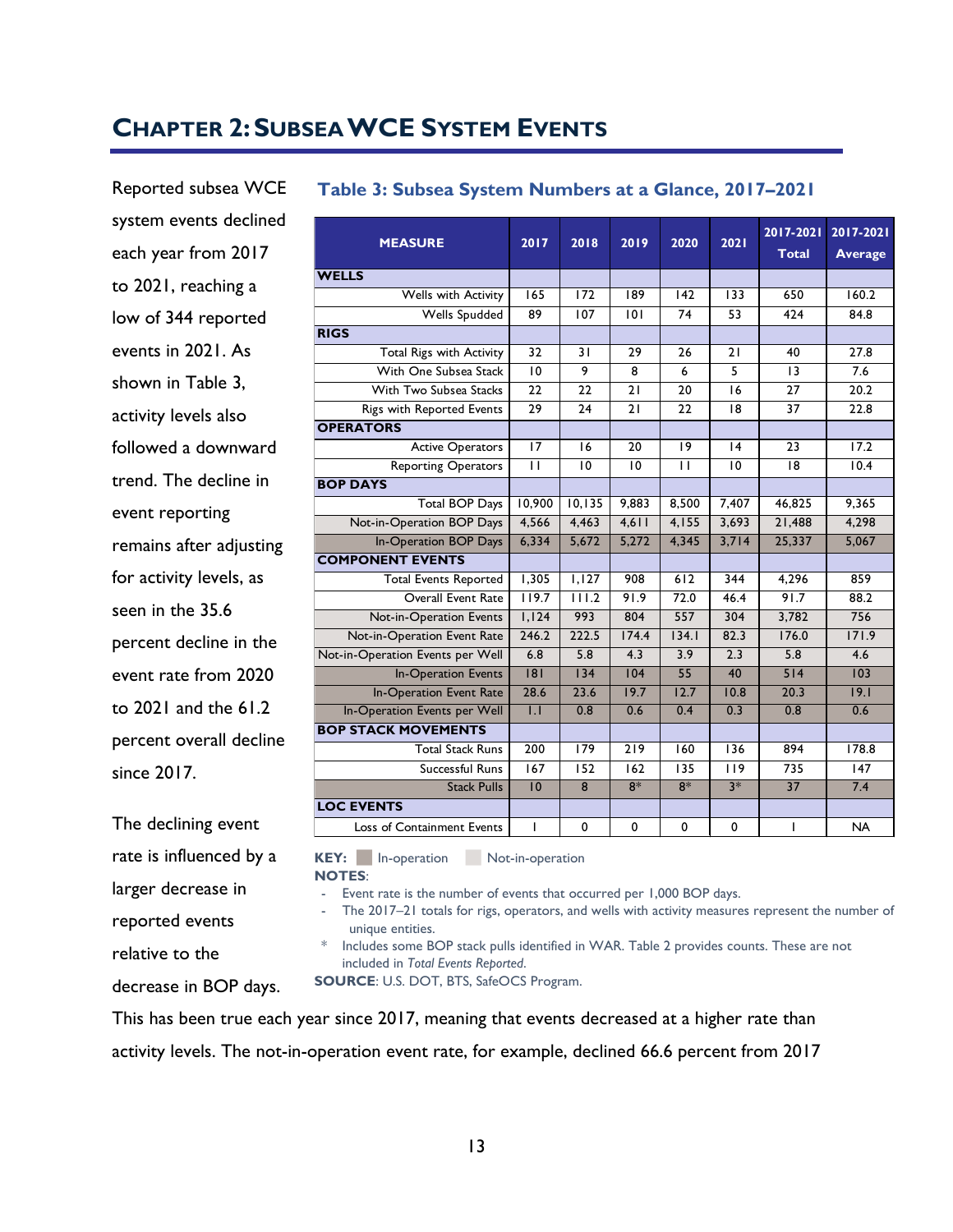to 2021, more due to the 73.0 percent decrease in reported events than the 19.1 percent decrease in not-in-operation BOP days.

Most subsea system events from 2017 to 2021 (88.0 percent) were found while not in operation, i.e., during maintenance, inspection, and testing. Overall, 37 BOP stack pulls were recorded from 2017 to 2021. About 5.0 percent of successful subsea BOP stack runs—meaning the BOP stack was assembled on the wellhead and went into operation—eventually led to a BOP stack pull during the five-year period.

#### <span id="page-23-0"></span>**Event Reporting Levels**

As shown in [Figure 6,](#page-23-2) changes in the number of active operators for subsea WCE systems were greater from year to year than changes in reporting operators, which remained relatively stable at 10 or 11 operators each year. Similarly, changes in the number of active rigs are not always reflected in changes to the number of rigs with reported events, as seen in

<span id="page-23-2"></span>



the differing directions of change from 2019 to 2020. This suggests that other factors in addition to activity levels may contribute to changes in reporting.

#### <span id="page-23-1"></span>**Frequently Reported Components**

From 2017 to 2021, 122 different components were reported as having failed on subsea WCE systems. As shown in [Table 4,](#page-24-0) the most frequently reported for not-in-operation events were regulators, solenoid valves (hydraulic), SPM valves, slide (shear-seal) valves, shuttle valves, piping/tubing, and accumulators, each contributing at least 3.0 percent of events and together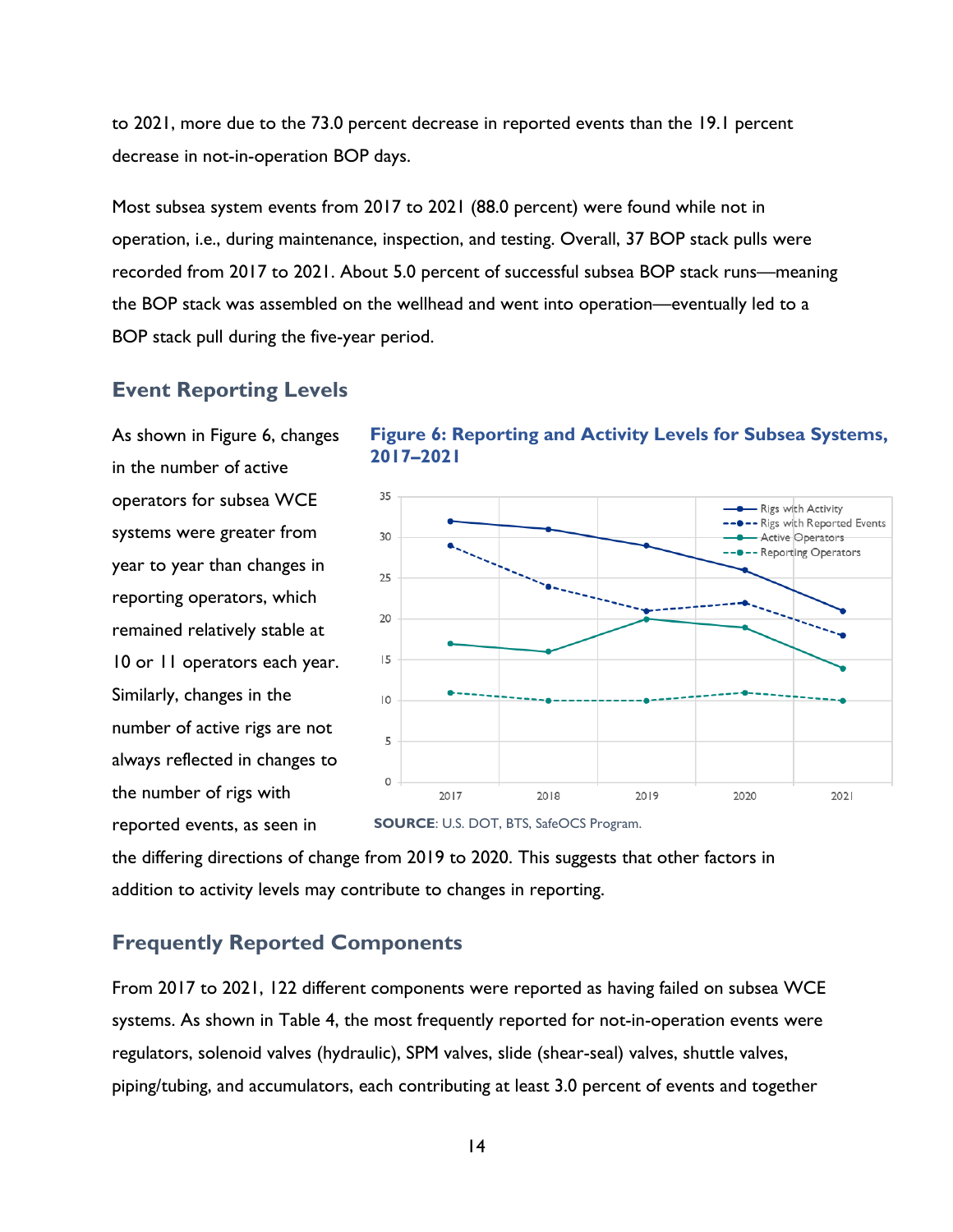comprising 51.5 percent of all subsea system events. These components are more frequently in use compared to other components.

| Component                | 2017        | 2018      | 2019      | 2020      | <b>2021</b> | <b>Total</b> |
|--------------------------|-------------|-----------|-----------|-----------|-------------|--------------|
|                          | $(n=1,124)$ | $(n=993)$ | $(n=804)$ | $(n=557)$ | $(n=304)$   | $(n=3,782)$  |
| Regulator                | 8.6%        | 12.1%     | 13.3%     | 13.6%     | 11.6%       | 11.5%        |
| Solenoid Valve Hydraulic | 10.1%       | 5.3%      | 13.6%     | 11.5%     | 3.6%        | 9.3%         |
| <b>SPM Valve</b>         | 10.5%       | 7.0%      | 6.2%      | 7.4%      | 5.9%        | 7.9%         |
| Slide (Shear-Seal) Valve | 7.3%        | 7.5%      | 3.2%      | 9.0%      | 6.9%        | 6.7%         |
| Shuttle Valve            | 6.0%        | 4.3%      | 6.6%      | 9.2%      | 8.6%        | 6.4%         |
| Piping/Tubing            | 5.7%        | 7.9%      | 3.7%      | 3.4%      | 7.6%        | 5.7%         |
| Accumulator              | 3.5%        | 7.5%      | 2.6%      | 2.9%      | 2.6%        | 4.2%         |

#### <span id="page-24-0"></span>**Table 4: Frequently Reported Components for Not-in-Operation Subsea Systems, 2017–2021**

**KEY:** Not-in-operation

**NOTE:** Includes components representing at least 3.0 percent of events. **SOURCE**: U.S. DOT, BTS, SafeOCS Program.

For in-operation events, as shown in [Table 5,](#page-24-1) hardware, relief valves, and ram block seals are added as most frequently reported components, and shuttle valves and accumulators are dropped. Each of the components listed in [Table 5](#page-24-1) contributed at least 3.0 percent of inoperation events and together they comprise 41.4 percent.

#### <span id="page-24-1"></span>**Table 5: Frequently Reported Components for In-Operation Subsea Systems, 2017–2021**

| <b>Component</b>         | 2017<br>$(n=181)$ | 2018<br>$(n=134)$ | 2019<br>$(n=104)$ | 2020<br>$(n=55)$ | 2021<br>$(n=40)$ | <b>Total</b><br>$(n=514)$ |
|--------------------------|-------------------|-------------------|-------------------|------------------|------------------|---------------------------|
| Regulator                | 9.4%              | 14.9%             | 11.5%             | 12.7%            | 20.0%            | 12.5%                     |
| Hardware                 | 5.5%              | 21.6%             | 5.8%              | 5.5%             | 2.5%             | 9.5%                      |
| <b>SPM Valve</b>         | 6.1%              | 4.5%              | 4.8%              | 5.5%             | 2.5%             | 5.1%                      |
| Slide (Shear-Seal) Valve | 2.8%              | 6.7%              | 1.9%              | 7.3%             | 2.5%             | 4.1%                      |
| Piping/Tubing            | 2.8%              | 2.2%              | 6.7%              | 7.3%             | 2.5%             | 3.9%                      |
| <b>Relief Valve</b>      | 2.2%              | 3.0%              | 4.8%              | 3.6%             | 5.0%             | 3.3%                      |
| Ram Block Seal           | 3.3%              | 2.2%              | 1.9%              | 9.1%             | 0.0%             | 3.1%                      |
| Solenoid Valve Hydraulic | 5.0%              | 0.0%              | 3.8%              | 0.0%             | 7.5%             | 3.1%                      |

**KEY:** In-operation

**NOTE:** Includes components representing at least 3.0 percent of events. **SOURCE**: U.S. DOT, BTS, SafeOCS Program.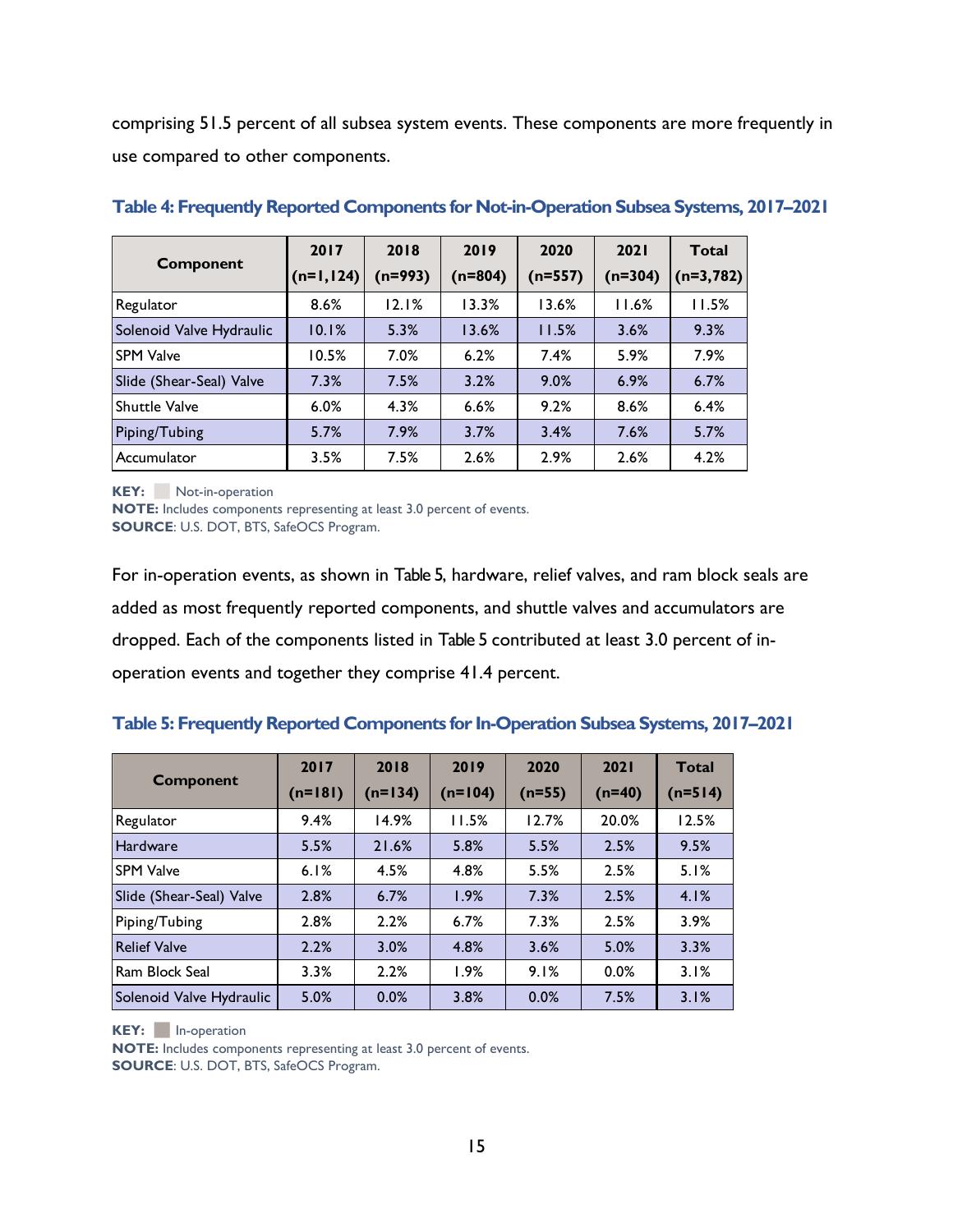Most failures of the components in [Table 4](#page-24-0) and [Table 5](#page-24-1) occurred on the BOP control pod. Shuttle valves and piping/tubing experienced most failures on the BOP controls stack mounted, on the BOP controls. The following provides a brief discussion of these components:

- *Regulators:* The frequency of regulator failures can be partially explained by the fact that half are in a dynamic operating state (meaning the internal parts are always moving to keep pressures constant) in one of the pods while in operation. The remaining regulators, in the alternate pod, are on standby.
- *Solenoid valves (hydraulic):* Three options for solenoid valves can be selected on the WCE failure reporting form—hydraulic, electric, and pneumatic (as well as unspecified). Of these, only hydraulic and electric failures were reported between 2017 and 2021. The hydraulic side failures, which have moving parts and seals, are reported more frequently than electromagnet issues related to failures on the electric side.
- *SPM valves and slide (shear-seal) valves:* SPM valves and slide (shear-seal) valves are used for the same functions but with different sealing technologies. Over the five-year reporting period there were 323 SPM valve and 274 slide (shear-seal) valve events.
- *Shuttle valves*: The infrequency of reported shuttle valve failures while in operation compared to not in operation may be partially explained by the fact that in-operation leaks are often too small to affect activities, whereas not-in-operation leaks can more easily be seen during maintenance, inspection, and testing. Shuttle valve leaks are also discussed under Failure Types (page [17\)](#page-26-0).
- *Piping/tubing:* The 234 events attributed to piping/tubing since 2017 consist of failures of sub-components such as adaptors, crossovers, terminations, and seals.
- *Relief valves*: There have been 77 reports of failed relief valves since 2017, 85.7% of which occurred on the BOP control systems and the remainder on the diverter system. Details from failure events are often limited for relief valves, as they are frequently replaced without further investigation, since it is often not cost effective to repair them as repair would involve hiring the services of a third-party company to recertify the valve before using it again.
- *Ram block seals*: Failures of ram block seals are more frequently found while in operation because of the temperature and chemical conditions in which they operate. These seals
	- 16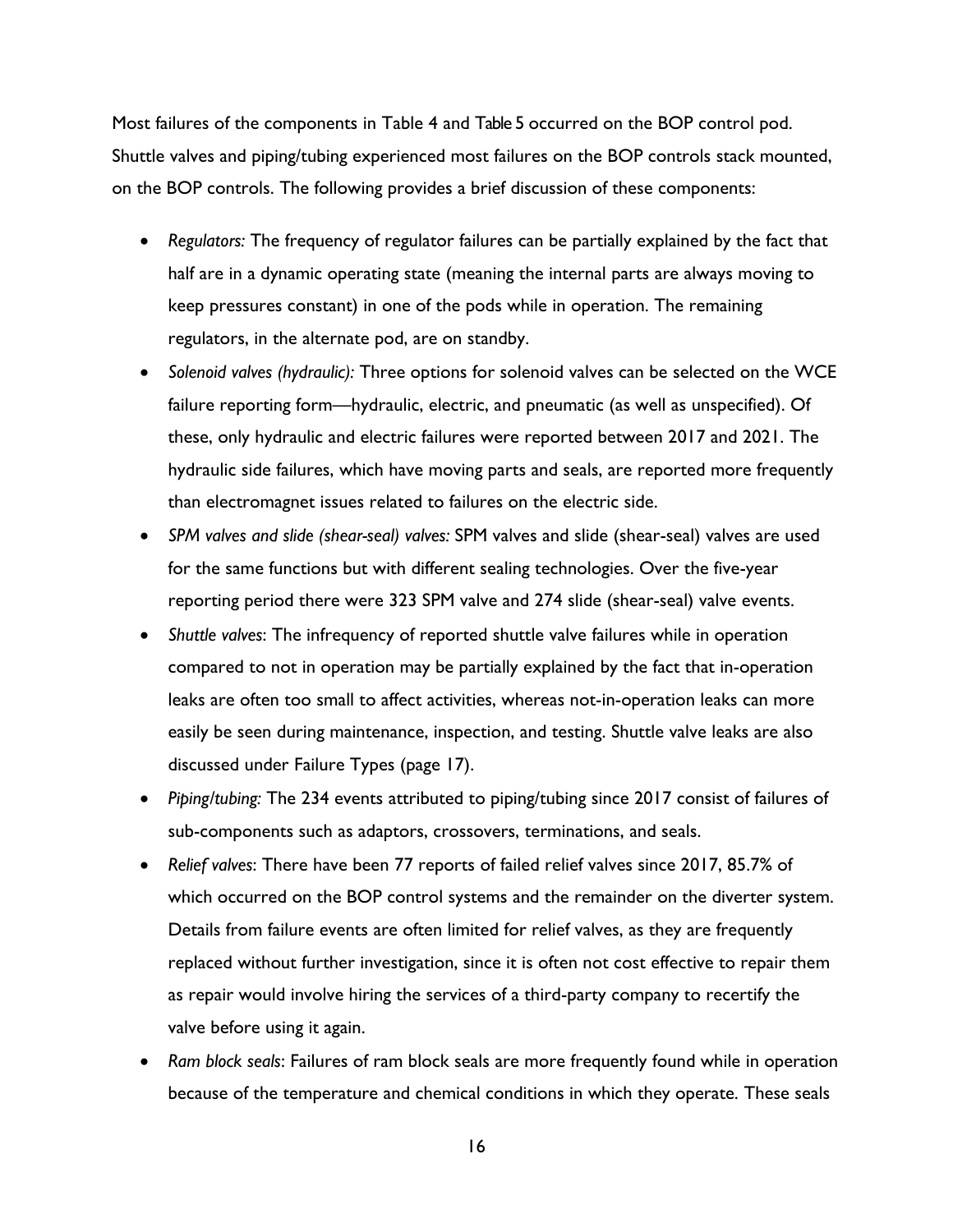are considered consumables<sup>12</sup> and it is difficult to forecast their life span and therefore plan proactive maintenance schedules. Not only is temperature a major factor in the life span, but the chemicals that make up the drilling fluid vary as conditions change, producing variations which affect the integrity of the seal.

# <span id="page-26-0"></span>**Failure Types**

Most events from 2017 to 2021 were a type of leak, comprising 77.2 percent of subsea system events overall. As shown in [Table 6,](#page-26-1) external leaks were the most frequently observed failure, which is not unexpected as most components are used to control and contain fluids present during operations.

|                              | 2017        | 2018        | 2019      | 2020      | 2021      | <b>Total</b> |
|------------------------------|-------------|-------------|-----------|-----------|-----------|--------------|
| <b>FAILURE TYPE</b>          | $(n=1,305)$ | $(n=1,127)$ | $(n=908)$ | $(n=612)$ | $(n=344)$ | $(n=4,296)$  |
| <b>LEAKS</b>                 |             |             |           |           |           |              |
| <b>External Leakl</b>        | 50.1%       | 46.6%       | 60.0%     | 53.8%     | 53.8%     | 52.1%        |
| Internal Leak                | 27.8%       | 24.2%       | 20.7%     | 27.9%     | 23.7%     | 25.1%        |
| Undetermined Leak            | 0.0%        | 0.3%        | 0.0%      | $0.0\%$   | 0.0%      | 0.1%         |
| <b>OTHER</b>                 |             |             |           |           |           |              |
| Communication / Signal Issue | 4.2%        | 2.8%        | 3.3%      | 2.9%      | 3.0%      | 3.4%         |
| Electrical Issuel            | 1.6%        | 1.8%        | 3.0%      | 1.8%      | 2.4%      | 2.0%         |
| Fail to Function on Command  | 2.6%        | 2.8%        | 2.4%      | 3.4%      | 4.6%      | 2.9%         |
| Inaccurate Indication        | 2.1%        | 2.9%        | 2.5%      | 2.0%      | 3.3%      | 2.5%         |
| Mechanical Issuel            | 10.0%       | 16.8%       | 6.3%      | 5.1%      | 6.7%      | 10.0%        |
| Process Issuel               | 1.1%        | 1.6%        | 1.1%      | 1.8%      | 1.5%      | 1.4%         |
| Unintended Operation         | 0.2%        | 0.2%        | 0.1%      | 0.0%      | 0.3%      | 0.1%         |
| Other                        | 0.3%        | 0.1%        | 0.6%      | 1.3%      | 0.6%      | 0.5%         |

#### <span id="page-26-1"></span>**Table 6: Failure Types of Subsea System Events, 2017–2021**

**SOURCE**: U.S. DOT, BTS, SafeOCS Program.

Leaks that are too small in volume to register on instruments during in-operation activities can sometimes be seen by the crew when the BOP stack is on deck during maintenance, inspection, and testing. Additionally, there are leak rates that might be considered allowable by the OEM

 $12$  Consumables, in this context, are seals that have an indeterminable expected life because of variables in the operating conditions.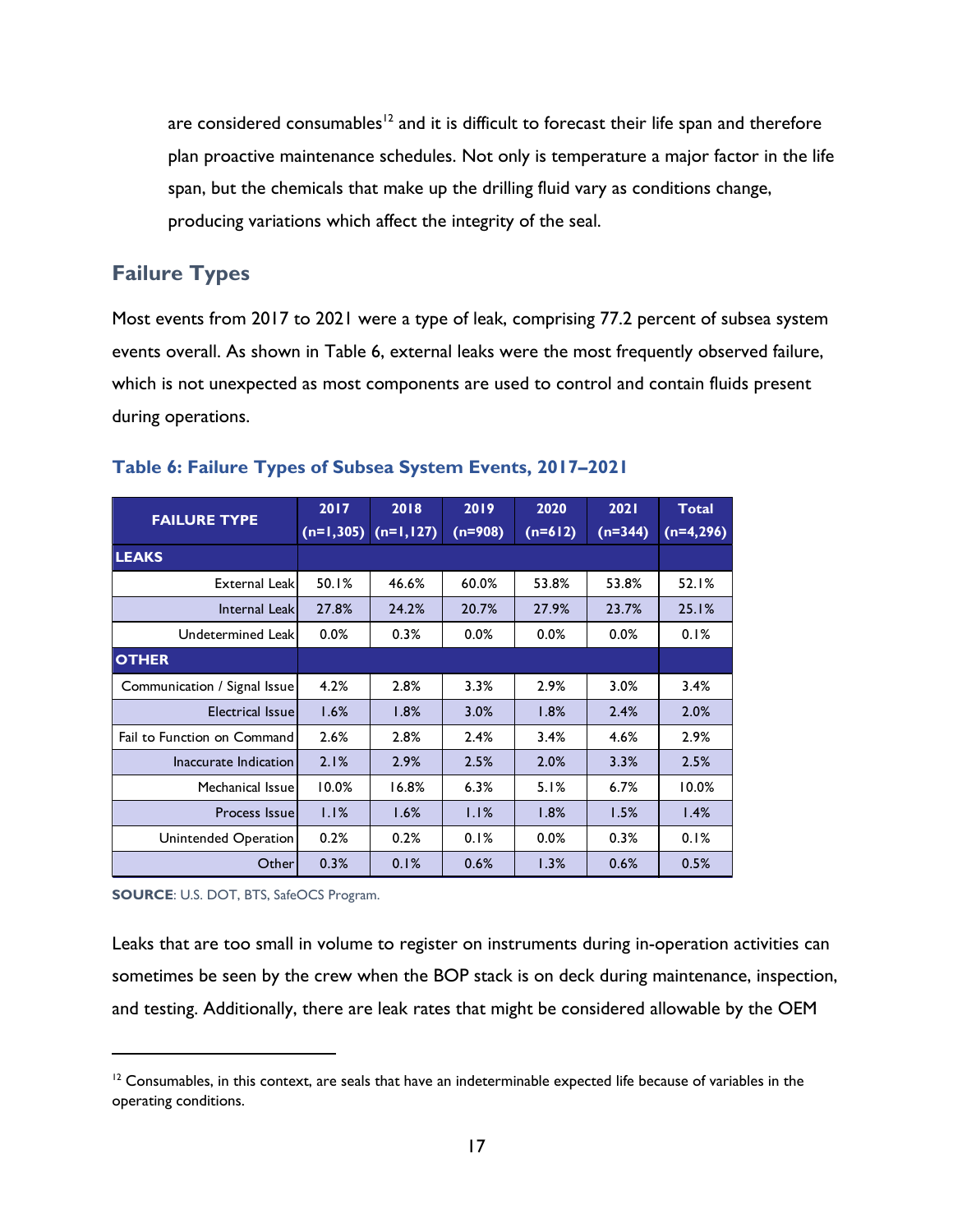qualifications on the component. While both types of leaks have very small volumes (measured in drops per minute), and therefore do not typically affect on-going operations, they are still reported to SafeOCS. Currently, there is not a specific field on the form to capture leak volume or rate, and leaks are rarely collected and measured in the field.

Though leaks can affect all hydraulic components, those most subject to external leaks include several of the most frequently reported: regulators, solenoid valves (hydraulic), SPM valves, slide (shear-seal) valves, piping/tubing, and accumulators. This is partially explained by the nature of the component, as when most of these components leak, it is almost always an external leak. For shuttle valves, the most frequent failure type is internal leak. Together, external leaks of these seven types of components total 64.3 percent of their total failure events, 60.7 percent of all external leaks, and 31.6 percent of all events since 2017.

Except for the event that caused the loss of containment in 2017, there have not been any external leaks of wellbore fluid. There have been failures of ram BOP door seals, but all were discovered and corrected during maintenance, inspection, and testing. All other external leaks have involved water-based control fluid which is vented into the ocean as part of the system design.

Failure types for not-in-operation events are distributed similarly to [Table 6.](#page-26-1) For in-operation events, external leaks comprise about 8.7 percentage points fewer total events compared to [Table 6.](#page-26-1) Some of this difference is attributed to an increase in issues with communication and signals, which are more frequently used during operations. There were also fewer mechanical issues for in-operation events (5.5 percent total) compared to [Table 6.](#page-26-1)

## <span id="page-27-0"></span>**Detection Methods**

Most subsea system events from 2017 to 2021 (88.0 percent) were detected while not in operation, i.e., during maintenance, inspection, and testing. As shown in [Table 7,](#page-28-0) most not-inoperation events were found during function testing. For 2021, however, almost as many events were found during inspection.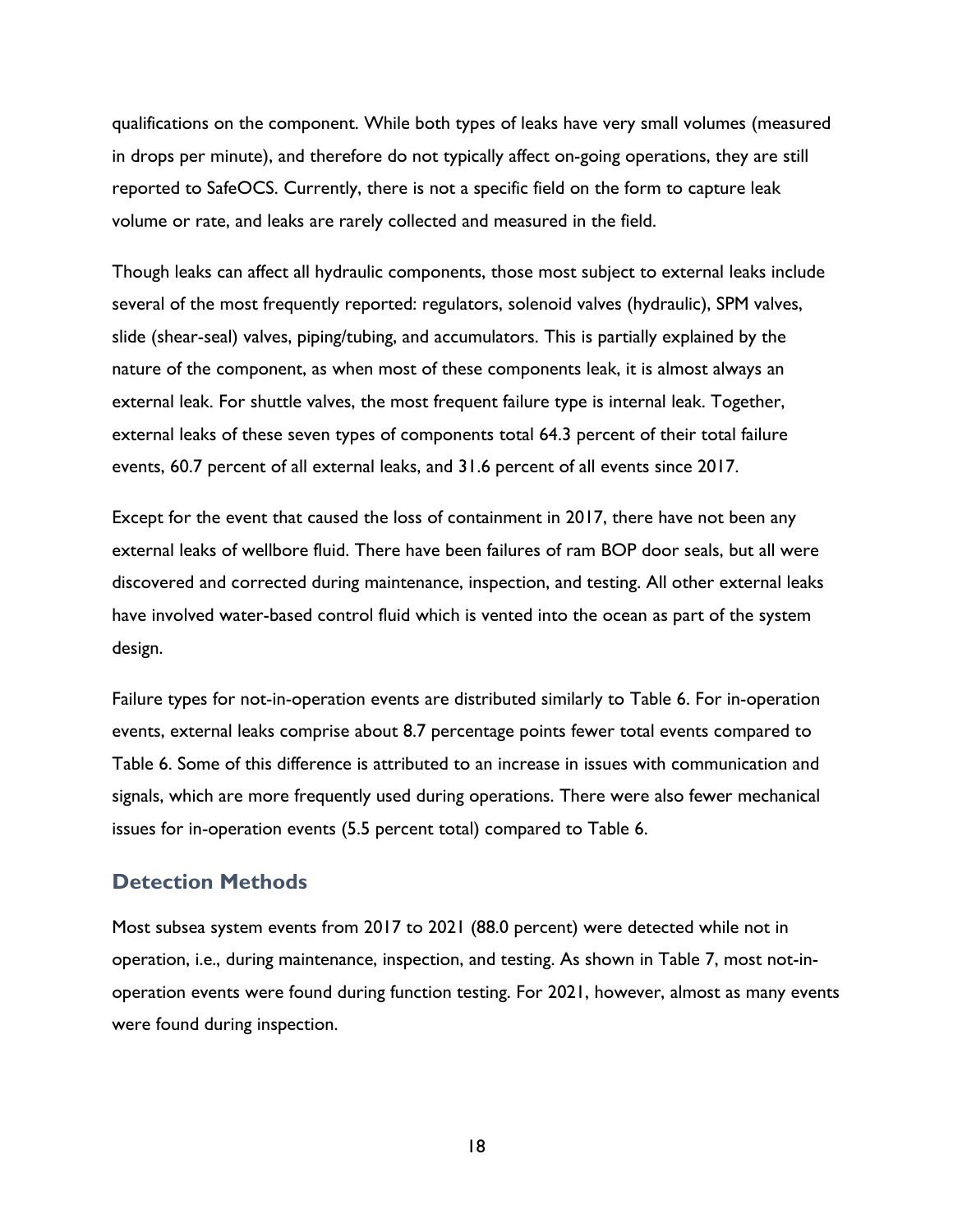|        | <b>DETECTION METHOD</b>                | 2017        | 2018      | 2019      | 2020      | 2021      | Total       |
|--------|----------------------------------------|-------------|-----------|-----------|-----------|-----------|-------------|
|        |                                        | $(n=1,124)$ | $(n=993)$ | $(n=804)$ | $(n=557)$ | $(n=304)$ | $(n=3,782)$ |
|        | Casual Observation                     | 9.3%        | 7.4%      | 11.8%     | 10.6%     | 9.5%      | 9.5%        |
|        | <b>Continuous Condition Monitoring</b> | 5.9%        | 3.9%      | 8.2%      | 6.1%      | 10.5%     | 6.3%        |
|        | On Demand                              | 0.5%        | 0.5%      | 1.1%      | 1.8%      | 2.3%      | 1.0%        |
|        | <b>Periodic Condition Monitoring</b>   | 1.4%        | 1.5%      | 2.2%      | 4.1%      | 5.9%      | 2.4%        |
|        | Corrective Maintenance                 | 1.7%        | 2.9%      | 0.2%      | 0.7%      | 1.6%      | 1.6%        |
|        | Periodic Maintenance                   | 3.5%        | 6.5%      | 7.0%      | 5.4%      | 3.9%      | 5.3%        |
| 느<br>Σ | Inspection                             | 16.8%       | 22.9%     | 17.7%     | 13.6%     | 23.7%     | 18.7%       |
|        | <b>Function Testing</b>                | 45.3%       | 40.2%     | 35.4%     | 41.7%     | 25.0%     | 39.7%       |
|        | <b>Pressure Testing</b>                | 15.7%       | 14.2%     | 16.3%     | 16.0%     | 17.4%     | 15.6%       |
|        |                                        |             |           |           |           |           |             |

#### <span id="page-28-0"></span>**Table 7: Detection Methods for Not-in-Operation Subsea System Events, 2017–2021**

**KEY:** ⬛ Not-in-operation MIT: maintenance, inspection, testing **SOURCE**: U.S. DOT, BTS, SafeOCS Program.

Most in-operation events from 2017 to 2021 were detected via continuous condition monitoring [\(Table 8: Detection Methods for In-Operation Subsea System Events, 2017](#page-28-1)– [2021Table 8\)](#page-28-1). In 2021, more events were detected through periodic condition monitoring, and fewer events were detected through pressure testing compared to the five-year average.

<span id="page-28-1"></span>

| Table 8: Detection Methods for In-Operation Subsea System Events, 2017-2021 |  |  |  |  |  |  |
|-----------------------------------------------------------------------------|--|--|--|--|--|--|
|-----------------------------------------------------------------------------|--|--|--|--|--|--|

|                          | <b>DETECTION METHOD</b>                | 2017<br>$(n=181)$ | 2018<br>$(n=134)$ | 2019<br>$(n=104)$ | 2020<br>$(n=55)$ | 2021<br>$(n=40)$ | <b>Total</b><br>$(n=514)$ |
|--------------------------|----------------------------------------|-------------------|-------------------|-------------------|------------------|------------------|---------------------------|
|                          | Casual Observation                     | 14.9%             | 13.4%             | 14.4%             | 16.4%            | 15.0%            | 14.6%                     |
|                          | <b>Continuous Condition Monitoring</b> | 19.9%             | 16.4%             | 26.0%             | 29.1%            | 25.0%            | 21.6%                     |
|                          | On Demand                              | 1.7%              | 1.5%              | 1.9%              | 7.3%             | 2.5%             | 2.3%                      |
|                          | <b>Periodic Condition Monitoring</b>   | 7.2%              | 8.2%              | 6.7%              | 9.1%             | 22.5%            | 8.8%                      |
|                          | Corrective Maintenance                 | 0.0%              | 1.5%              | 0.0%              | 0.0%             | 0.0%             | 0.4%                      |
|                          | Periodic Maintenance                   | 0.0%              | 2.2%              | 1.9%              | 0.0%             | 0.0%             | 1.0%                      |
| $\frac{1}{2}$<br>٠<br>л. | Inspection                             | 16.0%             | 18.7%             | 18.3%             | 9.1%             | 10.0%            | 16.0%                     |
|                          | <b>Function Testing</b>                | 17.7%             | 10.4%             | 15.4%             | 18.2%            | 22.5%            | 15.8%                     |
|                          | <b>Pressure Testing</b>                | 22.7%             | 27.6%             | 15.4%             | 10.9%            | 2.5%             | 19.6%                     |

**KEY:** ⬛ In-operation MIT: maintenance, inspection, testing **SOURCE**: U.S. DOT, BTS, SafeOCS Program.

For the most frequently reported components, most events were found via functional testing, except for accumulators and piping/tubing, which were identified mostly through inspection.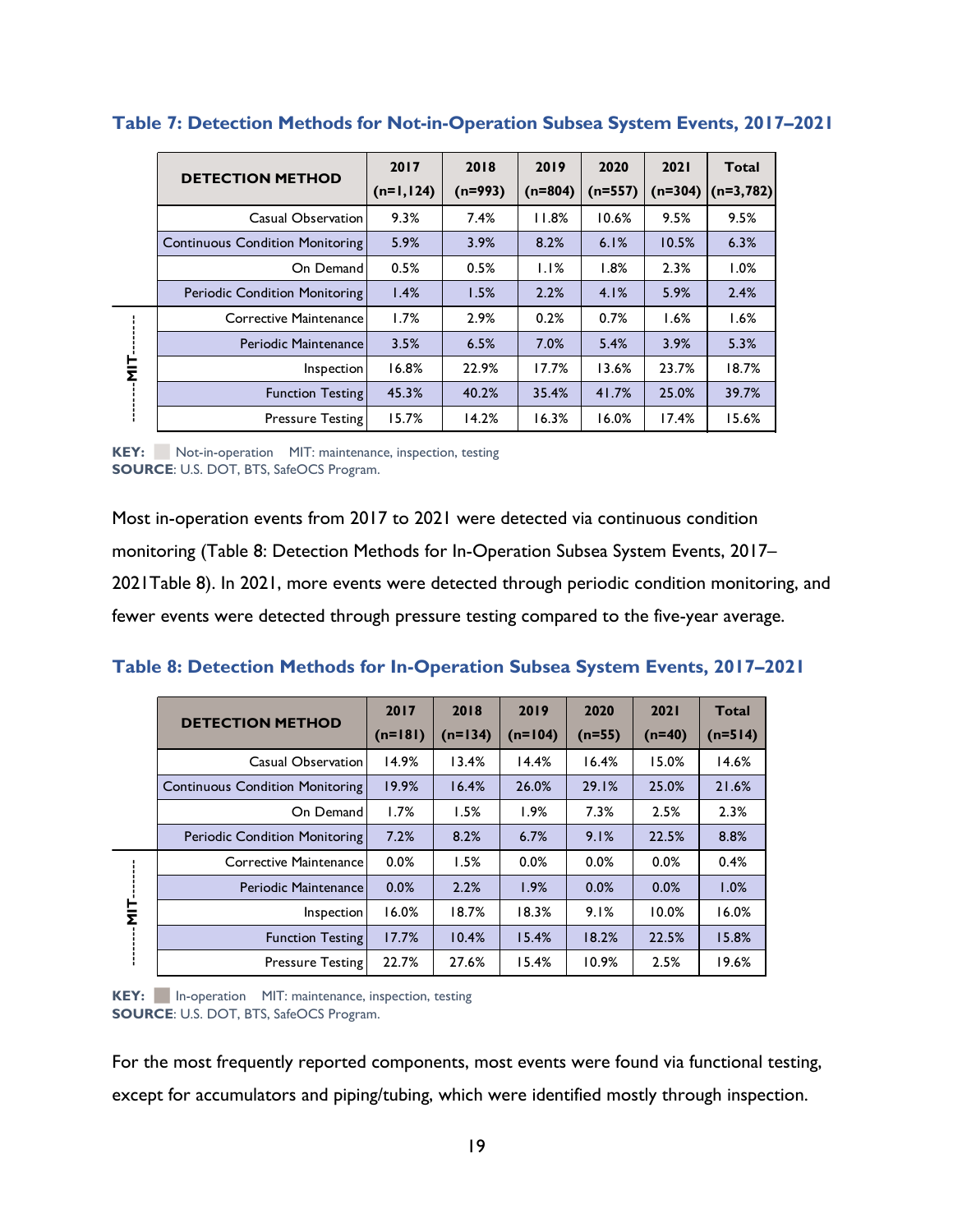Apart from accumulators, external leaks (the most frequent failure type) of each of these components were found most often during not-in-operation function testing (48.0 percent from 2017 to 2021), pressure testing, inspection, and casual observation.

## <span id="page-29-0"></span>**Root Causes of Events**

While most events from 2017 to 2021 (48.1 percent) were attributed to wear and tear, the percentage citing wear and tear decreased each year, reaching a low of 29.5 percent in 2021 (see [Table 9\)](#page-29-1). After wear and tear, the most common root causes over the five-year period were design issue and maintenance error. The largest change from 2020 to 2021 was an increase in maintenance error.

| <b>REPORTED ROOT</b>       | 2017      | 2018     | 2019     | 2020     | 2021     | <b>Total</b> |
|----------------------------|-----------|----------|----------|----------|----------|--------------|
| <b>CAUSE</b>               | $(n=115)$ | $(n=69)$ | $(n=87)$ | $(n=21)$ | $(n=45)$ | $(n=337)$    |
| Design Issue               | 3.5%      | 7.2%     | 2.3%     | 0.0%     | 0.0%     | 3.3%         |
| <b>QA/QC Manufacturing</b> | 3.5%      | 4.3%     | 5.7%     | 0.0%     | 6.7%     | 4.5%         |
| Maintenance Error          | 2.6%      | 7.2%     | 13.8%    | 0.0%     | $0.0\%$  | 5.9%         |
| <b>Procedural Error</b>    | 1.7%      | 1.4%     | 3.4%     | 0.0%     | 2.2%     | 2.1%         |
| Wear and Tearl             | 47.0%     | 58.0%    | 48.3%    | 90.5%    | 84.4%    | 57.3%        |
| Otherl                     | 7.0%      | 2.9%     | 11.5%    | 9.5%     | 0.0%     | 6.5%         |
| <b>NOT DETERMINED</b>      |           |          |          |          |          |              |
| Inconclusive               | 0.9%      | 1.4%     | 2.3%     | 0.0%     | 0.0%     | 1.2%         |
| <b>Assessment Pending</b>  | 5.2%      | 8.7%     | 2.3%     | 0.0%     | 2.2%     | 4.5%         |
| Not Reported               | 28.7%     | 8.7%     | 10.3%    | 0.0%     | 4.4%     | 14.8%        |

#### <span id="page-29-1"></span>**Table 9: Root Causes of Subsea System Events, 2017–2021**

**SOURCE**: U.S. DOT, BTS, SafeOCS Program.

Regarding the high proportion of wear and tear relative to other root causes, detailed review of notifications indicates that the submitted information does not always provide adequate or meaningful support for the reported root cause. Additionally, depending on the OEMdesignated design life of a component, wear and tear may be more acceptable for certain events than others. This is an area for further evaluation.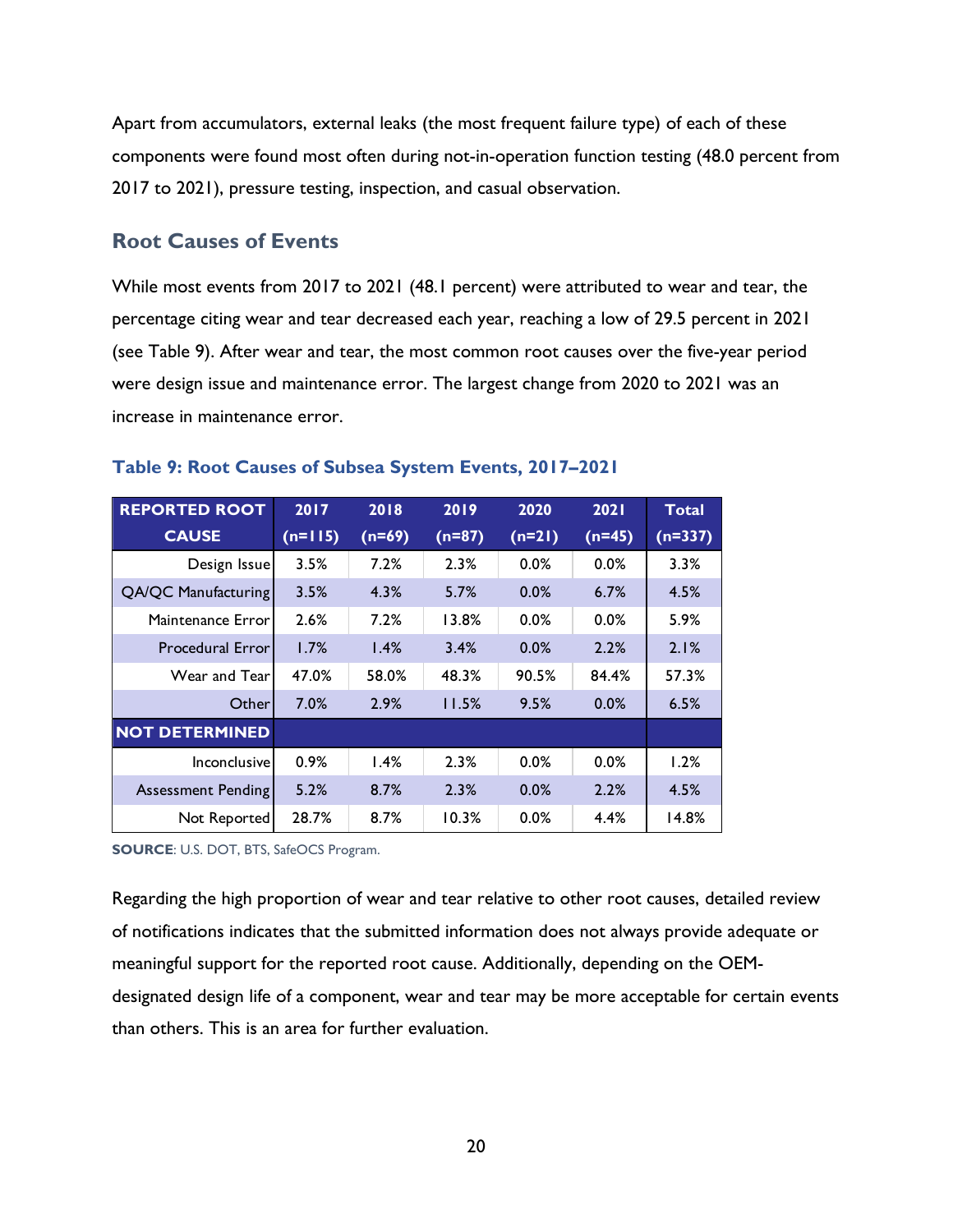Wear and tear was also the top root cause for failures of frequently reported components from 2017 to 2021, listed in [Table 10.](#page-30-1) In addition to wear and tear, commonly reported root causes for each component included design issue for regulators, slide (shear-seal) valves, and accumulators, and maintenance error and QA/QC manufacturing for piping/tubing. Supporting information for failures attributed to design issue has been infrequent.

| <b>REPORTED ROOT</b><br><b>CAUSE</b> | <b>Regulator</b> | <b>Solenoid Valve</b><br><b>Hydraulic</b> | <b>SPM Valve</b> | Slide (Shear-<br>Seal) Valve | <b>Shuttle Valve</b> | <b>Piping/Tubing</b> | <b>Accumulator</b> |
|--------------------------------------|------------------|-------------------------------------------|------------------|------------------------------|----------------------|----------------------|--------------------|
| Design Issue                         | 24.0%            | 1.6%                                      | 7.1%             | 18.2%                        | 4.4%                 | 6.4%                 | 20.7%              |
| QA/QC Manufacturing                  | 4.4%             | 2.5%                                      | 3.4%             | 4.0%                         | 2.0%                 | 19.7%                | 3.0%               |
| Maintenance Error                    | 9.0%             | 14.7%                                     | 16.4%            | 8.0%                         | 16.9%                | 20.5%                | 6.7%               |
| <b>Procedural Error</b>              | 13.4%            | 13.1%                                     | 1.9%             | 8.4%                         | 14.1%                | 2.1%                 | 4.9%               |
| Documentation Error                  | 10.8%            | 6.8%                                      | 1.2%             | 5.1%                         | 0.0%                 | 0.0%                 | 0.0%               |
| Wear and Tear                        | 34.7%            | 59.4%                                     | 64.7%            | 54.0%                        | 60.5%                | 48.7%                | 61.0%              |
| Other                                | 0.4%             | 0.3%                                      | 1.2%             | 0.0%                         | 0.4%                 | 0.9%                 | 0.6%               |
| <b>NOT DETERMINED</b>                |                  |                                           |                  |                              |                      |                      |                    |
| Inconclusive                         | 0.0%             | 0.0%                                      | 0.0%             | 0.0%                         | 0.0%                 | 0.0%                 | 0.0%               |
| <b>Assessment Pending</b>            | 2.6%             | 0.8%                                      | 2.8%             | 2.2%                         | 0.8%                 | 0.9%                 | 3.0%               |
| Not Reported                         | 0.6%             | 0.8%                                      | 1.2%             | 0.0%                         | 0.8%                 | 0.9%                 | 0.0%               |

<span id="page-30-1"></span>**Table 10: Root Causes of Frequently Reported Components for Subsea Systems, 2017–2021**

**SOURCE**: U.S. DOT, BTS, SafeOCS Program.

## <span id="page-30-0"></span>**Consequential Components**

In addition to examining frequently reported component events, it is also useful to examine infrequent component events that may have higher potential consequence, such as failures of the subsea wellhead connector, which connects the BOP stack to the wellhead. Since 2017, there have been 21 reported events associated with the wellhead connector accessories, such as nudge pins and gasket retainers. Nine were a failure of the hardware, nine of the operating system seal, two of the ring gasket, and one of the end connection. All events were detected while not in operation.

Issues with the gasket and end connection are critical to the wellbore integrity. Testing of this connection is the predominant purpose of the initial subsea testing. The BOP stack does not go into operation without passing this testing. As the end connection/gasket is a static seal, if the seal is good and the test passes, the connection invariably remains sealed until the wellhead connection has been unlatched at the end of operations. These ring gaskets are made to seal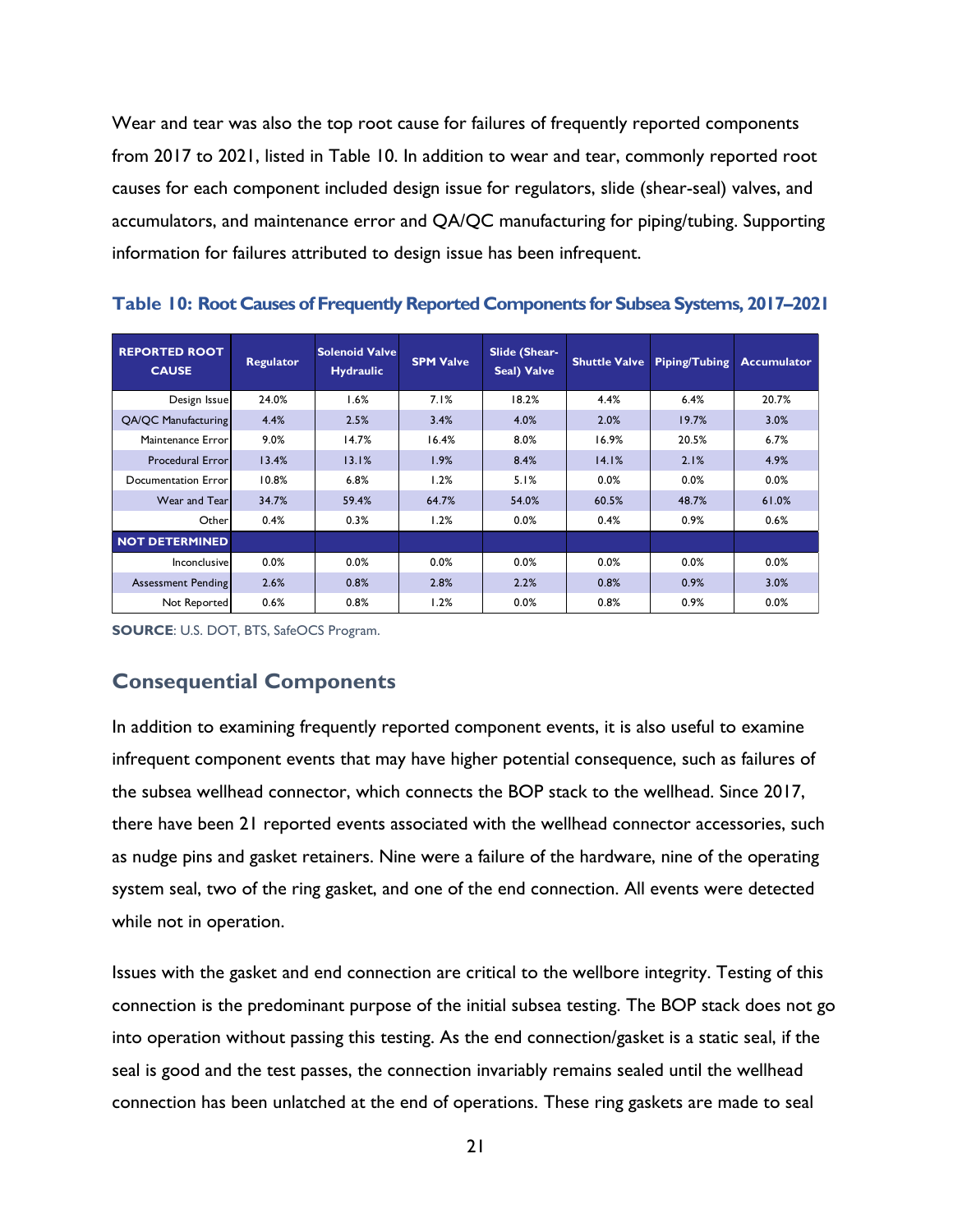between the ring grooves in the wellhead connector bottom end connection, and the top of the wellhead. The goal is to land the BOP stack on the wellhead smoothly; however, due to the weight of the equipment and ocean currents, the landing is not always smooth, and gasket damage can occur. The solution is to lift the BOP stack approximately twenty feet and allow the ROV to replace the gasket. This was the issue with one of the reported events. In the other two cases, debris became trapped between the gasket and gasket groove while the BOP stack was being deployed to the well, and when initial test pressure was applied, the grooves were pressure-cut. In one case, the gasket was replaced before operations continued. On the other, a seal was achieved, and the damage was not revealed until the end of operations when the BOP stack was back on deck.

#### <span id="page-31-0"></span>**Not-in-Operation Events**

Events occurring while not in operation, when the equipment is being maintained, inspected, or tested (MIT) before or after operations, have lower safety and environmental risk than inoperation events. From 2017 to 2021, 88.0 percent of subsea system events were detected while not in operation. As discussed in more detail in Appendix B, the phases of not-inoperation MIT include between wells maintenance, pre-deployment testing, deployment testing, and initial subsea testing (sometimes referred to as initial latch-up testing). Most not-inoperation failures are found during the first two phases, while the BOP stack is on deck. The following discussion focuses on the latter two phases, after the BOP stack has begun deployment:

- *Deployment Testing:* This phase is after pre-deployment testing while the BOP is being deployed to the wellhead. System monitoring and testing are conducted throughout this process.
- *Initial Subsea Testing:* This is the final phase of not-in-operation MIT and is similar to predeployment testing, but with the added element of hydrostatic pressure due to operational depth. The BOP stack must pass all initial latch-up testing before going into operation.

These final testing periods are the first opportunity for testing the assembled system and finding failures after general MIT has been completed, but before the BOP stack is in operation. If a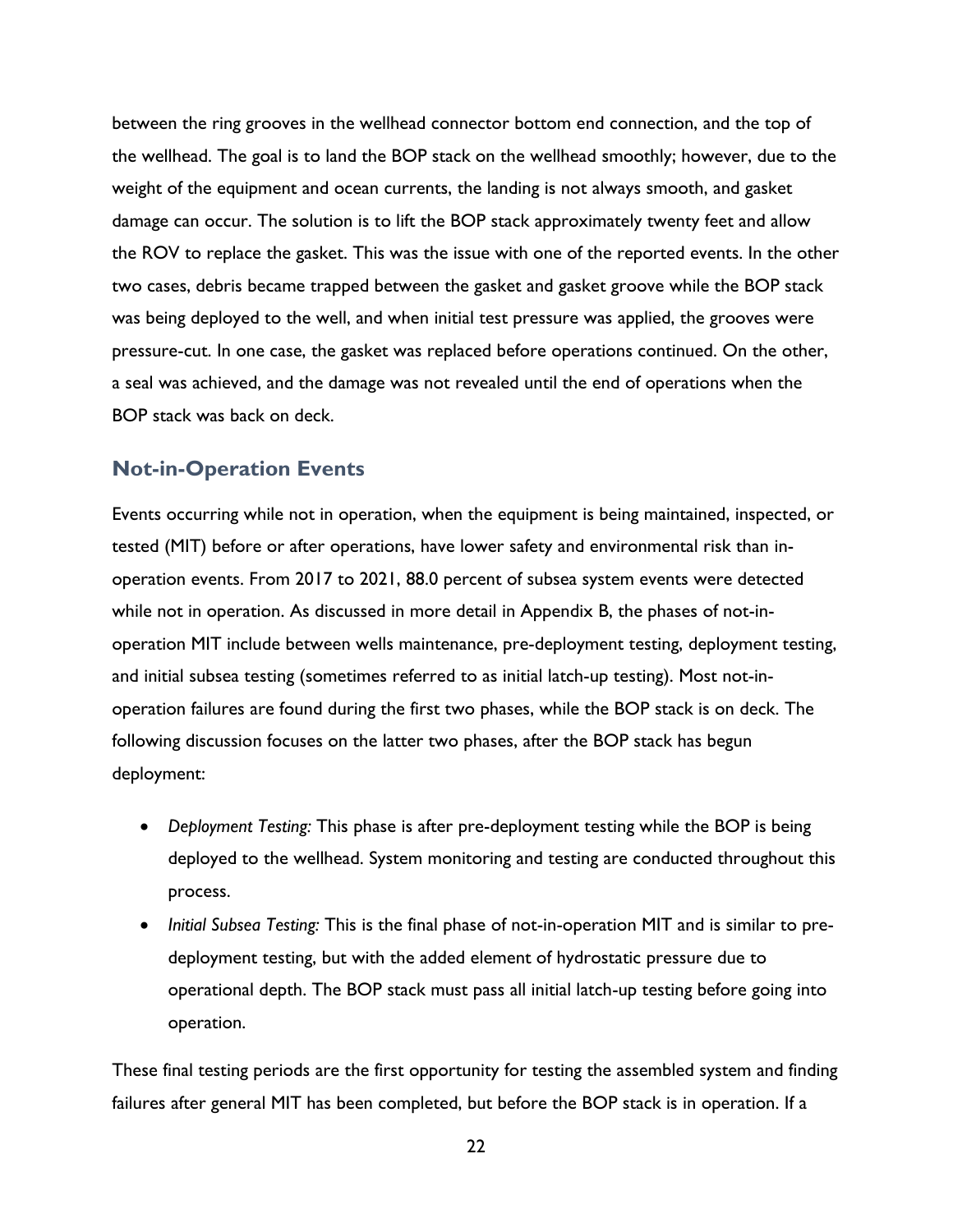failure is found during deployment or initial subsea testing, the operator may be able to make repairs (using an ROV, or if the component is accessible on deck), or continue operations without repair while still ensuring safe operations. Without repair, redundancy, or a management of change (MOC) waiver, the BOP stack must be retrieved to repair the component. Retrievals are not considered BOP stack pulls, since the BOP stack has not yet gone into operation, the well is not open, and therefore does not need to be made safe before retrieving the BOP stack. If a component failure is not identified during the last two phases of testing, it could result in a BOP stack pull instead of a retrieval.

Of 894 BOP stack runs between 2017 and 2021, 736 were successful, meaning the BOP stack passed initial subsea testing and went into operation. Of the 158 BOP stack runs that were

unsuccessful, meaning that the BOP stack needed to be retrieved and go through testing again before operations could commence, 68 retrievals were the result of a reported subsea system component failure. (Other circumstances, such as weather events, may also lead to BOP stack

#### <span id="page-32-0"></span>**Table 11: Retrievals and Events During the Last Two Phases of Testing, 2017–2021**

| <b>Measure</b>                             | <b>Events during</b><br><b>Deployment</b><br><b>Testing</b> | <b>Events during</b><br><b>Initial Subsea</b><br><b>Testing</b> | Total |
|--------------------------------------------|-------------------------------------------------------------|-----------------------------------------------------------------|-------|
| <b>Stack Retrievals</b>                    | 27                                                          | 41                                                              | 68    |
| <b>Total Events</b>                        | 58                                                          | 80                                                              | 138   |
| <b>Operations Continued without Repair</b> |                                                             | 14                                                              | 25    |
| Component Repaired (in situ)               | 8                                                           | 15                                                              | 23    |
| Events Contributing to Stack Retrieval     | 39                                                          | 51                                                              | 90    |

**SOURCE**: U.S. DOT, BTS, SafeOCS Program.

retrievals.) As shown in [Table 11,](#page-32-0) from 2017 to 2021, 138 events were identified during the last two phases of testing, 90 of which resulted in a retrieval (in some cases, multiple failures were associated with a single retrieval). In the remaining cases, repair was accomplished without a BOP stack retrieval or operations continued without repair.

[Table 12](#page-33-0) lists the WCE system subunits involved in failure events that occurred during deployment or initial subsea testing. Most occurred on the BOP controls and BOP stack, and a stack retrieval was required for most events involving these subunits. Of note, the choke manifold and diverter systems are accessible on deck, and therefore failures associated with these subunits generally would not require retrieval of the BOP stack to address (with limited exceptions).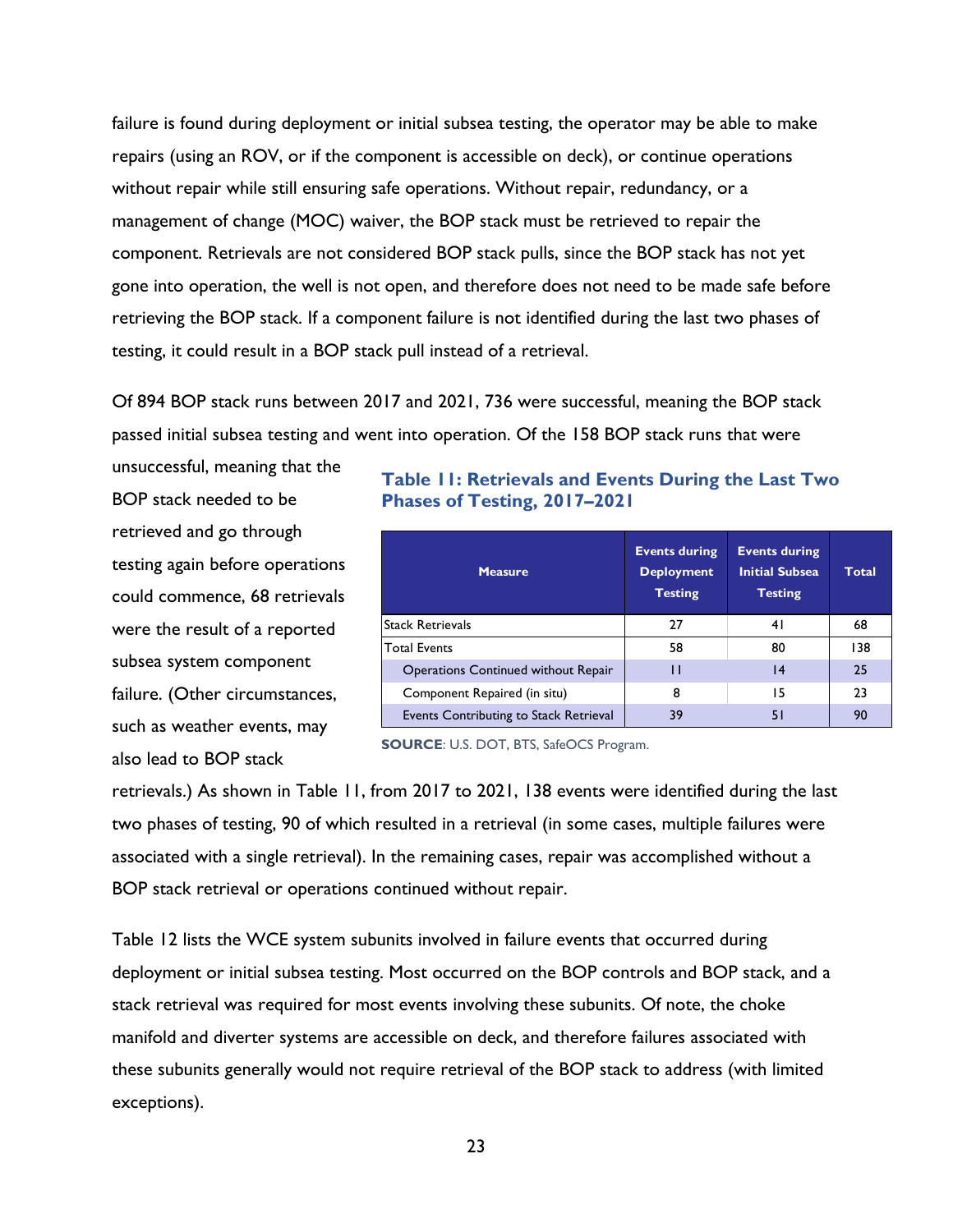|                                            |                                                            | <b>Events during Deployment Testing</b>          |                                                                      |                                                            | <b>Events during Initial Subsea Testing</b>      |                                                                      |              |
|--------------------------------------------|------------------------------------------------------------|--------------------------------------------------|----------------------------------------------------------------------|------------------------------------------------------------|--------------------------------------------------|----------------------------------------------------------------------|--------------|
| <b>Subunit</b>                             | <b>Operations</b><br><b>Continued</b><br>without<br>Repair | <b>Component</b><br><b>Repaired</b><br>(in situ) | <b>Events</b><br><b>Contributing</b><br>to Stack<br><b>Retrieval</b> | <b>Operations</b><br><b>Continued</b><br>without<br>Repair | <b>Component</b><br><b>Repaired</b><br>(in situ) | <b>Events</b><br><b>Contributing</b><br>to Stack<br><b>Retrieval</b> | <b>Total</b> |
| <b>BOP Controls</b>                        | 10                                                         | 5                                                | 22                                                                   | 5                                                          |                                                  | 22                                                                   | 69           |
| <b>BOP Controls Emergency Automated</b>    |                                                            |                                                  | 6                                                                    |                                                            |                                                  |                                                                      | 16           |
| <b>BOP Controls Secondary ROV Acoustic</b> |                                                            |                                                  |                                                                      | $\mathfrak{p}$                                             |                                                  |                                                                      |              |
| <b>BOP Stack</b>                           |                                                            |                                                  | 10                                                                   |                                                            | 4                                                | 20                                                                   | 43           |
| Choke Manifold System                      |                                                            |                                                  |                                                                      |                                                            |                                                  |                                                                      |              |
| <b>Diverter System</b>                     |                                                            |                                                  |                                                                      |                                                            |                                                  |                                                                      |              |
| <b>Riser System</b>                        |                                                            |                                                  |                                                                      |                                                            |                                                  |                                                                      |              |

#### <span id="page-33-0"></span>**Table 12: Events During the Last Two Phases of Testing (by Subunit) 2017–2021**

**SOURCE**: U.S. DOT, BTS, SafeOCS Program.

From 2017 to 2021, 48 different types of components failed during deployment or initial subsea testing. [Table 13](#page-33-1) lists the subset of component types that experienced at least five failures during these phases. For most of these components, redundancy can allow operations to continue without repair or the component can be repaired without retrieval. For some component types, such as regulators and choke and kill operator hardware, all events during these phases resulted in a BOP stack retrieval.

#### <span id="page-33-1"></span>**Table 13: Events During the Last Two Phases of Testing (by Component) 2017–2021**

|                                  |                                                            | <b>Events during Deployment Testing</b>          |                                                                      |                                                            | <b>Events during Initial Subsea Testing</b>      |                                                                      |              |
|----------------------------------|------------------------------------------------------------|--------------------------------------------------|----------------------------------------------------------------------|------------------------------------------------------------|--------------------------------------------------|----------------------------------------------------------------------|--------------|
| <b>Component</b>                 | <b>Operations</b><br><b>Continued</b><br>without<br>Repair | <b>Component</b><br><b>Repaired</b><br>(in situ) | <b>Events</b><br><b>Contributing</b><br>to Stack<br><b>Retrieval</b> | <b>Operations</b><br><b>Continued</b><br>without<br>Repair | <b>Component</b><br><b>Repaired</b><br>(in situ) | <b>Events</b><br><b>Contributing</b><br>to Stack<br><b>Retrieval</b> | <b>Total</b> |
| <b>SPM Valve</b>                 | 2                                                          | $\mathbf{2}$                                     | 2                                                                    |                                                            |                                                  | 2                                                                    | 10           |
| Ram Block Seal                   |                                                            |                                                  |                                                                      | 3                                                          |                                                  | $6\phantom{1}6$                                                      | 9            |
| <b>Electrical Connector</b>      | $\mathfrak{p}$                                             |                                                  | 5                                                                    |                                                            |                                                  |                                                                      | 7            |
| Regulator                        |                                                            |                                                  | $\overline{2}$                                                       |                                                            |                                                  | 5                                                                    |              |
| Choke and Kill Valve             |                                                            |                                                  | C.                                                                   | $\mathcal{P}$                                              |                                                  | $\mathfrak{p}$                                                       | 7            |
| Slide (Shear-Seal) Valve         |                                                            |                                                  | $\overline{2}$                                                       |                                                            | $\overline{2}$                                   |                                                                      | 7            |
| Choke and Kill Operator Hardware |                                                            |                                                  | 6                                                                    |                                                            |                                                  |                                                                      | 6            |
| <b>Locking Device</b>            |                                                            |                                                  |                                                                      |                                                            |                                                  | $\overline{4}$                                                       |              |
| Piping/Tubing                    |                                                            |                                                  |                                                                      |                                                            | 2                                                | 3                                                                    | 5            |

**NOTE**: Components with fewer than five failures excluded. **SOURCE**: U.S. DOT, BTS, SafeOCS Program.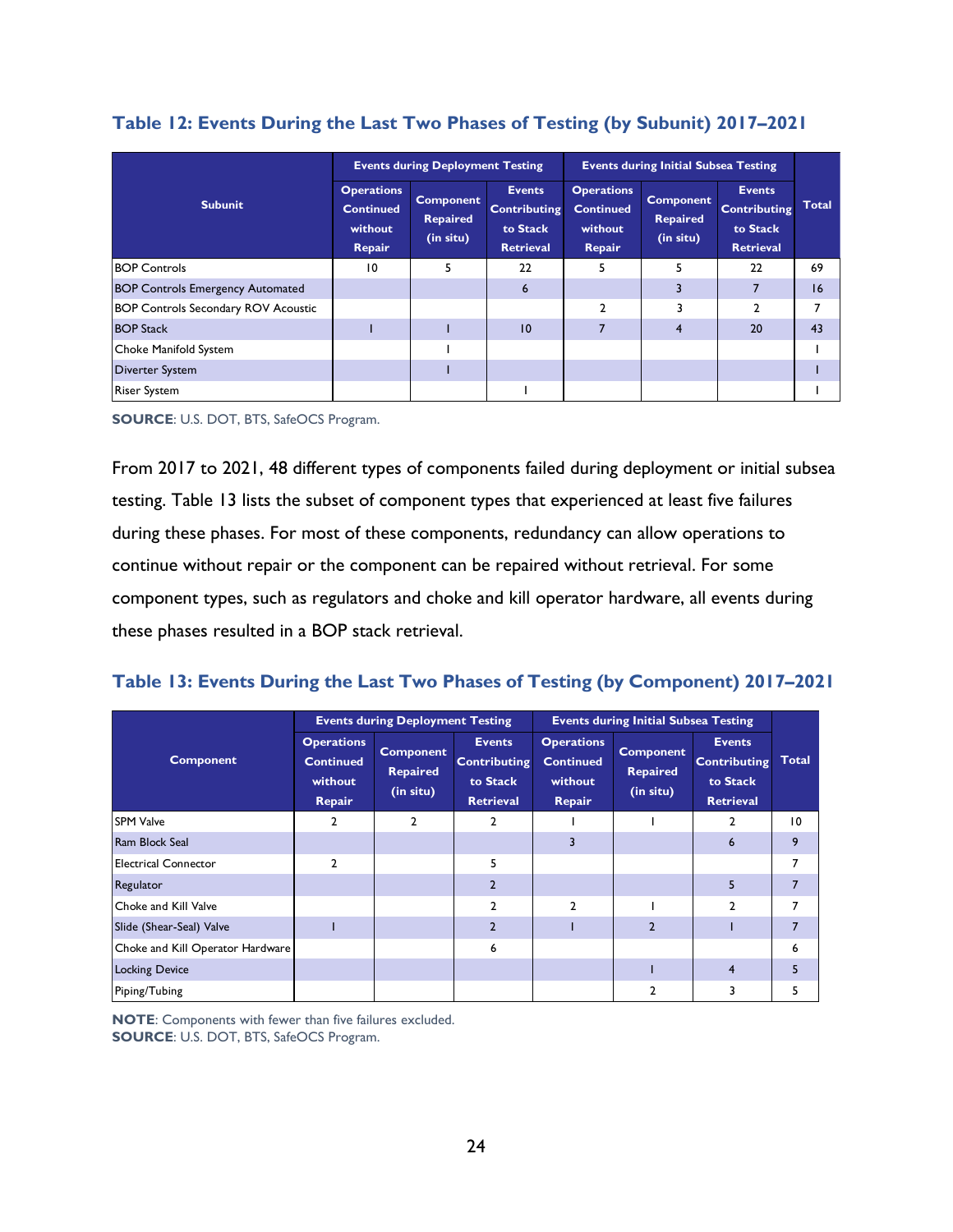Though most systems and components can be thoroughly tested prior to the last two testing phases, some systems and components can be only partially tested, as they are not physically connected to the system or exposed to the full effects of hydrostatic pressure until the BOP stack is latched to the wellhead. These include the riser system, telescopic joint, stack mounted electrical equipment, and the wellhead-connector-to-the-wellhead connection.<sup>13</sup> Only nine of the 138 events (6.5 percent) found during the last two phases of testing involved these systems: six failures of the stack mounted electrical equipment (three PBOF cables, two cables, and one electrical connector), one failure on the riser system, and two failures of the wellhead connector gasket. The remaining 129 events found during deployment and initial subsea testing involved components subject to thorough testing on deck before BOP stack deployment.

### <span id="page-34-0"></span>**In-Operation Events Including BOP Stack Pulls**

From 2017 to 2021, a total of 514 in-operation events were reported for subsea WCE systems, including 33 BOP stack pulls. An additional four BOP stack pulls were identified in WAR data. When adjusted for the level of activity, an average of 20.3 events occurred per thousand inoperation BOP days over the five-year period, reaching a low of 10.8 events per thousand inoperation BOP days in 2021.

[Table 14](#page-36-0) shows the equipment involved in events leading to subsea BOP stack pulls from 2017 to 2021, as well as the total number of in-operation events for those component combinations. Of the 21 different component types associated with subsea BOP stack pulls, piping/tubing (and its associated sub-components, which have no redundancy) has been associated with the most (six). SPM valves, annular packing elements, ram block seals, operating system seals, and flex loop/hose have each been associated with at least two BOP stack pulls since 2017. The remaining component types have been associated with one BOP stack pull each since 2017.

A component's location within the BOP system may influence the likelihood that an inoperation event results in a BOP stack pull. For example, of 19 in-operation SPM valve failures on the BOP controls subunit, only two led to a BOP stack pull (10.5 percent), compared to

<sup>&</sup>lt;sup>13</sup> Stack mounted electrical equipment components include PBOF cables, pressure temperature sensors, electrical connectors, inclinometers, riser control boxes, cables, and pressure transducers.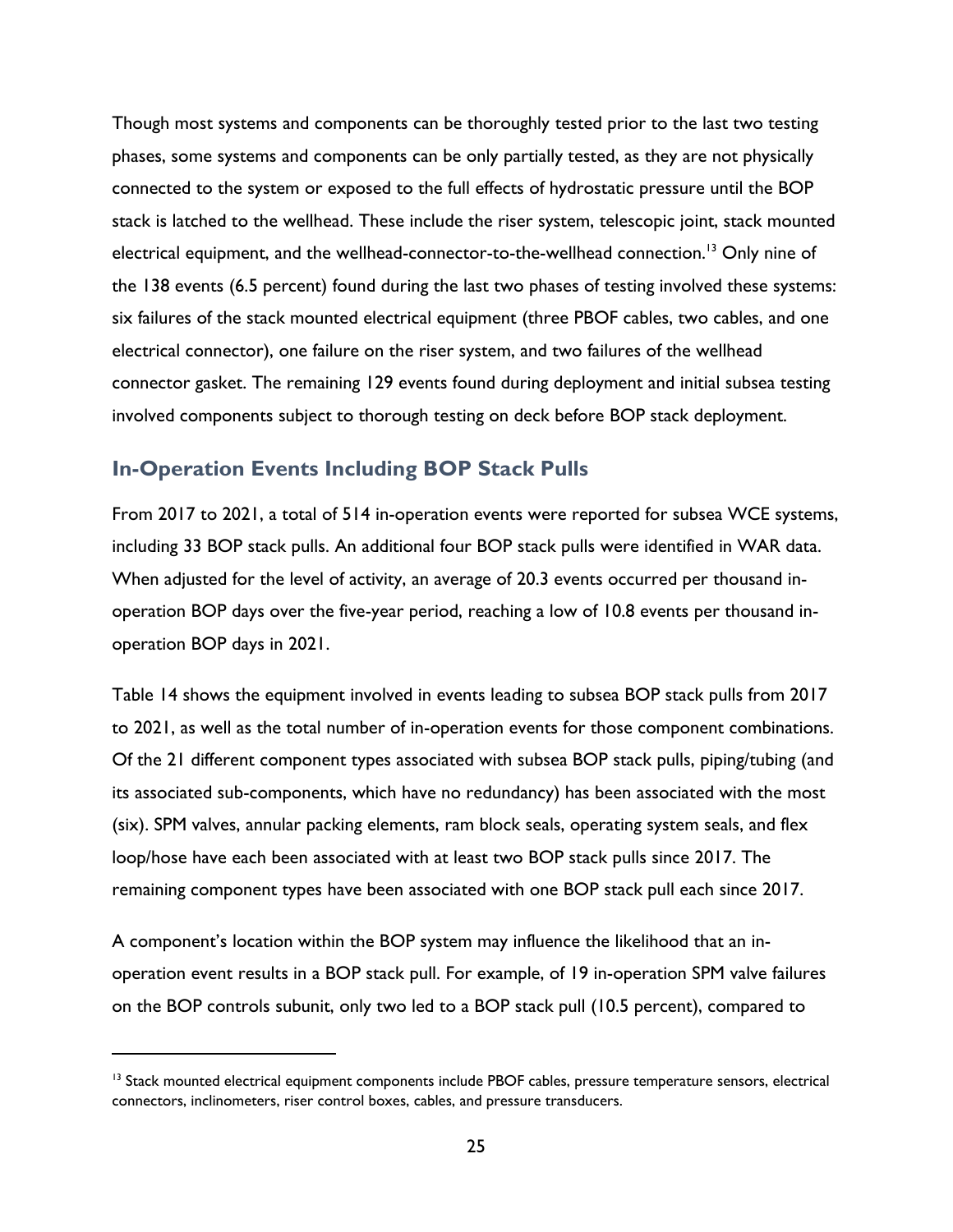two of three (66.7 percent) SPM valve failures on the BOP controls emergency automated functions subunit. Similarly, for ram block seals, two of 15 (13.3 percent) in-operation events on the pipe ram preventer led to a BOP stack pull, compared to the sole in-operation event resulting in a BOP stack pull for the ram block seal on the shear ram preventer.

External leaks were the most frequent failure type among BOP stack pull events, attributed to 54.1 percent from 2017 to 2021. Design issue was the most frequently reported root cause, cited for eight events. For nine events, no definitive root cause was listed.

In 2021, two subsea BOP stack pulls were reported to SafeOCS, and one additional BOP stack pull was identified in WAR data. The two BOP stack pulls reported to SafeOCS occurred on the BOP controls: one was an external leak on a cylinder, attributed to a design issue, and the second was due to mechanical damage on the MUX cable, attributed to high loop currents.<sup>14</sup> The BOP stack pull identified in WAR data was due a failure of the MPD integrated riser joint on the riser system.

 $14$  The root cause of the MUX cable event is categorized as "other."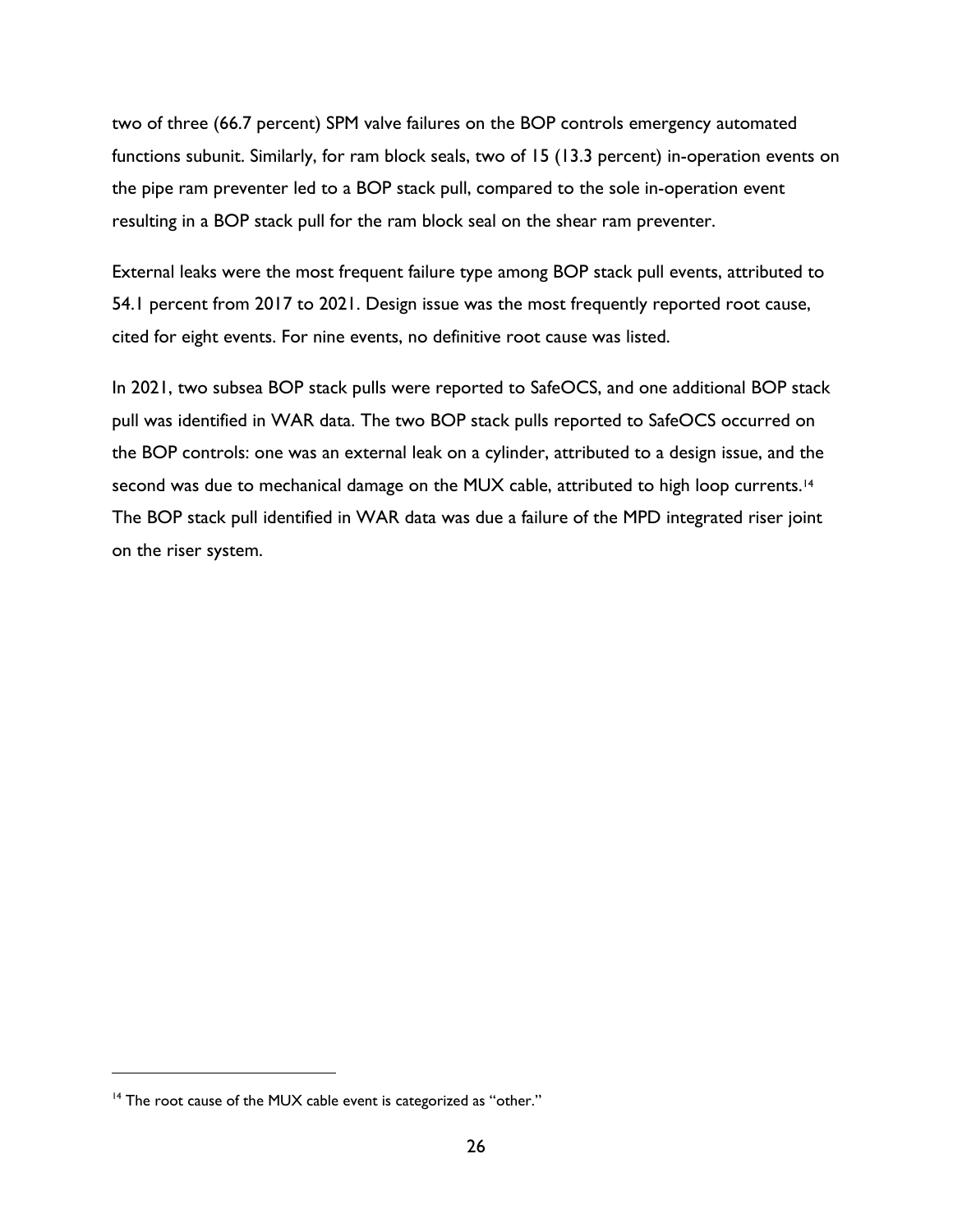|                            |                                  |                              |                     | 2017-2021<br><b>Stack</b><br><b>Pulls</b><br><b>Events</b><br> 9<br>2<br>$\mathbf{2}$<br>6<br>3<br>I<br>3<br>I<br>$\overline{2}$<br>I<br>I<br>L<br>4<br>$\overline{2}$<br>6<br>L<br>$\overline{2}$<br>I<br>13<br>I<br>3<br>I<br>$\overline{2}$<br>$\overline{2}$<br>3<br>$\overline{2}$<br>L<br>T<br>$\overline{10}$<br>4<br>5<br>$\overline{2}$<br>15<br>$\overline{2}$ |  |  |  |
|----------------------------|----------------------------------|------------------------------|---------------------|--------------------------------------------------------------------------------------------------------------------------------------------------------------------------------------------------------------------------------------------------------------------------------------------------------------------------------------------------------------------------|--|--|--|
| <b>Subunit</b>             | Item                             | <b>Component</b>             | <b>In-Operation</b> |                                                                                                                                                                                                                                                                                                                                                                          |  |  |  |
|                            |                                  | <b>SPM Valve</b>             |                     |                                                                                                                                                                                                                                                                                                                                                                          |  |  |  |
|                            |                                  | Piping/Tubing                |                     |                                                                                                                                                                                                                                                                                                                                                                          |  |  |  |
|                            | <b>BOP Control Pod</b>           | Interconnect Cable           |                     |                                                                                                                                                                                                                                                                                                                                                                          |  |  |  |
| <b>BOP Controls</b>        |                                  | Cylinder                     |                     |                                                                                                                                                                                                                                                                                                                                                                          |  |  |  |
|                            |                                  | <b>Check Valve</b>           |                     |                                                                                                                                                                                                                                                                                                                                                                          |  |  |  |
|                            |                                  | Gas Valve                    |                     |                                                                                                                                                                                                                                                                                                                                                                          |  |  |  |
|                            |                                  | Piping/Tubing                |                     |                                                                                                                                                                                                                                                                                                                                                                          |  |  |  |
|                            | <b>BOP Controls</b>              | Shuttle Valve                |                     |                                                                                                                                                                                                                                                                                                                                                                          |  |  |  |
|                            | <b>Stack Mounted</b>             | <b>Electrical Connector</b>  |                     |                                                                                                                                                                                                                                                                                                                                                                          |  |  |  |
|                            |                                  | Hose                         |                     | I<br>I<br>I<br>I<br>$\overline{2}$<br>I<br>T<br>I<br>T                                                                                                                                                                                                                                                                                                                   |  |  |  |
|                            | Reels Hoses Cables MUX Cable     |                              |                     |                                                                                                                                                                                                                                                                                                                                                                          |  |  |  |
| <b>BOP Controls</b>        | Autoshear                        | Piping/Tubing                |                     |                                                                                                                                                                                                                                                                                                                                                                          |  |  |  |
| Emergency                  | Deadman EHBS                     | <b>SPM Valve</b>             |                     |                                                                                                                                                                                                                                                                                                                                                                          |  |  |  |
| <b>Automated Functions</b> |                                  | <b>Timing Circuit</b>        |                     |                                                                                                                                                                                                                                                                                                                                                                          |  |  |  |
|                            | Annular Preventer                | Packing Element              |                     |                                                                                                                                                                                                                                                                                                                                                                          |  |  |  |
|                            |                                  | <b>Operating System Seal</b> |                     | 37                                                                                                                                                                                                                                                                                                                                                                       |  |  |  |
|                            | Pipe Ram Preventer               | Ram Block Seal               |                     |                                                                                                                                                                                                                                                                                                                                                                          |  |  |  |
|                            |                                  | <b>Bonnet Face Seal</b>      | ı                   |                                                                                                                                                                                                                                                                                                                                                                          |  |  |  |
| <b>BOP Stack</b>           | Shear Ram                        | Ram Block Seal               | L                   |                                                                                                                                                                                                                                                                                                                                                                          |  |  |  |
|                            | Preventer                        | Ram Block Hardware           | L                   |                                                                                                                                                                                                                                                                                                                                                                          |  |  |  |
|                            |                                  | <b>Bonnet Operating Seal</b> | 3                   |                                                                                                                                                                                                                                                                                                                                                                          |  |  |  |
|                            | <b>Stack Choke and</b>           | Flex Loop/Hose               | 3                   |                                                                                                                                                                                                                                                                                                                                                                          |  |  |  |
|                            | Kill System                      | Choke and Kill Valve         | 5                   |                                                                                                                                                                                                                                                                                                                                                                          |  |  |  |
|                            | <b>Riser</b>                     | Choke and Kill Line          | T                   |                                                                                                                                                                                                                                                                                                                                                                          |  |  |  |
| <b>Riser System</b>        | <b>Integrated Riser</b><br>Joint | Unknown                      | I                   |                                                                                                                                                                                                                                                                                                                                                                          |  |  |  |
|                            | Telescopic Joint                 | Packer                       | $6\overline{6}$     |                                                                                                                                                                                                                                                                                                                                                                          |  |  |  |
| <b>Total</b>               |                                  |                              | 120                 |                                                                                                                                                                                                                                                                                                                                                                          |  |  |  |

<span id="page-36-0"></span>**Table 14: Component Combinations of Subsea BOP Stack Pulls, 2017–2021**

#### **NOTES**:

- Each of the BOP stack pulls identified only in WAR are included in this table as both a BOP stack pull and an in-operation event.

- The component labeled unknown represents a BOP stack pull event identified in WAR data.

**SOURCE**: U.S. DOT, BTS, SafeOCS Program.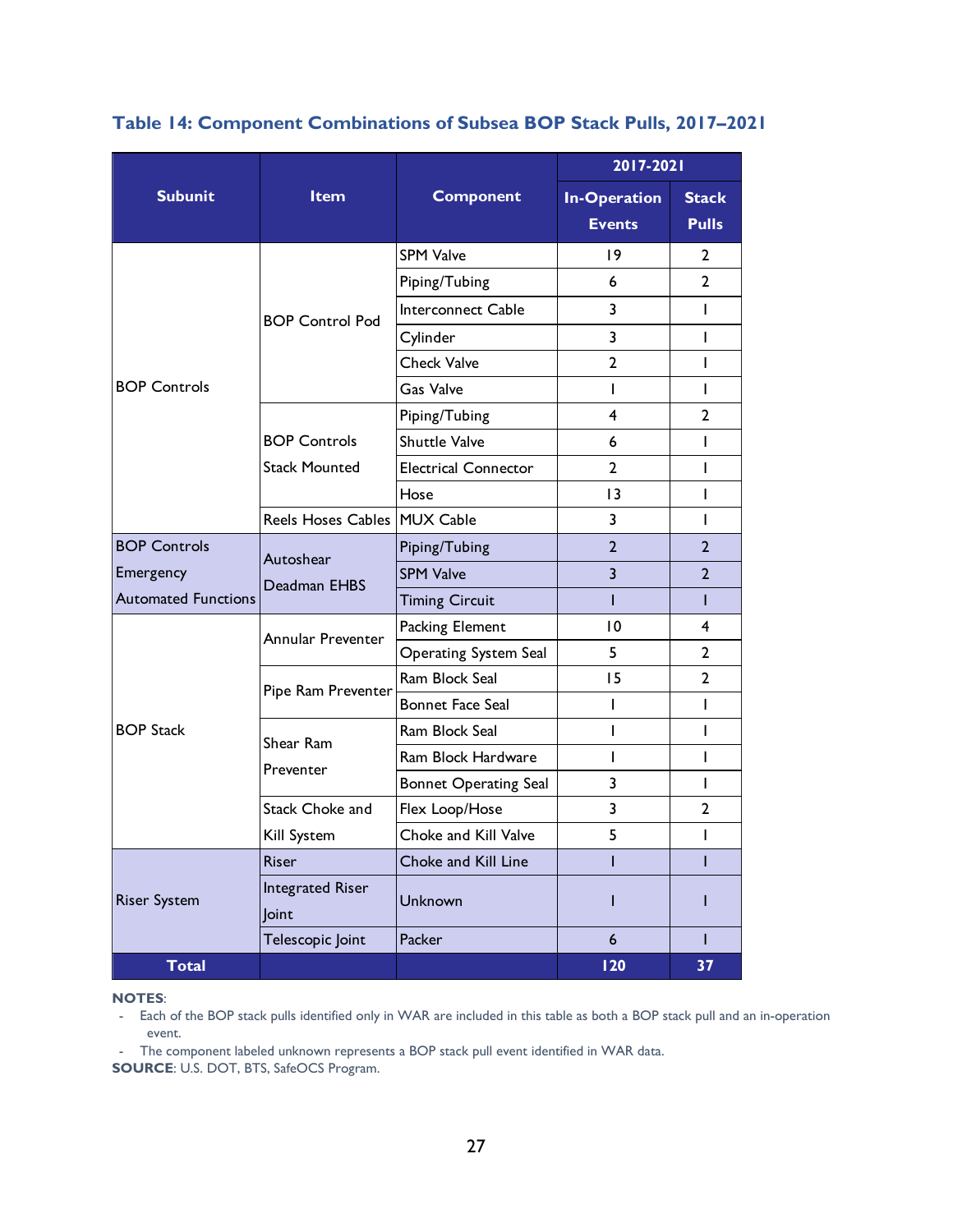# <span id="page-37-0"></span>**Investigation and Analysis**

SafeOCS categorizes investigation and failure analysis (I&A) into three levels: cause immediately known (performed by the rig subsea engineer), subject matter expert (SME) review (performed by more than one subsea engineer), and root cause failure analysis (RCFA) (usually carried out by the OEM or a qualified third-party). For most events, the root cause is immediately known through visual inspection, and the component can be disposed of, repaired, or replaced. For the remaining events, further investigation is needed to determine the root cause.

[Table 15](#page-38-0) summarizes the findings for 15 I&As that included recommended preventive actions and were associated with 2021 events (each row may represent more than one I&A). The I&As include three at the RCFA level, two at the SME review level, and the remainder for events with immediately known causes. Most of the events represented in [Table 15](#page-38-0) occurred while not in operation (25 of 32 events in 2021). Each row also shows the total reported events from 2017 to 2021 associated with that component issue. Most of the I&As in 2021 were associated with a design issue.

Row 10 represents events associated with nickel leaching from the use of demineralized water in BOP control fluid systems. While nickel leaching events continued to be reported in 2021, the number of events related to the issue declined compared to 2020.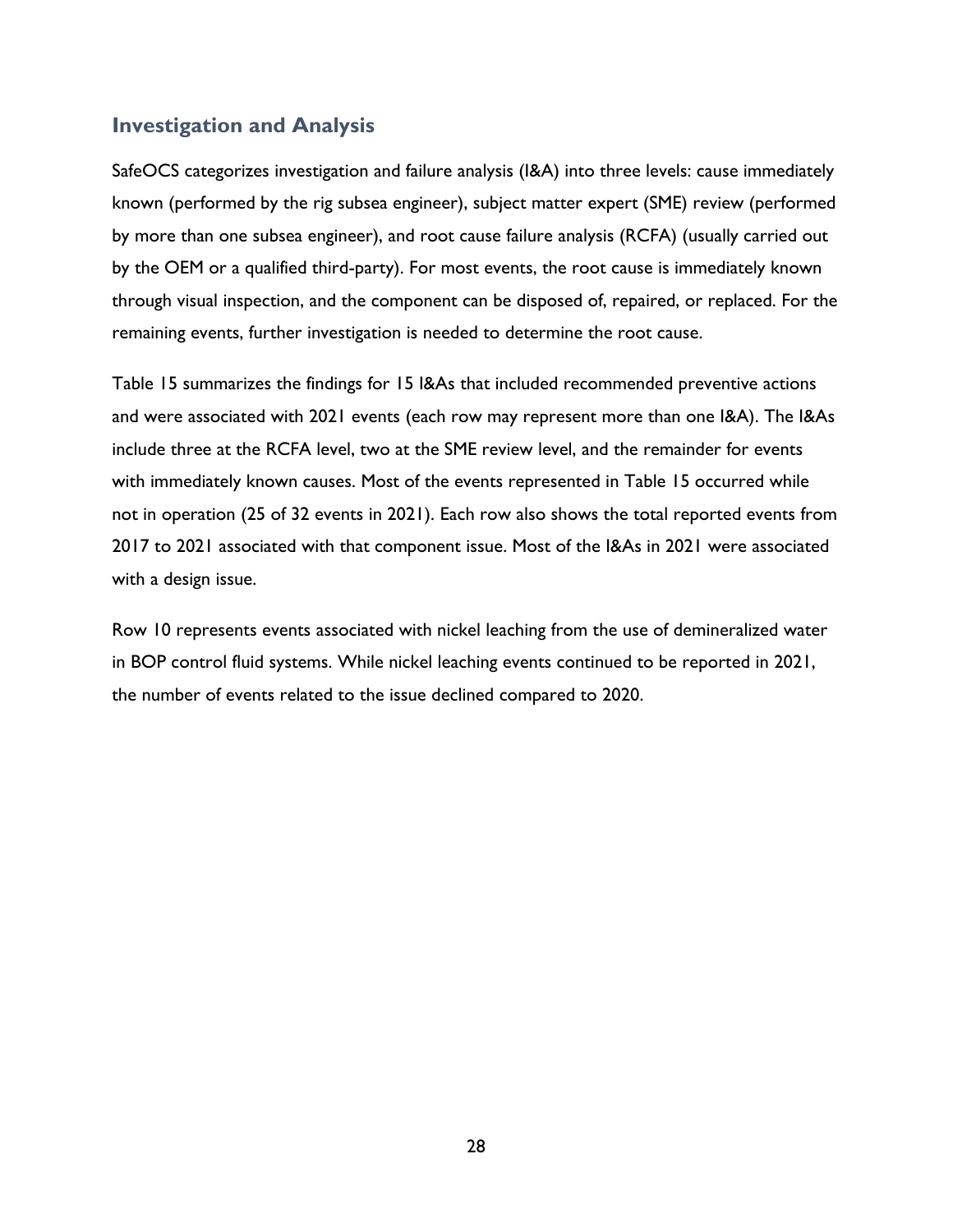|                | <b>REPORTED</b><br><b>ROOT</b><br><b>CAUSE</b> | <b>ROOT CAUSE DETAILS</b>                                                                                                                                                                                                                                                                                               | <b>RECOMMENDED PREVENTIVE</b><br><b>ACTION</b>                                                                                                       | <b>TOTAL</b><br><b>EVENTS</b><br><b>SINCE 2017</b> | 2021<br><b>EVENTS</b> |
|----------------|------------------------------------------------|-------------------------------------------------------------------------------------------------------------------------------------------------------------------------------------------------------------------------------------------------------------------------------------------------------------------------|------------------------------------------------------------------------------------------------------------------------------------------------------|----------------------------------------------------|-----------------------|
|                | Design Issue                                   | During testing on surface a design issue<br>caused a subsea compensator to leak<br>hydraulic flud externally.                                                                                                                                                                                                           | Equipment owner replaced subsea<br>compensator with a new style that has a<br>metal cap.                                                             | 12                                                 | ı                     |
| $\overline{2}$ | Design Issue                                   | A rolled o-ring caused an internal leak on<br>the choke and kill valve operator piston seal.                                                                                                                                                                                                                            | OEM implemented the latest (T-seal) design.                                                                                                          | $\overline{7}$                                     | $\overline{2}$        |
| 3              | Design Issue                                   | Several failures of regulator stem orings due<br>to water hammer effect.                                                                                                                                                                                                                                                | Equipment owner to install a smaller orifice<br>in the regulator control piping to reduce<br>hydraulic surge.                                        | 3                                                  | $\overline{2}$        |
| 4              | Design Issue                                   | The pressure port to a pressure transducer<br>was found blocked, leading to erratic<br>pressure readings.                                                                                                                                                                                                               | OEM making modifications to remove the<br>snubber and increase the cavity size.                                                                      | т                                                  |                       |
| 5              | Design Issue                                   | Stress corrosion cracking caused cracked tie The OEM will redesign with inconel,<br>rod nuts on pod stack stinger energize<br>cylinders.                                                                                                                                                                                | improve QA/QC, and update the torque<br>specifications as needed.                                                                                    | L                                                  |                       |
| 6              | Design Issue                                   | Bolts backed off of the riser tension ring due Equipment owner installed (anti-rotation)<br>to vibration in operation.                                                                                                                                                                                                  | lock washers.                                                                                                                                        | T                                                  | T                     |
| $\overline{7}$ | QA/QC<br>Manufacturing                         | Ram failed to seal on the rig, but passed<br>pressure testing at the shop. The OEM<br>investigation discovered QA/QC issues,<br>although the product had also passed fatigue<br>testing.                                                                                                                                | The OEM is modifying the curing process for<br>the packer seals to increase the cure time<br>and the molding setpoint temperature.                   | $\overline{2}$                                     | $\mathbf{2}$          |
| 8              | Maintenance<br>Error                           | A check valve leaked internally due to metal<br>debris in the control system.                                                                                                                                                                                                                                           | Equipment owner plans to flush the rigid<br>conduits and change filters.                                                                             | $\mathbf{I}$                                       | т                     |
| 9              | Maintenance<br>Error                           | Bonnet o-ring clipped during door closure.                                                                                                                                                                                                                                                                              | Equipment owner utilized a small amount of<br>lubricant during assembly.                                                                             | $\mathbf{I}$                                       | $\mathbf{I}$          |
| 10             | Procedural<br>Error                            | Leaks of the shear-seal plates in pressure<br>regulators, slide valves, and solenoid valves<br>were reported as showing signs of nickel<br>binder leaching. Nickel leaching is the result<br>of the use of demineralized water in the<br>BOP control fluid on Tungsten-Carbide seal<br>plates that use a nickel binder. | Equipment owner to correct their mix water<br>specification or install remineralizers to<br>combat the issues with corrosion and binder<br>leaching. | 2                                                  | 20                    |

# <span id="page-38-0"></span>**Table 15: Findings from I&As for Subsea System Events, 2021**

**SOURCE:** U.S. DOT, BTS, SafeOCS Program.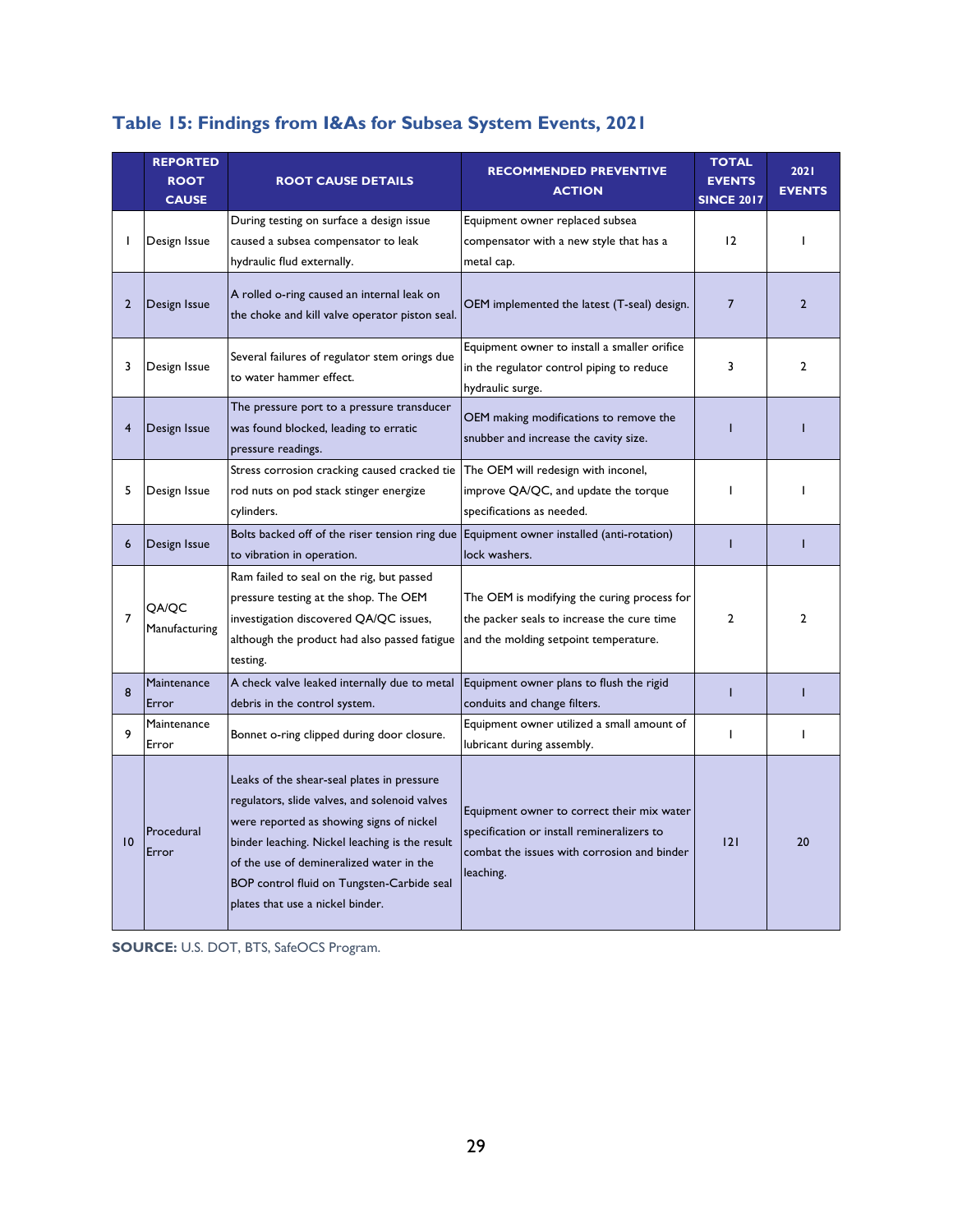# <span id="page-39-0"></span>**CHAPTER 3:SURFACE WCE SYSTEM EVENTS**

From 2017 to 2021, 337 surface WCE system events were reported to SafeOCS, averaging 67 events per year, as shown in [Table 16.](#page-39-1) The number of events increased in 2021 compared to 2020, but surface system reporting generally follows a downward trend over the five-year period. Adjusting for well activity levels, the event rate declined 46.4 percent from 2017 to 2021.

## <span id="page-39-1"></span>**Table 16: Surface System Numbers at a Glance, 2017–2021 MEASURE 2017 2018 2019 2020 2021 2017-2021 2017-2021 Total Average WELLS** ASURE 2017 2018 2019 2020 2021 2017-2021 2017-20<br>
Total Average 160 217 208 122 110 716 163.4<br>
Wells Spudded 61 86 86 41 51 325 65 Wells Spudded 61 86 86 41 51 325 65

| <b>WELLS</b>                     |                  |                  |             |                  |              |             |           |
|----------------------------------|------------------|------------------|-------------|------------------|--------------|-------------|-----------|
| Wells with Activity              | 160              | 217              | 208         | 122              | 110          | 716         | 163.4     |
| Wells Spudded                    | 61               | 86               | 86          | 41               | 51           | 325         | 65        |
| <b>RIGS</b>                      |                  |                  |             |                  |              |             |           |
| Rigs with Activity               | $\overline{28}$  | 28               | 34          | 24               | 16           | 40          | 26        |
| Rigs with Reported Events        | 19               | 16               | 15          | 10               | 9            | 32          | 13.8      |
| <b>OPERATORS</b>                 |                  |                  |             |                  |              |             |           |
| <b>Active Operators</b>          | 9                | 24               | 21          | 17               | $\mathbf{H}$ | 29          | 18.4      |
| <b>Reporting Operators</b>       | $\overline{11}$  | 8                | 9           | 8                | 5            | 4           | 8.2       |
| <b>BOP DAYS</b>                  |                  |                  |             |                  |              |             |           |
| <b>Total BOP Days</b>            | 5,172            | 6,938            | 7,107       | 3,962            | 3,773        | 26,952      | 5,390     |
| Not-in-Operation BOP Days        | 1.557            | 1,871            | 1.864       | 1,225            | 915          | 7.432       | 1,486     |
| In-Operation BOP Days            | 3,615            | 5.067            | 5,243       | 2,737            | 2,858        | 19,520      | 3,904     |
| <b>COMPONENT EVENTS</b>          |                  |                  |             |                  |              |             |           |
| <b>Total Events Reported</b>     | 115              | 69               | 87          | 21               | 45           | 337         | 67        |
| Overall Event Rate               | 22.2             | 9.9              | 12.2        | 5.3              | 11.9         | 12.5        | 12.3      |
| Not-in-Operation Events          | $\overline{57}$  | $\overline{34}$  | 43          | 12               | 17           | 163         | 32.6      |
| Not-in-Operation Event Rate      | 36.6             | 18.2             | 23.1        | 9.8              | 18.6         | 21.9        | 21.2      |
| Not-in-Operation Events per Well | 0.4              | 0.2              | 0.2         | 0.1              | 0.2          | 0.2         | 0.2       |
| <b>In-Operation Events</b>       | 58               | $\overline{35}$  | 44          | 9                | 28           | 174         | 35        |
| In-Operation Event Rate          | 16.0             | 6.9              | 8.4         | 3.3              | 9.8          | 8.9         | 8.9       |
| In-Operation Events per Well     | 0.4              | 0.2              | 0.2         | 0.1              | 0.3          | 0.2         | 0.2       |
| <b>BOP STACK MOVEMENTS</b>       |                  |                  |             |                  |              |             |           |
| <b>Total Stack Starts</b>        | $\overline{186}$ | $\overline{224}$ | 225         | $\overline{133}$ | 105          | 873         | 174.6     |
| Successful Starts                | 170              | $\overline{217}$ | 199         | $\overline{112}$ | 95           | 793         | 158.6     |
| <b>Stack Pulls</b>               | 10               | 10               | $36*$       | $9*$             | $16*$        | 81          | 16        |
| <b>LOC EVENTS</b>                |                  |                  |             |                  |              |             |           |
| Loss of Containment Events       | $\mathbf 0$      | $\mathbf 0$      | $\mathbf 0$ | 0                | 0            | $\mathbf 0$ | <b>NA</b> |

**NOTES**:

Event rate is the number of events that occurred per 1,000 BOP days.

The 2017–21 totals for rigs, operators, and wells with activity measures represent the number of unique entities.

\* Includes some BOP stack pulls identified in WAR[. Table 2](#page-21-1) provides counts. These are not included in *Total Events Reported*.

**SOURCE**: U.S. DOT, BTS, SafeOCS Program.

KEY: In-operation Not-in-operation

year period, with 51.6 percent of surface system events detected while in operation and 48.4 percent while not in operation. Due to greater accessibility of equipment, components are often not changed out until an issue occurs, even if that is during operations. This results in a higher percentage of failures seen while in operation as compared to subsea systems. Overall,

Events were relatively evenly split between operational states during the five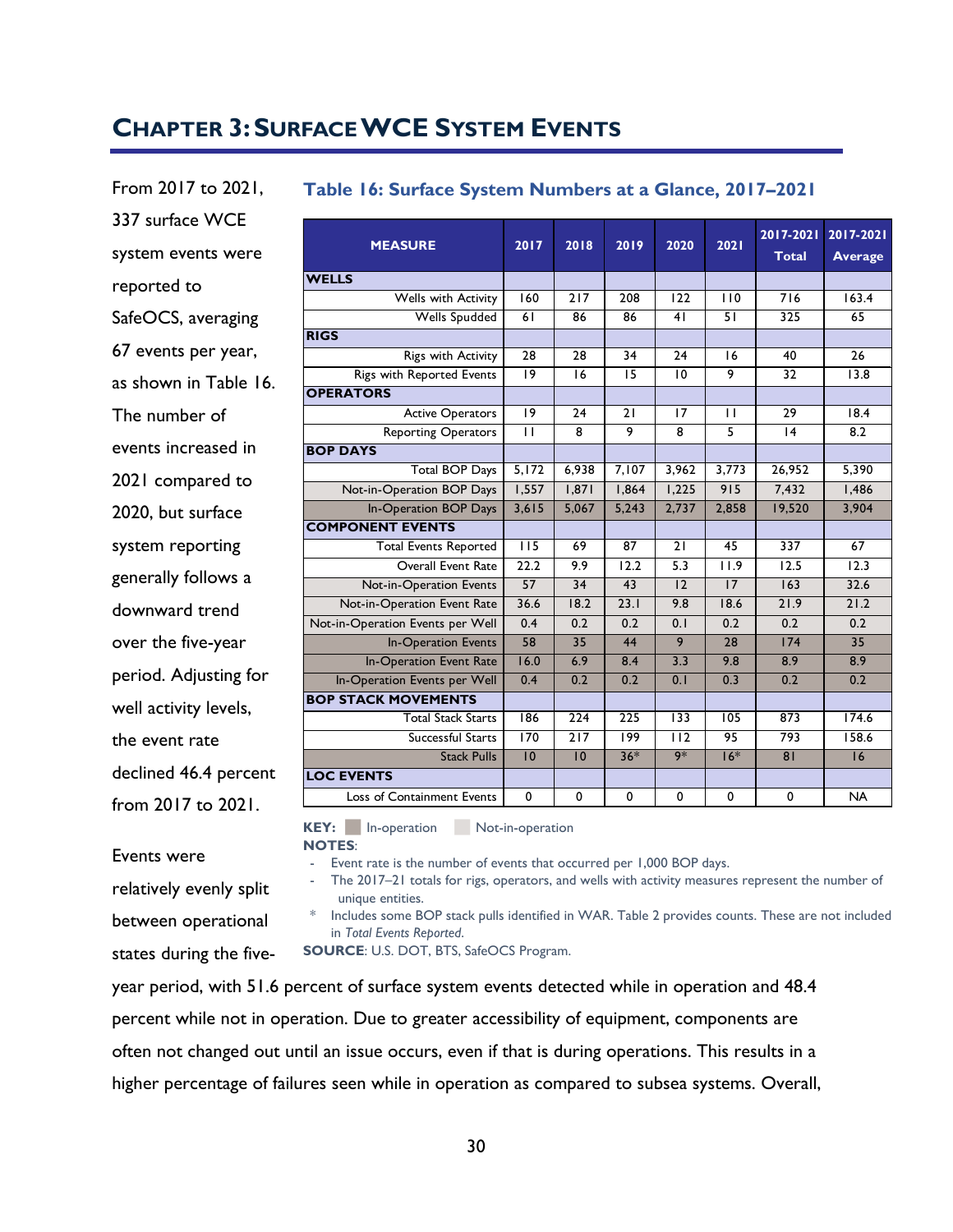81 BOP stack pulls were recorded from 2017 to 2021. About 10.2 percent of successful surface BOP stack starts—*meaning the BOP stack was assembled on the wellhead and went into operation* eventually led to a BOP stack pull during the five-year period.

## <span id="page-40-0"></span>**Event Reporting Levels**

As shown in [Figure 7,](#page-40-2) changes in the number of active operators and active rigs are generally greater from year to year than corresponding changes to the number of reporting operators and rigs with reported events. The direction of change from year to year is mostly consistent between active and



<span id="page-40-2"></span>**Figure 7: Reporting and Activity Levels for Surface Systems, 2017–2021**



reporting operators and rigs, except for differing directions of change from 2017 to 2018 for operators and 2018 to 2019 for rigs. This suggests that other factors in addition to activity levels may contribute to changes in event reporting.

#### <span id="page-40-1"></span>**Frequently Reported Components**

From 2017 to 2021, 48 different components were reported as having failed on surface WCE systems. As shown in [Table 17,](#page-41-0) the most frequently reported for not-in-operation events were accumulators, ram block seals, regulators, choke and kill valves, gate valve hardware, annular packing elements, and bonnet face seals, each contributing at least 5.0 percent of events and together comprising 60.7 percent of all surface system events.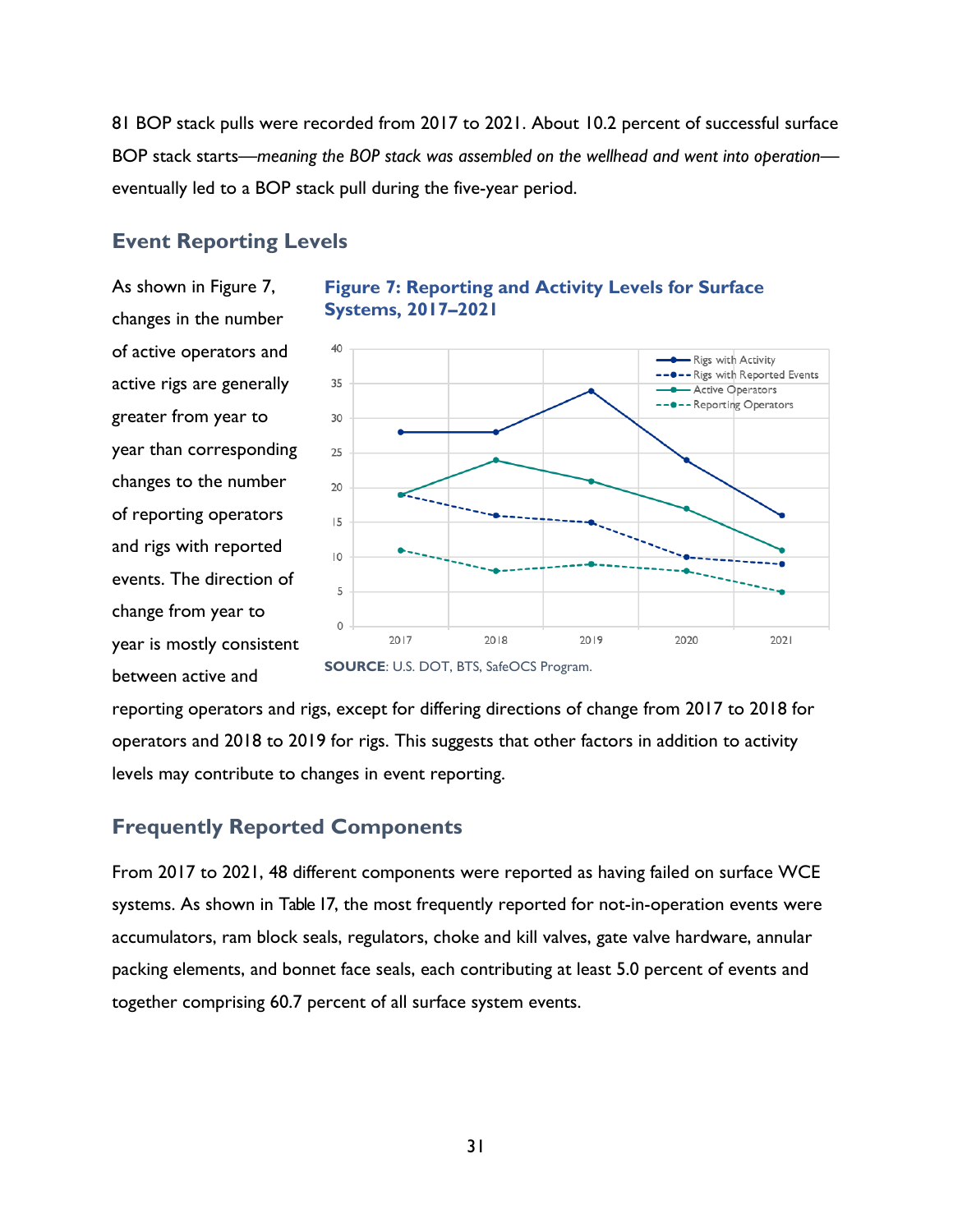|                         | 2017     | 2018   | 2019     | 2020     | 2021     | <b>Total</b> |
|-------------------------|----------|--------|----------|----------|----------|--------------|
| Component               | $(n=57)$ | (n=34) | $(n=43)$ | $(n=12)$ | $(n=17)$ | $(n=163)$    |
| Accumulator             | 5.3%     | 14.7%  | 25.6%    | 8.3%     | 5.9%     | 12.9%        |
| Ram Block Seal          | 10.5%    | 14.7%  | 7.0%     | 0.0%     | 29.4%    | 11.7%        |
| Regulator               | 1.8%     | 2.9%   | 7.0%     | 33.3%    | 23.5%    | 8.0%         |
| Choke and Kill Valve    | 14.0%    | 2.9%   | 9.3%     | 0.0%     | 0.0%     | 8.0%         |
| Gate Valve Hardware     | 14.0%    | 8.8%   | 2.3%     | 0.0%     | 0.0%     | 7.4%         |
| Packing Element         | 5.3%     | 11.8%  | 4.7%     | 8.3%     | 5.9%     | 6.7%         |
| <b>Bonnet Face Seal</b> | 7.0%     | 2.9%   | 7.0%     | 0.0%     | 11.8%    | 6.1%         |

#### <span id="page-41-0"></span>**Table 17: Frequently Reported Components for Not-in-Operation Surface Systems, 2017–2021**

**KEY:** Not-in-operation

**NOTE**: Includes components representing at least 5.0 percent of events. **SOURCE**: U.S. DOT, BTS, SafeOCS Program.

For in-operation events, as shown in [Table 18,](#page-41-1) hardware and inside BOPs are added as most frequently reported components, and bonnet face seals and gate valve hardware are dropped. Each of the components listed in [Table 18](#page-41-1) contributed at least 5.0 percent of in-operation events and together they comprise 59.2 percent.

| <b>Component</b>     | 2017     | 2018     | 2019     | 2020    | 2021     | <b>Total</b> |
|----------------------|----------|----------|----------|---------|----------|--------------|
|                      | $(n=58)$ | $(n=35)$ | $(n=44)$ | $(n=9)$ | $(n=28)$ | $(n=174)$    |
| Packing Element      | $10.3\%$ | 25.7%    | 18.2%    | 11.1%   | 10.7%    | 15.5%        |
| <b>Hardware</b>      | 22.4%    | 8.6%     | 2.3%     | 0.0%    | 10.7%    | 11.5%        |
| Choke and Kill Valve | 12.1%    | 8.6%     | 0.0%     | 0.0%    | 14.3%    | 8.0%         |
| Ram Block Seal       | 6.9%     | 2.9%     | 6.8%     | 0.0%    | 10.7%    | 6.3%         |
| Inside BOP           | 1.7%     | 2.9%     | 9.1%     | 0.0%    | 17.9%    | 6.3%         |
| Accumulator          | 12.1%    | 5.7%     | 4.5%     | 0.0%    | 0.0%     | 6.3%         |
| Regulator            | 3.4%     | 2.9%     | 9.1%     | 0.0%    | 7.1%     | 5.2%         |

#### <span id="page-41-1"></span>**Table 18: Frequently Reported Components for In-Operation SurfaceSystems, 2017–2021**

**KEY:** In-operation

**NOTE**: Includes components representing at least 5.0 percent of events. **SOURCE**: U.S. DOT, BTS, SafeOCS Program.

For annular packing elements, ram block seals, and choke and kill valves, most of the events occurred on the BOP stack. For accumulators and regulators, most events occurred on the BOP controls, and for hardware and gate valve hardware, most events occurred on the choke manifold system. The following provides a brief discussion of selected components: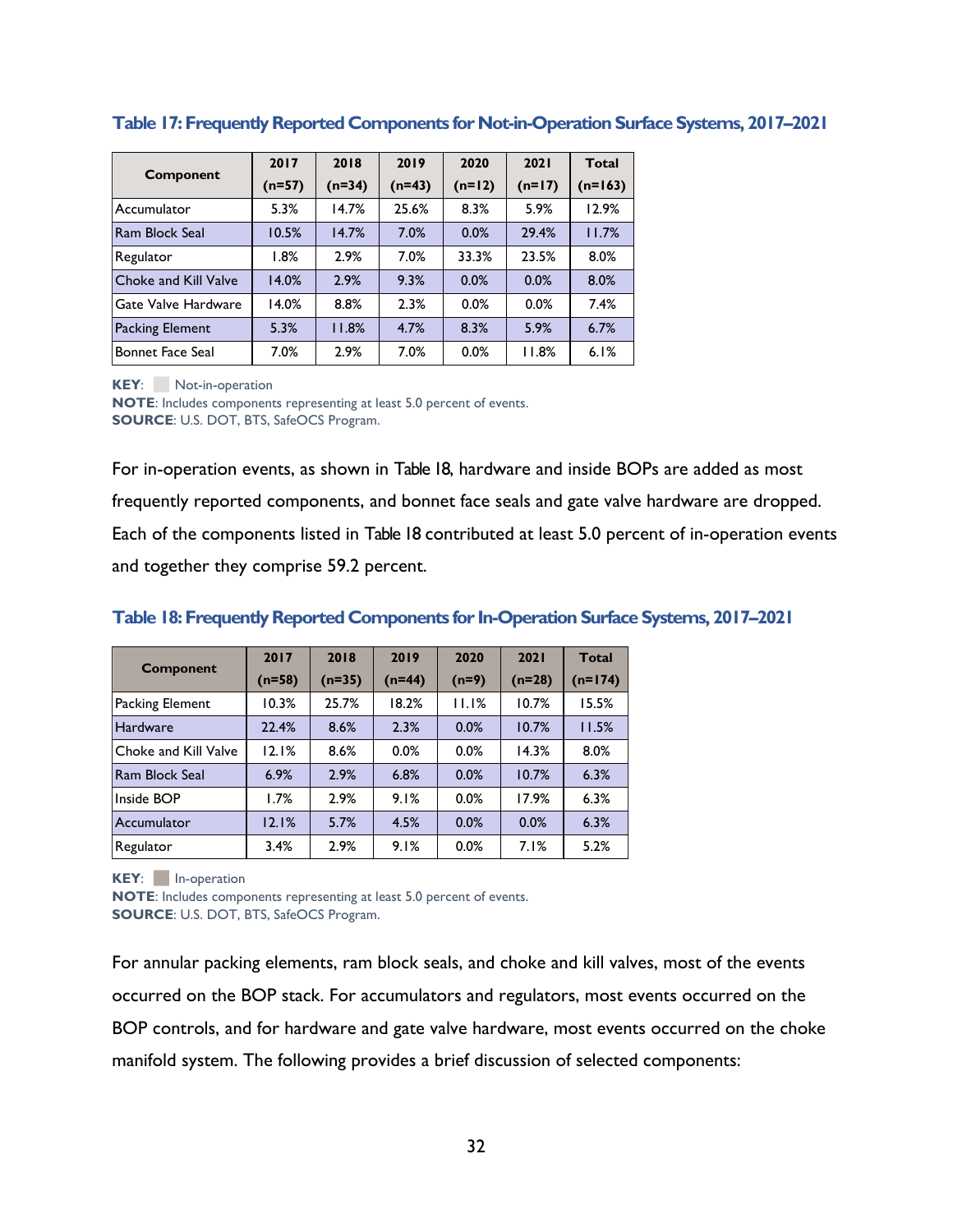- *Annular packing elements and ram block seals:* The frequency of failure for these component types may be partially explained by the fact they are consumable seal types which are easily accessible even during operations. Therefore, they are often run until they do not pass a test, rather than being more proactively replaced.
- *Accumulators:* Accumulators on surface systems are located on deck where they are easily accessible and, similar to subsea systems, regulation requires that they are arranged in banks where no one bank can contain more than 25.0 percent of the total accumulator system capacity.<sup>15</sup> This allows for one bank of accumulators at a time to be isolated for maintenance. Accumulator bladders can therefore be run to failure and replaced individually as required without risk to the system.

# <span id="page-42-0"></span>**Failure Types**

Similar to subsea systems, most events from 2017 to 2021 on surface systems were a type of leak, comprising 81.6 percent of events (see [Table 19\)](#page-42-1). However, in contrast to subsea systems,

internal leaks were more common than external leaks on surface systems over the five-year period. This is due to the disparity in population and nature of the components, as the control valves used on surface systems are closed-hydraulic, whereas those on

<span id="page-42-1"></span>

| Table 19: Failure Types of Surface System Events, 2017-2021 |  |  |  |
|-------------------------------------------------------------|--|--|--|
|                                                             |  |  |  |

| <b>FAILURE TYPE</b>          | 2017      | 2018     | 2019     | 2020     | 2021     | <b>Total</b> |
|------------------------------|-----------|----------|----------|----------|----------|--------------|
|                              | $(n=115)$ | $(n=69)$ | $(n=87)$ | $(n=21)$ | $(n=45)$ | $(n=337)$    |
| <b>LEAKS</b>                 |           |          |          |          |          |              |
| <b>External Leakl</b>        | 27.8%     | 34.8%    | 40.2%    | 61.9%    | 24.4%    | 34.1%        |
| Internal Leak                | 52.2%     | 49.3%    | 40.2%    | 14.3%    | 62.2%    | 47.5%        |
| <b>OTHER</b>                 |           |          |          |          |          |              |
| Communication / Signal Issue | 0.0%      | 2.9%     | 4.6%     | 0.0%     | 0.0%     | 1.8%         |
| <b>Electrical Issuel</b>     | 0.0%      | 2.9%     | 0.0%     | 4.8%     | 0.0%     | 0.9%         |
| Fail to Function on Command  | 2.6%      | 2.9%     | 3.4%     | 4.8%     | 2.2%     | 3.0%         |
| Inaccurate Indication        | 0.0%      | 0.0%     | 1.1%     | 0.0%     | 0.0%     | 0.3%         |
| Mechanical Issuel            | 14.8%     | 2.9%     | 5.7%     | 9.5%     | 4.4%     | 8.3%         |
| Process Issuel               | 2.6%      | 4.3%     | 4.6%     | 0.0%     | 2.2%     | 3.3%         |
| Unintended Operation         | $0.0\%$   | $0.0\%$  | 0.0%     | 4.8%     | $0.0\%$  | 0.3%         |
| Other                        | 0.0%      | 0.0%     | 0.0%     | 0.0%     | 4.4%     | 0.6%         |

**SOURCE**: U.S. DOT, BTS, SafeOCS Program.

subsea systems are vent-to-atmosphere.

<sup>&</sup>lt;sup>15</sup> API Standard 53 (4th ed.), incorporated by reference at 30 CFR 250.198.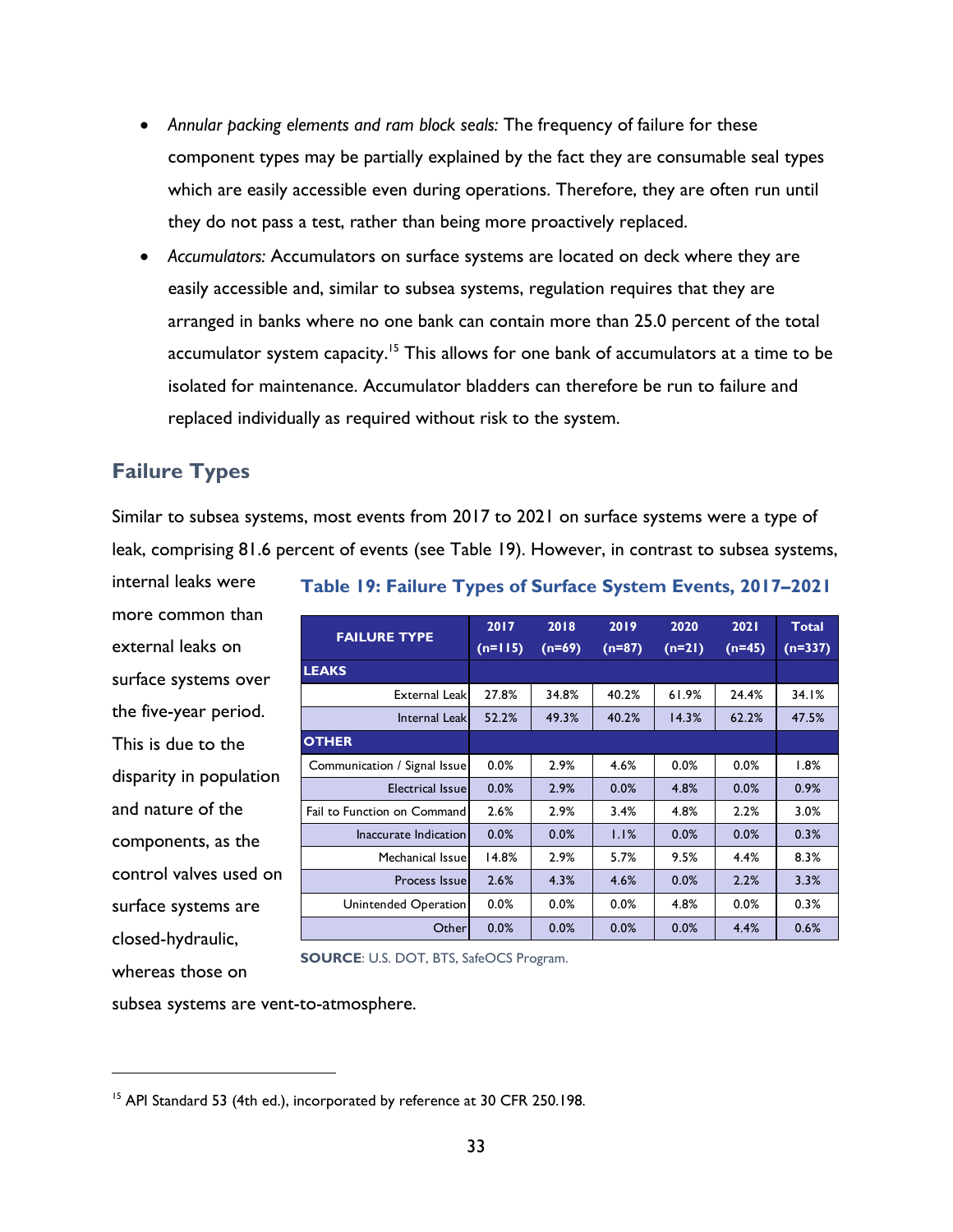Component types with the most internal leaks from 2017 to 2021 include annular packing elements, ram block seals, and gate valve hardware. Component types with the most external leaks include accumulators, bonnet face seals, regulators, and bonnet operating seals. For choke and kill valves, the most frequent failure types are both internal and external leaks, and for hardware, the most frequent failure types are internal leaks and mechanical issues.

#### <span id="page-43-0"></span>**Detection Methods**

Most surface system events from 2017 to 2021 (50.1 percent) were detected through pressure testing (see [Table 20\)](#page-43-2), with a similar distribution of detection methods between in-operation and not-in-operation events. For the most frequently reported components, most events were found through pressure testing, apart from accumulators and regulators, which were identified most frequently through casual observation and inspection.

|        | <b>DETECTION METHOD</b>              | 2017<br>$(n=115)$ | 2018<br>$(n=69)$ | 2019<br>$(n=87)$ | 2020<br>$(n=21)$ | 2021<br>$(n=45)$ | <b>Total</b><br>$(n=337)$ |
|--------|--------------------------------------|-------------------|------------------|------------------|------------------|------------------|---------------------------|
|        | Casual Observation                   | 13.9%             | 7.2%             | 8.0%             | 33.3%            | 13.3%            | 12.2%                     |
|        | Continuous Condition Monitoring      | 11.3%             | 5.8%             | 3.4%             | 4.8%             | 6.7%             | 7.1%                      |
|        | On Demand                            | 1.7%              | 0.0%             | 0.0%             | 0.0%             | 4.4%             | 1.2%                      |
|        | <b>Periodic Condition Monitoring</b> | 1.7%              | 0.0%             | 1.1%             | 4.8%             | 0.0%             | 1.2%                      |
|        | Corrective Maintenance               | 0.0%              | 0.0%             | 5.7%             | 0.0%             | 0.0%             | 1.5%                      |
|        | Periodic Maintenance                 | 0.0%              | 0.0%             | 4.6%             | 9.5%             | 0.0%             | 1.8%                      |
| Η<br>Σ | <b>Inspection</b>                    | 4.3%              | 7.2%             | 17.2%            | 9.5%             | 8.9%             | 9.2%                      |
|        | <b>Function Testing</b>              | 13.0%             | 15.9%            | 14.9%            | 23.8%            | 20.0%            | 15.7%                     |
|        | <b>Pressure Testing</b>              | 53.9%             | 63.8%            | 44.8%            | 14.3%            | 46.7%            | 50.1%                     |

#### <span id="page-43-2"></span>**Table 20: Detection Methods for Surface System Events, 2017–2021**

**SOURCE**: U.S. DOT, BTS, SafeOCS Program.

#### <span id="page-43-1"></span>**Root Causes of Events**

As with subsea systems, most surface system events from 2017 to 2021 (57.3 percent) were attributed to wear and tear. As shown in [Table 21,](#page-44-0) the percentage of surface system events attributed to wear and tear increased in more recent years. Detailed review of notifications indicates that, similar to subsea events, the submitted information does not always provide adequate support for a root cause of wear and tear. Additionally, it may be difficult to know the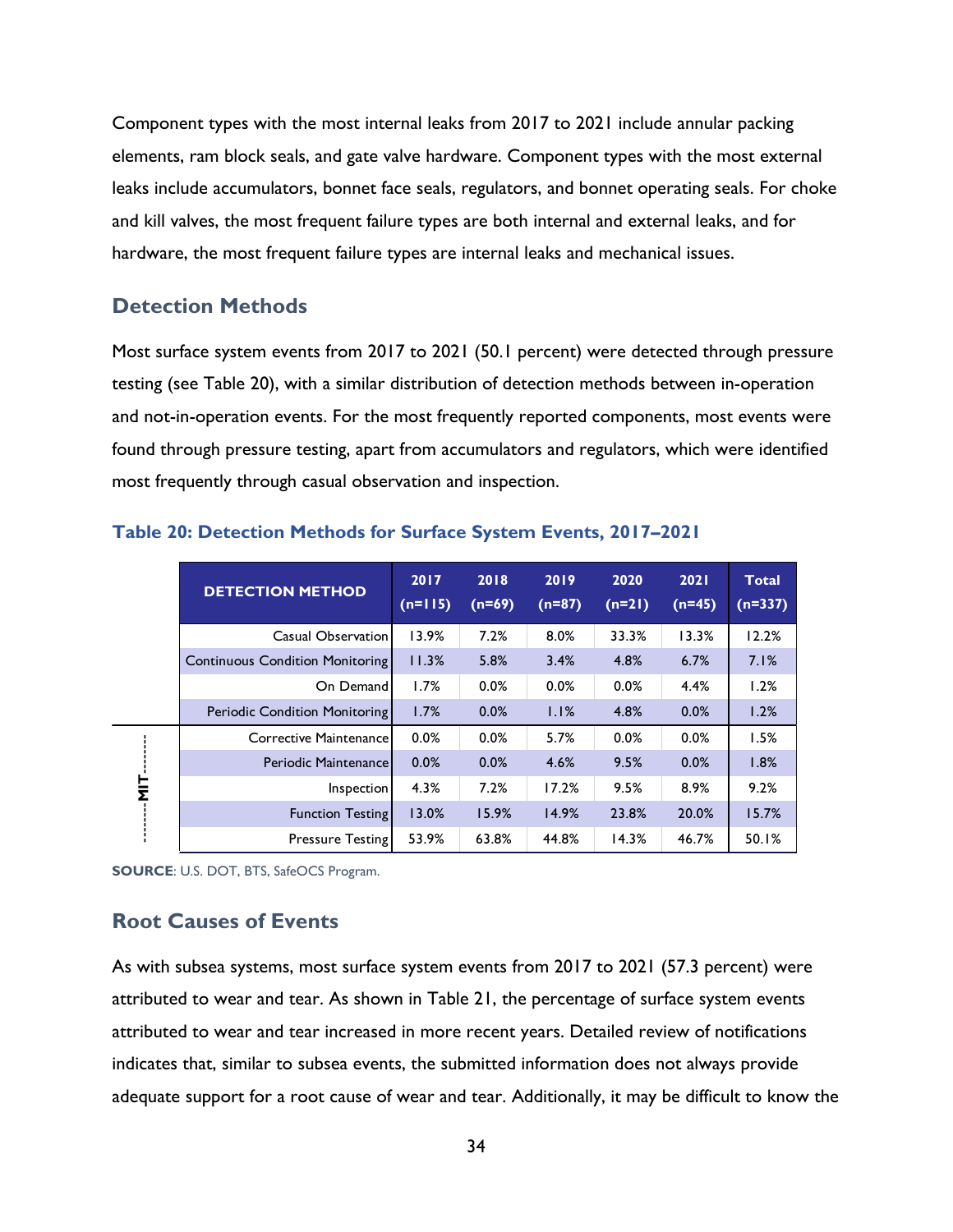details of wear and tear cases on surface systems, as WCE components such as annular preventers are often sent to shore for major maintenance.

| <b>REPORTED ROOT</b>      | 2017      | 2018     | 2019     | 2020     | 2021     | <b>Total</b> |
|---------------------------|-----------|----------|----------|----------|----------|--------------|
| <b>CAUSE</b>              | $(n=115)$ | $(n=69)$ | $(n=87)$ | $(n=21)$ | $(n=45)$ | $(n=337)$    |
| Design Issue              | 3.5%      | 7.2%     | 2.3%     | 0.0%     | 0.0%     | 3.3%         |
| QA/QC Manufacturing       | 3.5%      | 4.3%     | 5.7%     | 0.0%     | 6.7%     | 4.5%         |
| Maintenance Error         | 2.6%      | 7.2%     | 13.8%    | 0.0%     | 0.0%     | 5.9%         |
| <b>Procedural Error</b>   | 1.7%      | 1.4%     | 3.4%     | 0.0%     | 2.2%     | 2.1%         |
| Wear and Tear             | 47.0%     | 58.0%    | 48.3%    | 90.5%    | 84.4%    | 57.3%        |
| Otherl                    | 7.0%      | 2.9%     | 11.5%    | 9.5%     | 0.0%     | 6.5%         |
| <b>NOT DETERMINED</b>     |           |          |          |          |          |              |
| Inconclusive              | 0.9%      | 1.4%     | 2.3%     | 0.0%     | 0.0%     | 1.2%         |
| <b>Assessment Pending</b> | 5.2%      | 8.7%     | 2.3%     | 0.0%     | 2.2%     | 4.5%         |
| Not Reported              | 28.7%     | 8.7%     | 10.3%    | 0.0%     | 4.4%     | 14.8%        |

#### <span id="page-44-0"></span>**Table 21: Root Causes of Surface System Events, 2017–2021**

**SOURCE**: U.S. DOT, BTS, SafeOCS Program.

Wear and tear was also the top root cause for failures of frequently reported components from 2017 to 2021, shown in [Table 22.](#page-44-1) In addition to wear and tear, commonly reported root causes for component events include maintenance error for accumulators and design issue for ram block seals. As with subsea, supporting information for failures attributed to design issue has been infrequent.

<span id="page-44-1"></span>

| Table 22: Root Causes of Frequently Reported Components for Surface Systems, 2017-2021 |  |  |  |
|----------------------------------------------------------------------------------------|--|--|--|
|----------------------------------------------------------------------------------------|--|--|--|

| 5.3%<br>3.1%<br>10.0%<br>0.0%<br>0.0%<br>4.5%<br>Design Issue<br>2.6%<br>0.0%<br>0.0%<br><b>QA/QC Manufacturing</b><br>6.3%<br>0.0%<br>4.5%<br>2.6%<br>0.0%<br>28.1%<br>3.3%<br>7.4%<br>4.5%<br>Maintenance Error | <b>REPORTED ROOT</b><br><b>CAUSE</b> | <b>Packing</b><br><b>Element</b> | <b>Accumulator</b> | <b>Ram Block</b><br><b>Seal</b> | <b>Choke and</b><br><b>Kill Valve</b> | <b>Regulator</b> | <b>Hardware</b> | <b>Gate Valve</b><br><b>Hardware</b> |
|-------------------------------------------------------------------------------------------------------------------------------------------------------------------------------------------------------------------|--------------------------------------|----------------------------------|--------------------|---------------------------------|---------------------------------------|------------------|-----------------|--------------------------------------|
|                                                                                                                                                                                                                   |                                      |                                  |                    |                                 |                                       |                  |                 | 0.0%                                 |
|                                                                                                                                                                                                                   |                                      |                                  |                    |                                 |                                       |                  |                 | 0.0%                                 |
|                                                                                                                                                                                                                   |                                      |                                  |                    |                                 |                                       |                  |                 | 5.9%                                 |
|                                                                                                                                                                                                                   | <b>Procedural Error</b>              | 0.0%                             | 0.0%               | 3.3%                            | 0.0%                                  | 0.0%             | 0.0%            | 0.0%                                 |
| 71.1%<br>46.9%<br>95.5%<br>Wear and Tear<br>66.7%<br>44.4%<br>72.7%                                                                                                                                               |                                      |                                  |                    |                                 |                                       |                  |                 | 0.0%                                 |
| 2.6%<br>0.0%<br>0.0%<br>7.4%<br>0.0%<br>0.0%<br>Other                                                                                                                                                             |                                      |                                  |                    |                                 |                                       |                  |                 | 29.4%                                |
| <b>NOT DETERMINED</b>                                                                                                                                                                                             |                                      |                                  |                    |                                 |                                       |                  |                 |                                      |
| 0.0%<br>0.0%<br>0.0%<br>3.7%<br>0.0%<br>Inconclusive<br>4.5%                                                                                                                                                      |                                      |                                  |                    |                                 |                                       |                  |                 | 5.9%                                 |
| 0.0%<br>3.1%<br>13.3%<br>0.0%<br>0.0%<br>4.5%<br>Assessment Pending                                                                                                                                               |                                      |                                  |                    |                                 |                                       |                  |                 | 0.0%                                 |
| 15.8%<br>Not Reported<br>12.5%<br>3.3%<br>37.0%<br>9.1%<br>0.0%                                                                                                                                                   |                                      |                                  |                    |                                 |                                       |                  |                 | 58.8%                                |

**SOURCE**: U.S. DOT, BTS, SafeOCS Program.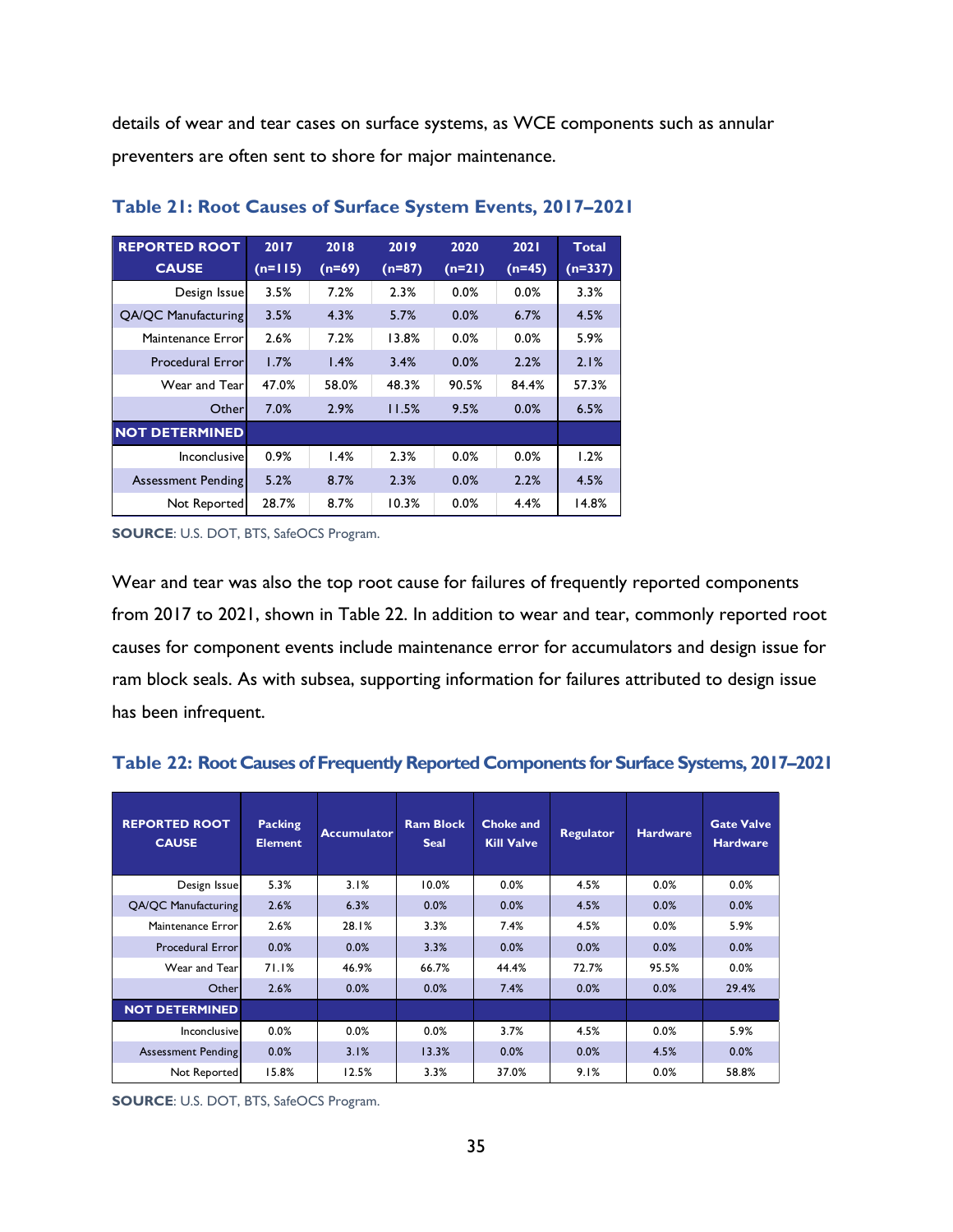# <span id="page-45-0"></span>**In-Operation Events Including BOP Stack Pulls**

From 2017 to 2021, a total of 174 in-operation events were reported for surface WCE systems, including 53 BOP stack pulls. An additional 28 BOP stack pulls were identified in WAR data. When adjusted for the level of activity, an average of 8.9 events occurred per thousand inoperation BOP days over the five-year period.

[Table 23](#page-46-0) shows the equipment involved in events leading to surface BOP stack pulls from 2017 to 2021, as well as the total number of in-operation events for those component combinations. Of the 13 different component types associated with surface BOP stack pulls, annular packing elements have been associated with the most (42), followed by ram block seals (13), operating system seals (seven), and bonnet face seals and bonnet operating seals (four each). The similarities in the numbers of total in-operation events as compared to BOP stack pulls for many component combinations means that the failed component had no redundancy and therefore needed to be repaired or replaced.

Each of the events involving annular packing elements failing to hold pressure (i.e., an internal leak) was observed during a periodic BOP stack test designed to confirm the BOP equipment's integrity. The data suggests that surface system operators often replace annular packing elements only after they have failed a pressure test. This is typical practice for surface systems where there is easier access to equipment even while in operation.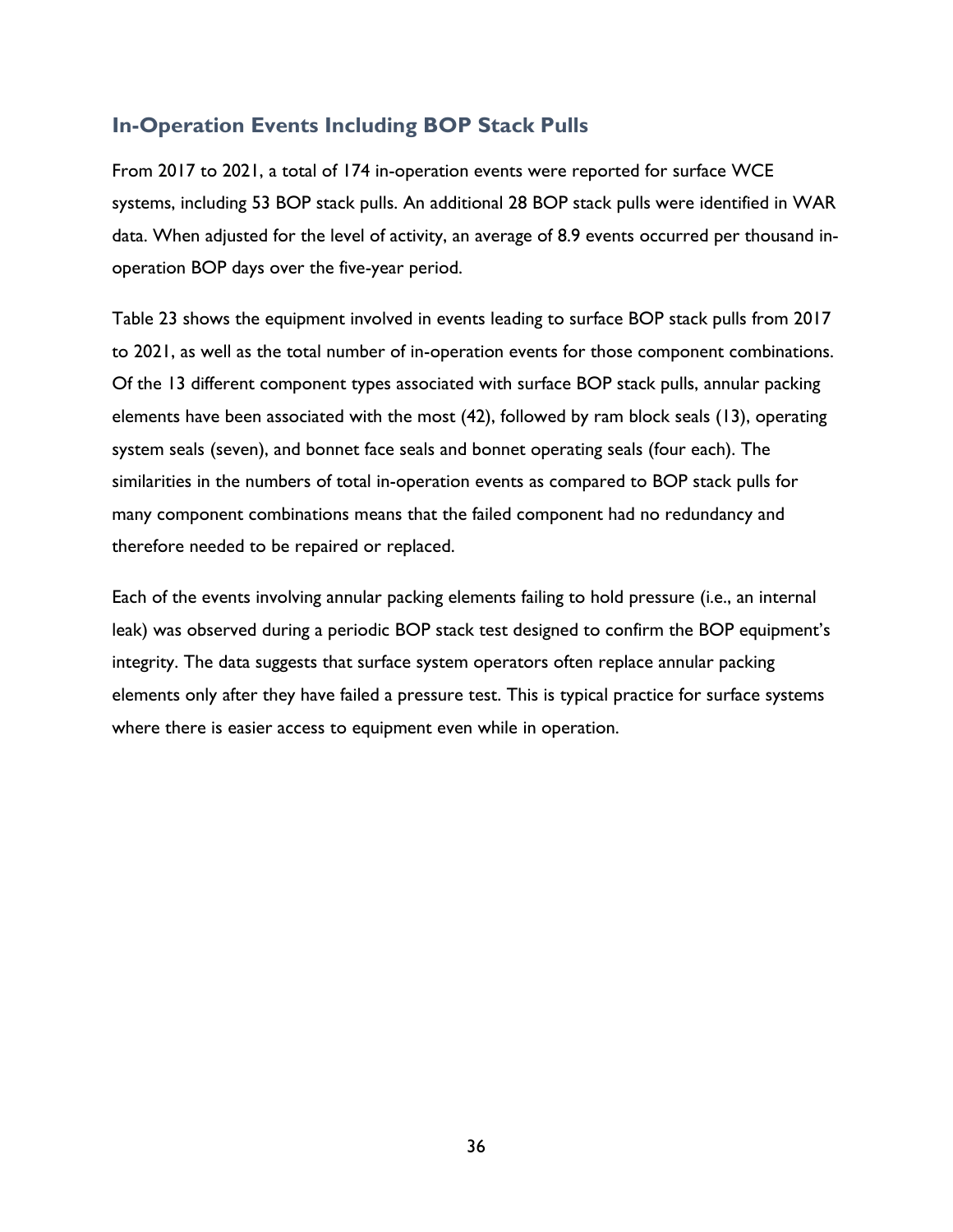|                     |                          |                                        | 2017-2021           |              |  |
|---------------------|--------------------------|----------------------------------------|---------------------|--------------|--|
| <b>Subunit</b>      | <b>Item</b>              | <b>Component</b>                       | <b>In-Operation</b> | <b>Stack</b> |  |
|                     |                          |                                        | <b>Events</b>       | <b>Pulls</b> |  |
|                     | <b>BOP Control Panel</b> | <b>Central Control Console</b>         | 3                   |              |  |
|                     |                          | Instrumentation                        | $\overline{2}$      |              |  |
| <b>BOP Controls</b> | <b>HPU Mix System</b>    | Regulator                              |                     |              |  |
|                     |                          | Selector Manipulator Valve             | 5                   | 2            |  |
|                     | Surface Control System   | Regulator                              | 8                   | 2            |  |
| <b>BOP Stack</b>    |                          | Hardware_all other Mechanical Elements |                     |              |  |
|                     | <b>Annular Preventer</b> | <b>Operating System Seal</b>           | 8                   | 7            |  |
|                     |                          | <b>Packing Element</b>                 | 46                  | 42           |  |
|                     | Pipe Ram Preventer       | <b>Bonnet Face Seal</b>                | 3                   |              |  |
|                     |                          | <b>Bonnet Operating Seal</b>           |                     |              |  |
|                     |                          | <b>Bonnet Seal</b>                     |                     |              |  |
|                     |                          | Ram Block Seal                         | 6                   | 5            |  |
|                     | Shear Ram Preventer      | <b>Bonnet Face Seal</b>                | 3                   | 3            |  |
|                     |                          | <b>Bonnet Operating Seal</b>           | 4                   | 3            |  |
|                     |                          | Ram Block Seal                         | 8                   | 8            |  |
|                     |                          | Unknown                                |                     |              |  |
| Riser System        | Riser                    | Flange                                 |                     |              |  |
| <b>Total</b>        |                          |                                        | 102                 | 81           |  |

#### <span id="page-46-0"></span>**Table 23: Component Combinations of Surface BOP Stack Pulls, 2017–2021**

**NOTES**:

- Each of the BOP stack pulls identified only in WAR are included in this table as both a BOP stack pull and an in-operation event.

- The component labeled unknown represents a BOP stack pull event identified in WAR data. **SOURCE**: U.S. DOT, BTS, SafeOCS Program.

From 2017 to 2021, 65 BOP stack pulls involved a type of leak, including 27 of the 28 identified in WAR data. For the 53 BOP stack pulls reported to SafeOCS from 2017 to 2021, 33 cited a root cause of wear and tear. Of the remaining 20, half either did not cite a root cause or selected "other" and offered a description such as "damage from ram block" or "bad element." The remaining 10 listed a variety of root causes such as QA/QC manufacturing or design issue. For the BOP stack pulls identified in WAR data, there is typically insufficient detail available to discern the root cause.

In 2021, ten surface BOP stack pulls were reported to SafeOCS and an additional six BOP stack pulls were identified in WAR data. All but one BOP stack pull resulted from a failure involving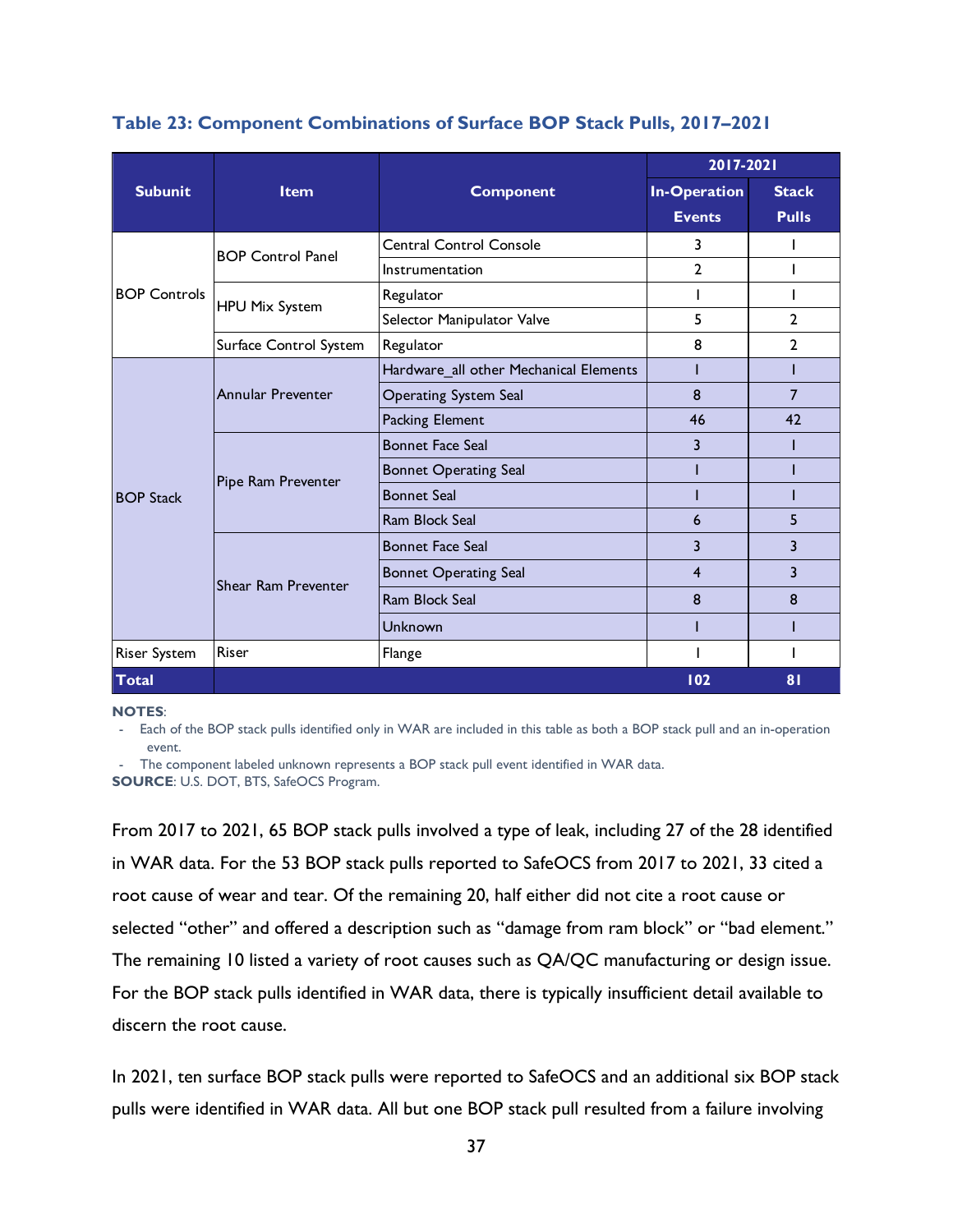the BOP stack, including 11 failures of annular packing elements or operating system seals on the annular preventer, three failures of bonnet operating seals or ram block seals on the pipe ram preventer, and one failure of a ram block seal on the shear ram preventer. The remaining BOP stack pull involved the failure of a riser flange. Most of these failures involved leaks.

## <span id="page-47-0"></span>**Investigation and Analysis**

I&A information was received for 10 of the 45 surface system events in 2021. The I&As included one at the RCFA level, one at the SME review level, and eight for events with immediately known causes. [Table 24](#page-47-1) summarizes the findings for the one I&A (at the RCFA level) that included recommended preventive actions. While the reported root cause for the event was wear and tear, design-related causal factors are indicated based on the information included in the notification as well as the follow-up action recommended by the OEM.

| <b>REPORTED</b><br><b>ROOT</b><br><b>CAUSE</b> | <b>ROOT CAUSE DETAILS</b>                                                                                                                                                                                        | <b>RECOMMENDED PREVENTIVE</b><br><b>ACTION</b>                                                                                                                 | <b>TOTAL</b><br><b>EVENTS</b><br><b>SINCE</b><br>2017 | 2021<br><b>EVENTS</b> |
|------------------------------------------------|------------------------------------------------------------------------------------------------------------------------------------------------------------------------------------------------------------------|----------------------------------------------------------------------------------------------------------------------------------------------------------------|-------------------------------------------------------|-----------------------|
| <b>Wear and Tear</b>                           | Seven months after the last seal<br>replacement, the OEM found that<br>swarf (metal debris) wedged<br>between the annular preventer<br>adapter ring and the piston caused<br>abrasive wear and internal leakage. | The OEM recommends purchasing a<br>modified adaptor ring and an<br>additional seal designed to prevent<br>contaminants from getting between<br>the components. |                                                       |                       |

#### <span id="page-47-1"></span>**Table 24: Findings from I&As for Surface System Events, 2021**

**SOURCE**: U.S. DOT, BTS, SafeOCS Program.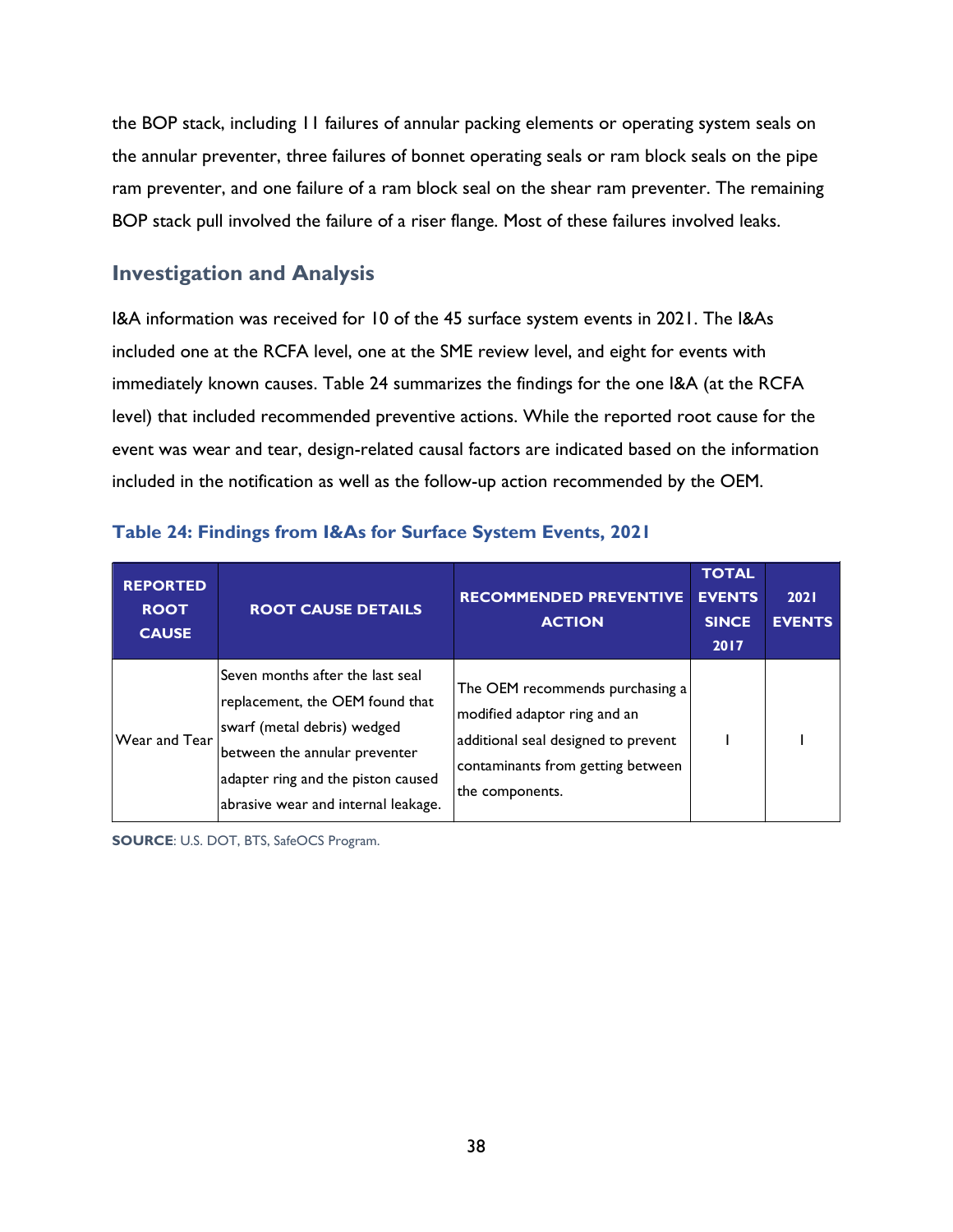# <span id="page-48-0"></span>**CHAPTER 4:THE STATE OF WCE EVENT STATISTICS**

The close of 2021 marked the fifth full year of the SafeOCS WCE program. Over these five years, the offshore oil and gas industry has contributed more than 4,600 reported events to the SafeOCS WCE database. Several program milestones have passed, such as the establishment of the secure e-submit web portal for event reporting in the program's first year, release of the SafeOCS WCE online data dashboard in 2020, and publication of annual reports and guidance documents through the years. SafeOCS has maintained a partnership with the BOP Reliability JIP and established a small cadre of SafeOCS subject matter experts to help evaluate and interpret the highly technical event reports and well activity reports. Open lines of communication have been maintained with operators and other program stakeholders.

Entering the next five years, the SafeOCS WCE program will focus on improving the data collection instrument to enhance data quality and reduce reporting burden. Efforts to standardize definitions, such as the definition of a surface BOP stack pull, will continue. The program will also consider ways to expand the information collected for areas of interest such as contributing factors, workover and intervention events, component design life, and component part numbers and revision levels—to improve understanding of safety events and provide more actionable information to industry to drive safety improvements.

Moving forward, the SafeOCS WCE program will continue to prioritize the collection of complete and accurate data on failures of critical safety equipment used in well operations on the OCS and the sharing of aggregated data and information with potential learning value. On data sharing, BTS will evaluate the feasibility of expanding the use of dashboards as a means of timely dissemination of emerging safety trends.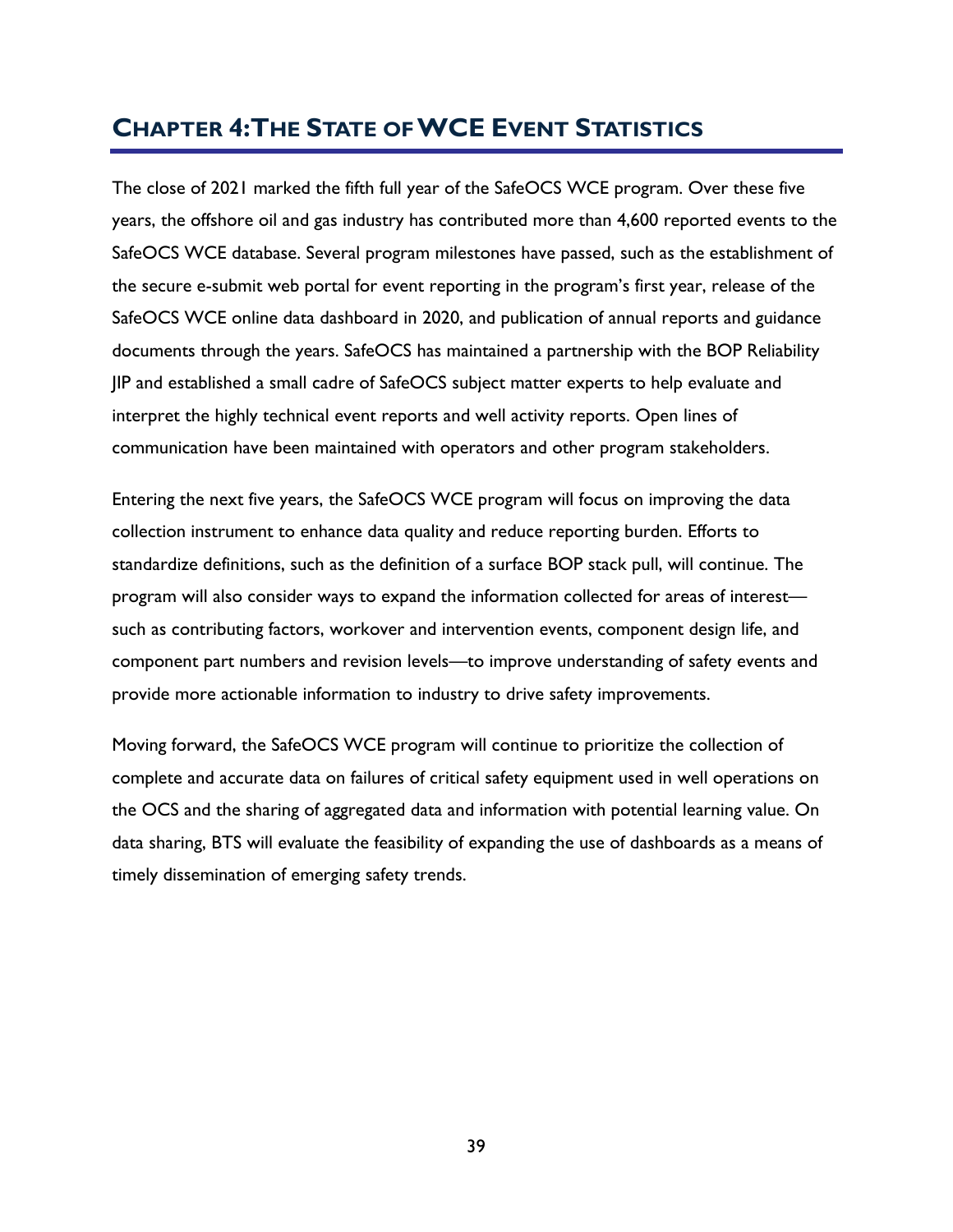# <span id="page-49-0"></span>**APPENDIX A:REGULATORY REPORTING REQUIREMENT**

The failure reporting requirement is codified in 30 CFR 250.730(c) of BSEE's well control rule, which went into effect on July 28, 2016. In 2019, BSEE revised the reporting rule to clarify that event notifications and reports must be sent to BTS as BSEE's designated third party.<sup>16</sup> The rule follows ("you" refers to lessees and designated operators):

(c) You must follow the failure reporting procedures contained in API Standard 53, (incorporated by reference in §250.198), and:

(1) You must provide a written notice of equipment failure to the Chief, Office of Offshore Regulatory Programs (OORP), unless BSEE has designated a third party as provided in paragraph  $(c)(4)$  of this section, and the manufacturer of such equipment within 30 days after the discovery and identification of the failure. A failure is any condition that prevents the equipment from meeting the functional specification.

(2) You must ensure that an investigation and a failure analysis are started within 120 days of the failure to determine the cause and are completed within 120 days upon starting the investigation and failure analysis. You must also ensure that the results and any corrective action are documented. You must ensure that the analysis report is submitted to the Chief OORP, unless BSEE has designated a third party as provided in paragraph (c)(4) of this section, as well as the manufacturer. If you cannot complete the investigation and analysis within the specified time, you must submit an extension request detailing how you will complete the investigation and analysis to BSEE for approval. You must submit the extension request to the Chief, OORP.

(3) If the equipment manufacturer notifies you that it has changed the design of the equipment that failed or if you have changed operating or repair procedures

<sup>16</sup> 84 Fed. Reg. 21,908 (May 15, 2019).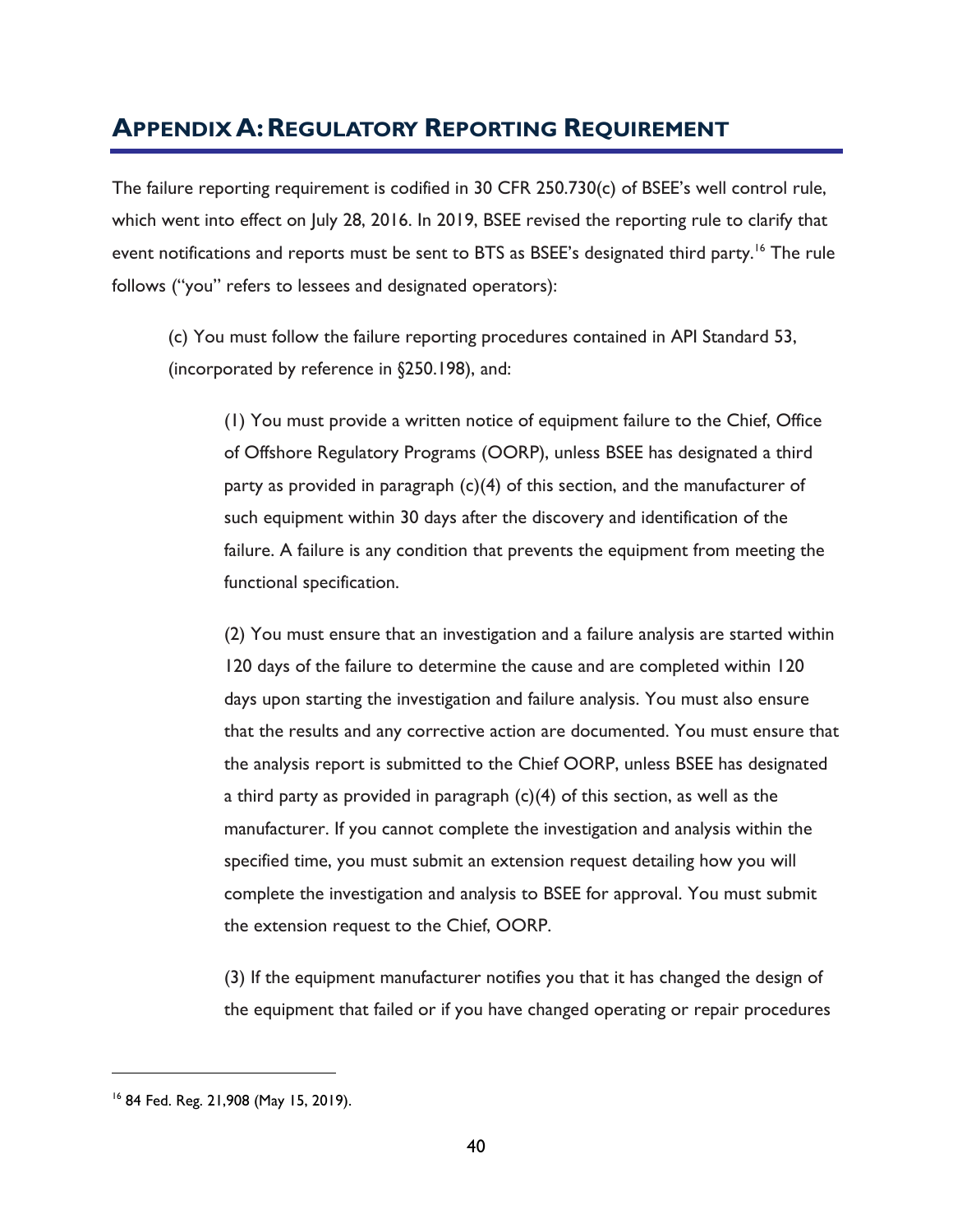as a result of a failure, then you must, within 30 days of such changes, report the design change or modified procedures in writing to the Chief OORP, unless BSEE has designated a third party as provided in paragraph (c)(4) of this section.

(4) Submit notices and reports to the Chief, Office of Offshore Regulatory Programs; Bureau of Safety and Environmental Enforcement; 45600 Woodland Road, Sterling, Virginia 20166. BSEE may designate a third party to receive the data and reports on behalf of BSEE. If BSEE designates a third party, you must submit the data and reports to the designated third party.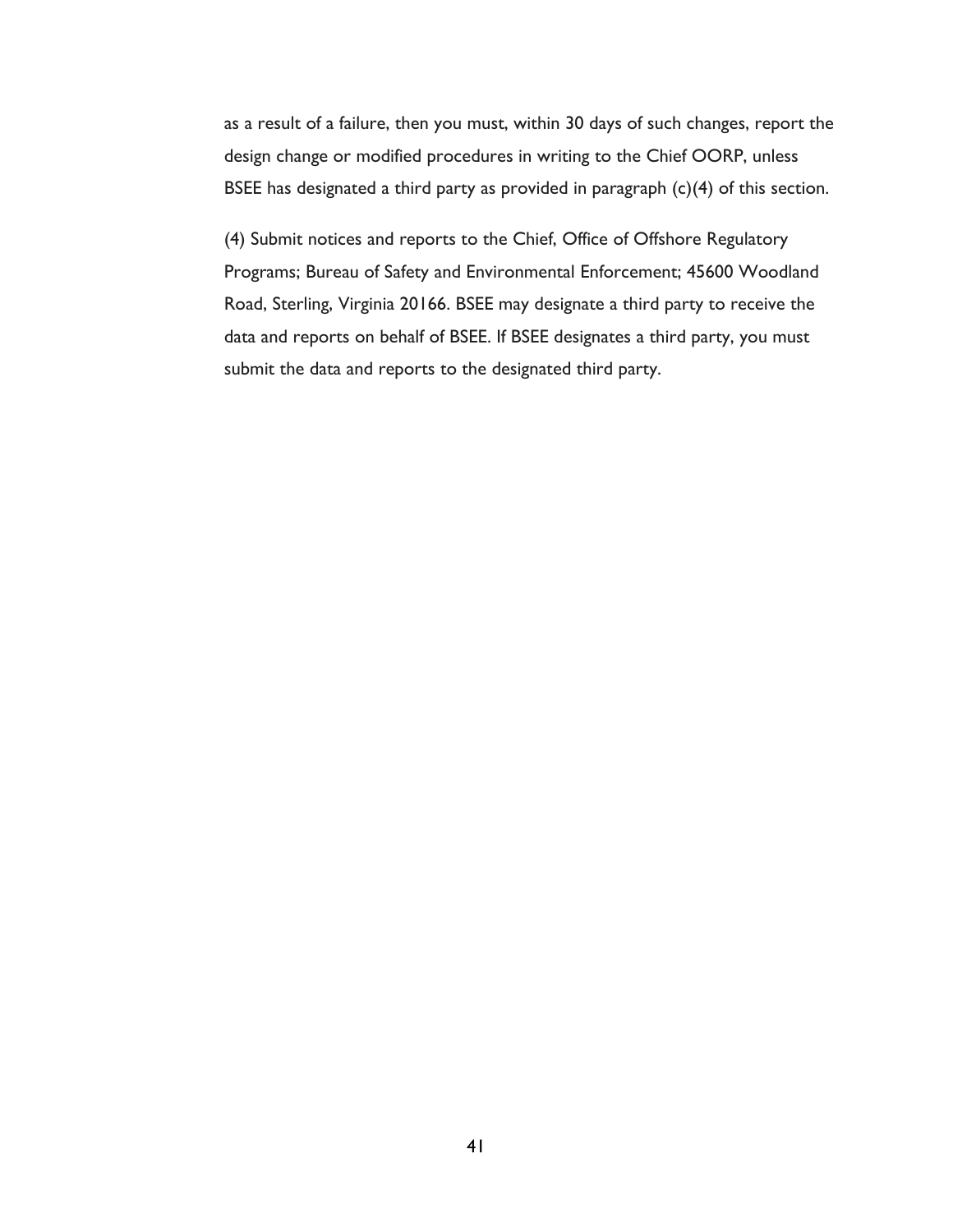# <span id="page-51-0"></span>**APPENDIX B:OPERATIONAL STATES OF WCE SYSTEMS**

This appendix separates events into two states, where applicable, based on when the event occurred: *in operation* or *not in operation*. This section provides an overview of these states and the various phases within them to provide additional context for failure events. [Figure 8](#page-51-1) provides a visual representation for subsea WCE systems.

An event is classified as not in operation if it occurred or was discovered during maintenance, inspection, and testing (MIT) or other preparatory work, and in operation if it occurred or was discovered after the equipment had been successfully tested and put into service. All WCE needs to be reliably available while in operation; to meet this requirement, systems are often designed with redundant components or subsystems.

It is important to recognize that WCE systems provide secondary well control; the primary well control is fluid management or ensuring that the hydrostatic pressure of the mud in the well is always at least equal to formation

#### <span id="page-51-1"></span>**Figure 8: The Cycle of Maintenance, Inspection, and Testing**



KEY: In-operation Not-in-operation **NOTE:** The figure illustrates the cyclical MIT regime practiced on subsea WCE systems, scaled to show the approximate time split for an average new well. **SOURCE**: U.S. DOT, BTS, SafeOCS Program.

pressure. On many wells, the only time that the well control equipment is ever used is when it is being tested. Ensuring that equipment is readily available and correctly functions when needed during operations involves a detailed and cyclical MIT regime, which mainly occurs while the BOP stack is not in operation. BSEE regulations modify MIT requirements, including those of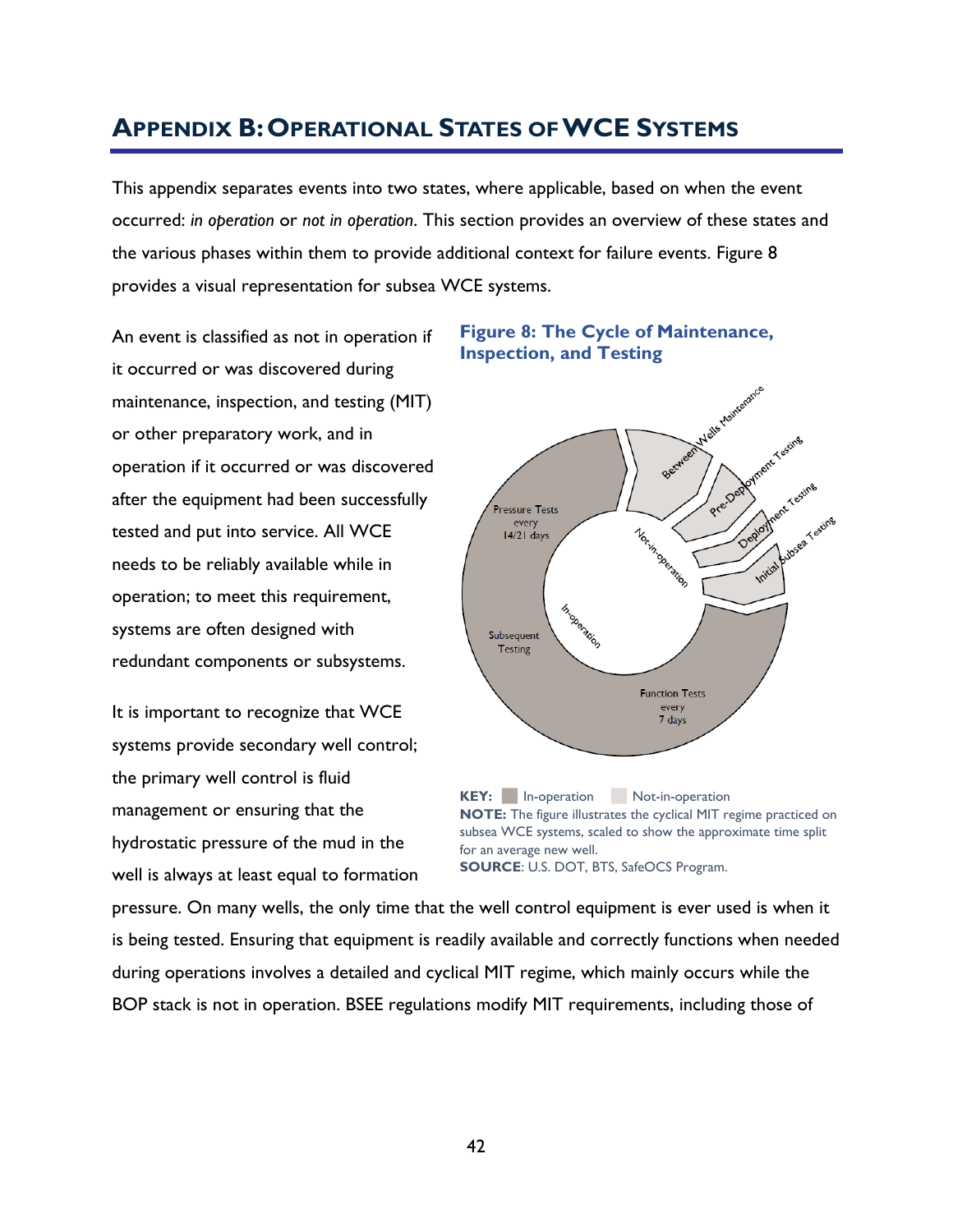API Standard 53.<sup>17</sup> The remainder of this section includes a discussion of time-based versus condition-based maintenance practices, followed by more detail about each phase of MIT.

## **Condition-Based Maintenance**

An alternative to time-based maintenance schedules is condition- or performance-based maintenance. Instead of components having fixed maintenance periods, such as between wells, annually, or every 30 months, equipment owners utilize condition monitoring data to determine when maintenance is required. Developments in recent years have enhanced the instrumentation of WCE systems, particularly in the BOP control systems, facilitating the collection and monitoring of condition data. An example of condition-based maintenance is signature testing, where pressure and current requirements for various systems are accurately measured when new, and then subsequent measurements of those components are compared to determine when maintenance is required.

Certain component types, sometimes referred to as consumables, have typically followed condition-based maintenance. The life expectancy of a ram packer or annual packer, for example, which creates a hydraulic seal around the pipe or annulus, is difficult to forecast due to the changes in the operational environment during use. A visual inspection determines whether the component is replaced, regardless of time in use, other than upon failure. Fixed maintenance periods can result in invasive maintenance practices for some component types. For example, seals are to be replaced every time they are exposed, which may introduce the potential for maintenance errors.

# **MIT for Subsea WCE Systems**

#### *MIT While Not in Operation*

Any events that occur during the following four phases can be resolved before the BOP goes into operation, decreasing the likelihood of an event with safety or environmental consequences.

<sup>17</sup> 30 CFR 250.737, 250.739.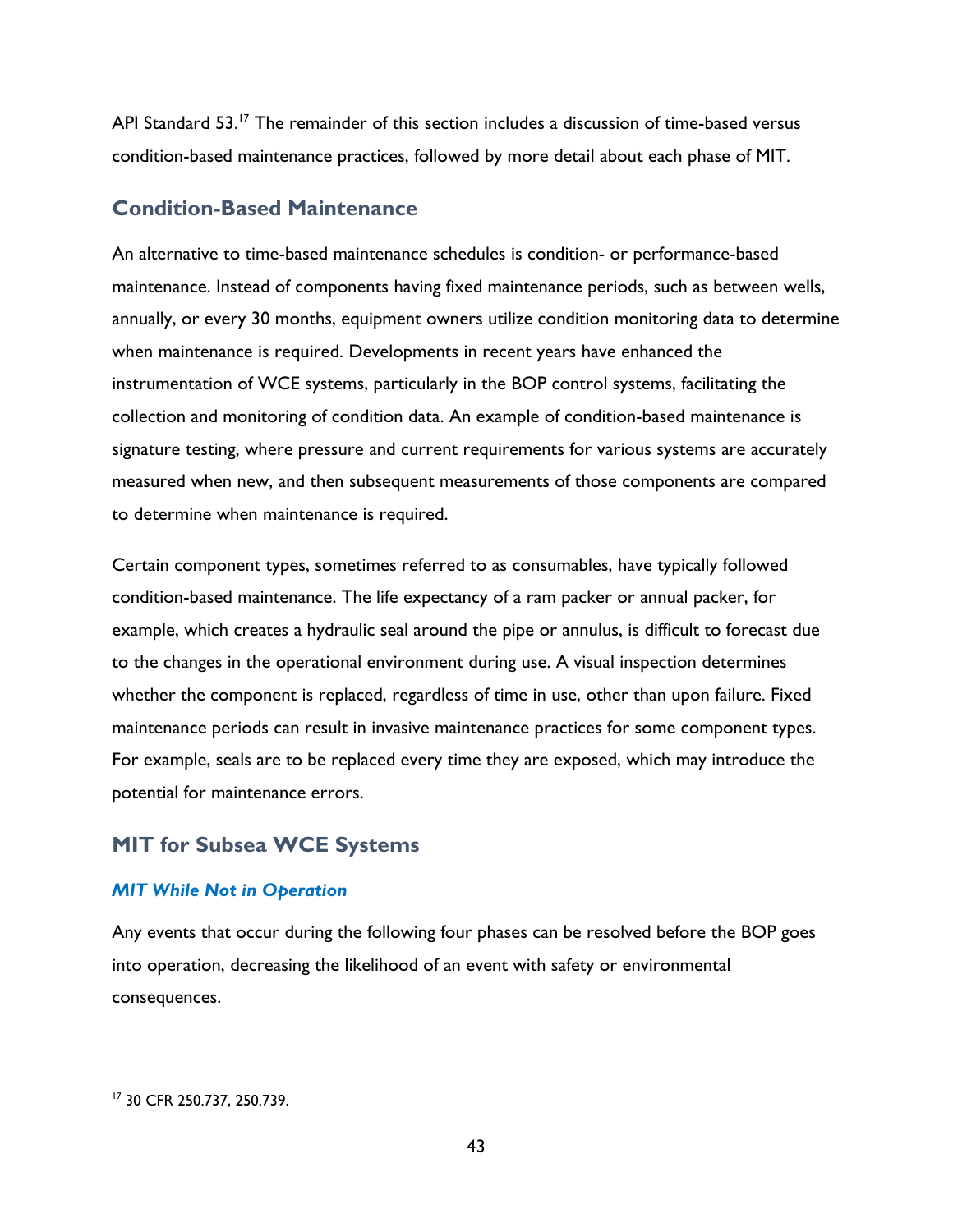- **Between Wells Maintenance (BWM):** This is the period between one well construction finishing and the next well construction starting. As the BOP stack is being recovered from the well, MIT commences on the equipment as it becomes accessible (e.g., telescopic joint, riser, choke manifold, surface mounted control equipment). When the BOP stack is safely on deck, BWM procedures and usually some other periodic maintenance, such as annual and five-yearly procedures, are carried out. During the scheduled BWM periods, all efforts are focused on finding and resolving any potential issues before the next well construction begins. This detailed attention to components results in the most not-in-operation event notifications compared to other MIT phases.
- **Pre-Deployment Testing:** This is the minimum required testing that must be carried out before the WCE systems can be deployed subsea. It takes place on the rig before the BOP stack is lowered into the water. Pre-deployment testing includes operating every BOP stack function from every control panel and through each control pod. It also includes pressure testing every barrier to a pressure higher than it may see on the upcoming well. Although the API S53 pre-deployment testing is typically completed with the BOP stack on the test stump in the set-back area, events discovered while moving the BOP stack to the moonpool are also categorized as occurring during this phase.
- **Deployment Testing:** Pressure tests of the choke and kill lines, which provide fluid pressure control and allow drilling or wellbore fluids to be evacuated from the well safely if needed, are carried out during BOP stack deployment. The choke and kill lines form a circuit between the BOP stack and the choke manifold and can only be tested when they are all properly connected. Control system pressures, temperatures, currents, angles, and other data received from the control pods are continuously monitored, even during this phase. Additional detail is provided in the discussion of the riser system in the SafeOCS supplement, *WCE Subunit Boundaries*, published separately.
- **Initial Subsea Testing:** This is the first time on a well that the complete system, including the wellhead connection, is pressure and function tested. These tests must be carried out before any well operations take place. If any issues are detected, the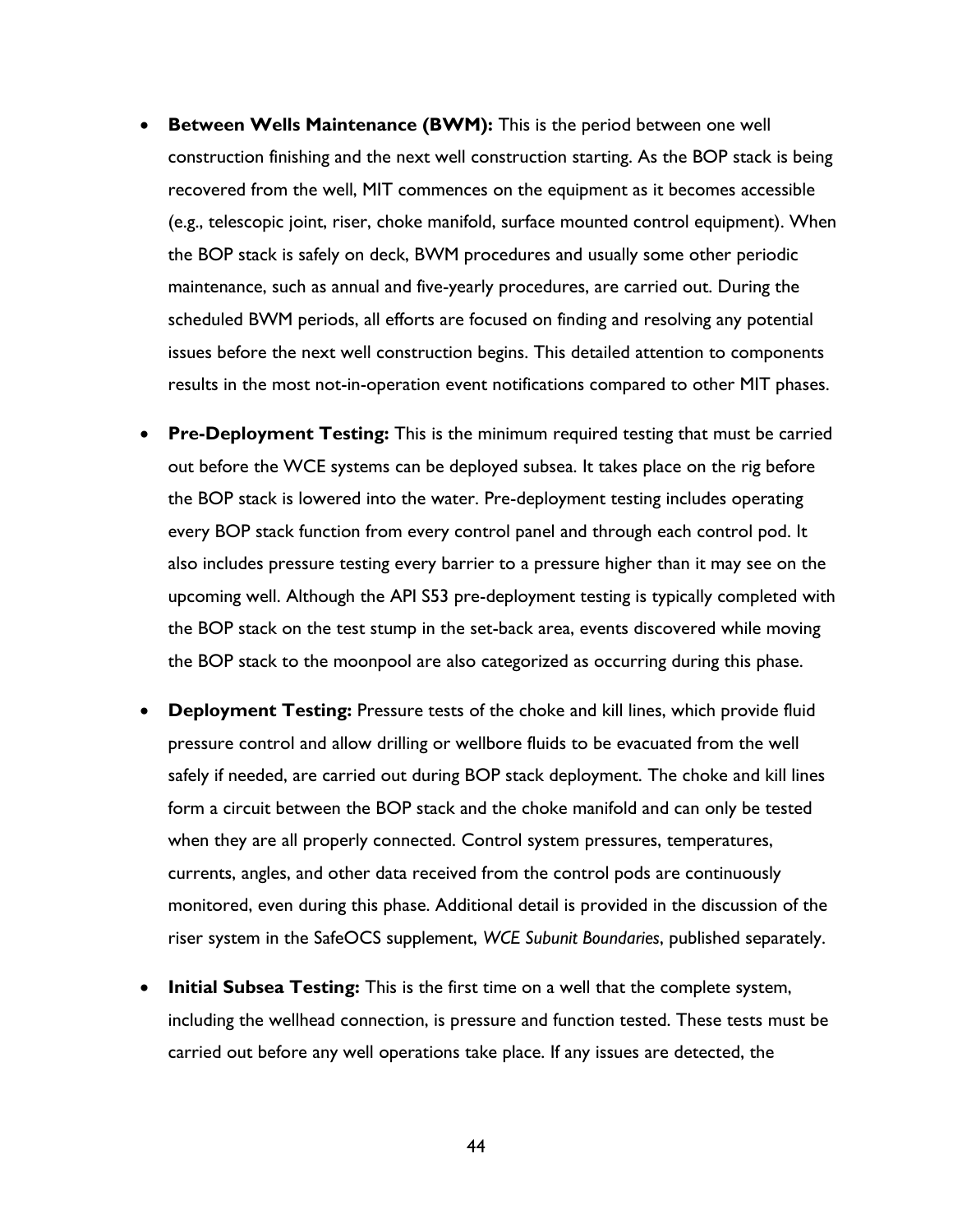wellhead connector can be unlatched from the wellhead to retrieve the BOP stack to the surface for resolution before the commencement of operations.

#### *MIT During Operations: Subsequent Testing*

Subsequent testing regimes take place while the BOP stack is in operation. Every seven days,<sup>18</sup> all the non-latching equipment<sup>19</sup> is function tested; all rams, annulars, and valves are closed and opened to confirm that they can operate if required. Every 14 days,  $20$  all pipe rams, annulars, valves, and the choke manifold are pressure tested. Every 21 days, the acoustic batteries are checked, $21$  and the shear rams are pressure-tested.<sup>22</sup> Suppose the BOP stack remains subsea for long periods. In that case, every 90 days, the high-pressure shear circuit(s) are tested. Every 180 days, the accumulators (both surface and subsea) are subjected to drawdown tests to confirm that the required volumes of pressurized BOP control fluid are available.<sup>23</sup> If the BOP stack is not subsea long enough for these tests to become due, then the pre-deployment testing for the next well will include them.

# **MIT for Surface WCE Systems**

As with subsea WCE systems, an event is classified as not in operation if it occurred or was discovered during MIT or other preparatory work, and in operation if it occurred or was discovered after the equipment had been successfully tested and put into service. A surface WCE system is in operation once the BOP stack has been assembled on the wellhead and all the initial testing has been completed.

<sup>18</sup> 30 CFR 250.737 and API Standard 53 (4th ed.) section 7.6.5.1.1.

 $19$  Latching equipment, e.g., the wellhead, LMRP, and choke/kill connectors, includes the remotely operated components that cannot be tested after the initial subsea testing without compromise. Non-latching equipment is all other WCE.

 $20$  30 CFR 250.737(a)(2). Some operators may utilize a 21-day test frequency if approved by BSEE. 30 CFR 250.737(a)(4).

 $21$  API Standard 53 (4th ed.) table 7.

 $22$  Shear rams are pressure tested at least every 30 days per 30 CFR 250.737(a)(2). Operators may also follow the more frequent 21-day testing per API Standard 53 (4th ed.) table 10.

<sup>&</sup>lt;sup>23</sup> API Standard 53 (4th ed.) table 7.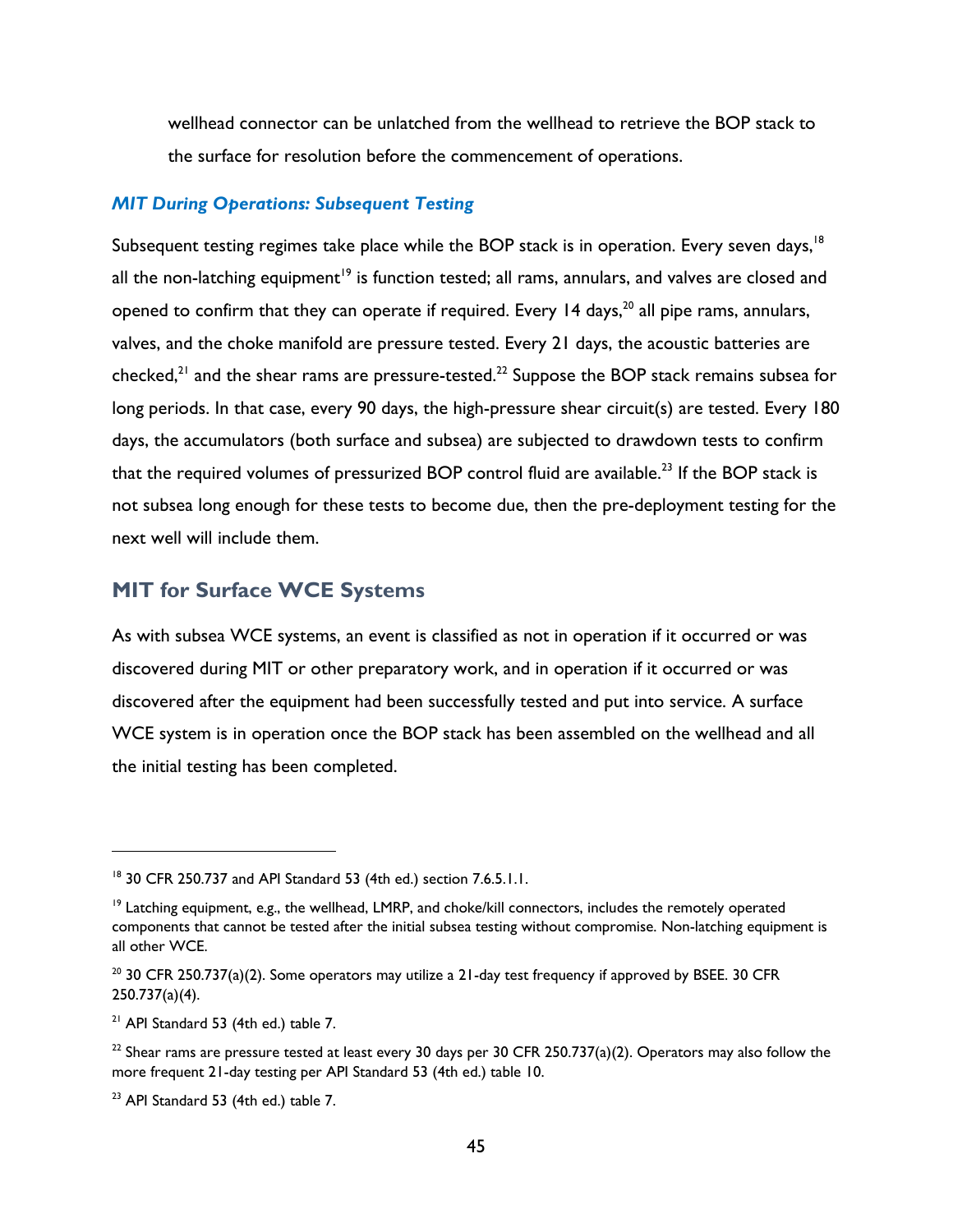#### *MIT While Not in Operation*

Many surface BOPs are rented and maintained by third parties or maintained by the equipment owner at shore bases. When the well operation ends, and BWM is required, the equipment is often sent to shore for maintenance and exchange. Importantly, failure events identified onshore by third parties while the equipment is not under contract to the operator may be less likely to be reported to SafeOCS.

Since WCE on surface system rigs is accessible on deck throughout operations, and there are fewer components, the MIT conducted during BWM and before beginning operations is less intensive than for subsea WCE systems. Before beginning operations, pressure testing takes place for the rams, annulars, and valves. Initial testing is also conducted before any well operations take place.

#### *MIT During Operations: Subsequent Testing*

The basic subsequent testing regime for surface systems is similar to that of subsea systems.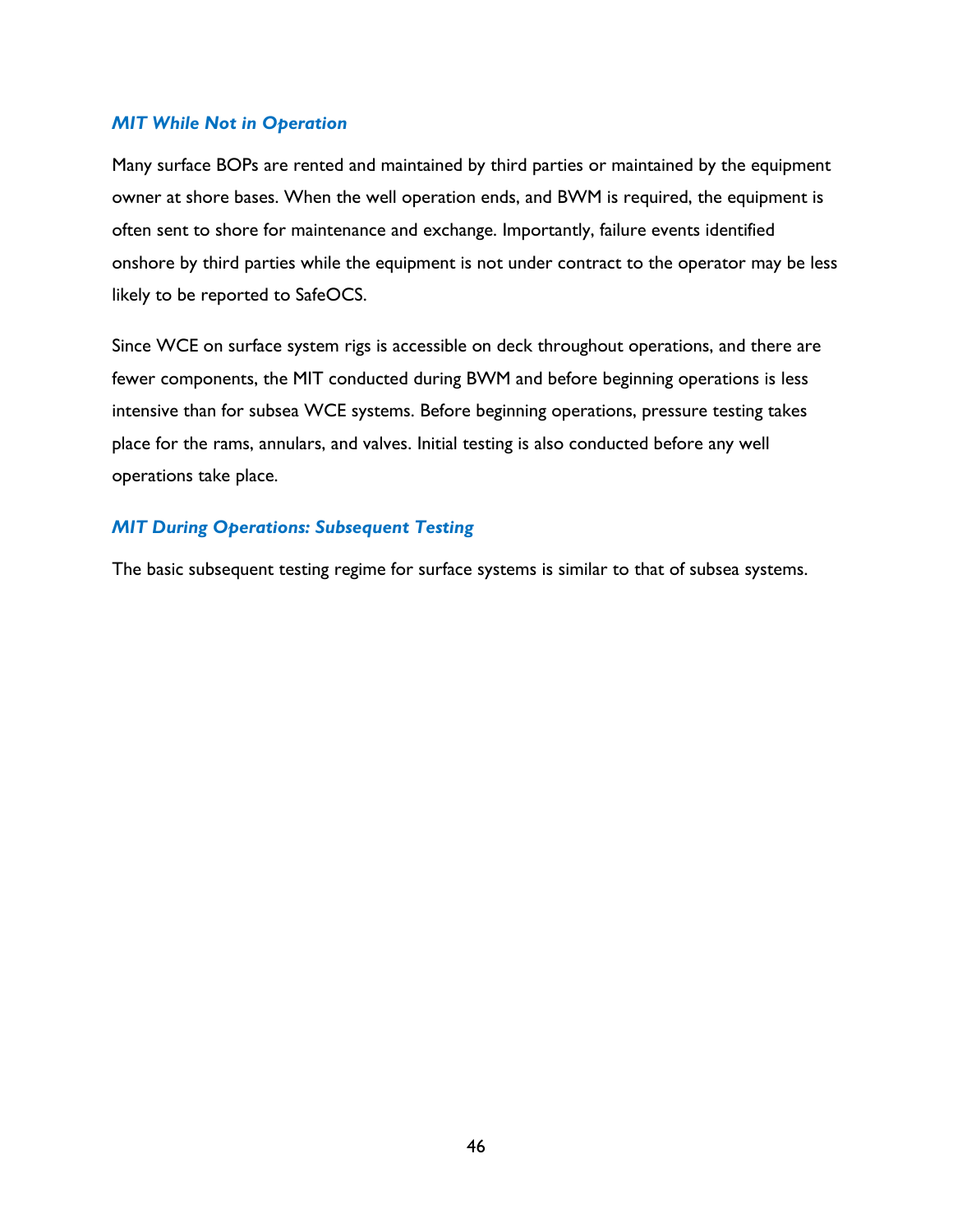# <span id="page-56-0"></span>**APPENDIX C:GLOSSARY**

**Abandonment:** Abandonment is a temporary or permanent subsurface isolation to prevent undesired communication between distinct zones and fluid movement out of a well using validated well barriers.

**Active Operators:** Operators who conducted well operations (drilling or non-drilling) in the GOM OCS during the listed period.

**Annular Preventer:** A toroidal shaped device that can seal around any object in the wellbore or upon itself.

**Blind Shear Ram:** A closing and sealing component in a ram blowout preventer that can shear certain tubulars in the wellbore, or close on an empty wellbore, and then seal off the bore.

**Blowout:** An uncontrolled flow of well fluids and/or formation fluids from the wellbore to surface or into lower pressured subsurface zones, per API Standard 53. A well can experience a blowout when the formation's pressure is higher than the fluid's hydrostatic pressure.

**Blowout Preventer (BOP):** A ram or annular device designed to contain wellbore pressure in the well.

**BOP Control Fluid:** A term commonly used for both the diluted biodegradable water-based fluid or the hydraulic oil used to pilot or power the WCE on BOP stacks.

**BOP Control Pod:** An assembly of subsea valves and regulators hydraulically or electrically operated which will direct hydraulic fluid through special porting to operate BOP equipment.

**BOP Control System:** The collection of pumps, valves, accumulators, fluid storage and mixing equipment, manifold, piping, hoses, control panels, and other API Specification 16D items necessary to operate the BOP equipment.

**BOP Days:** The number of days during which some or all the WCE components may have been in use and had any likelihood of a failure.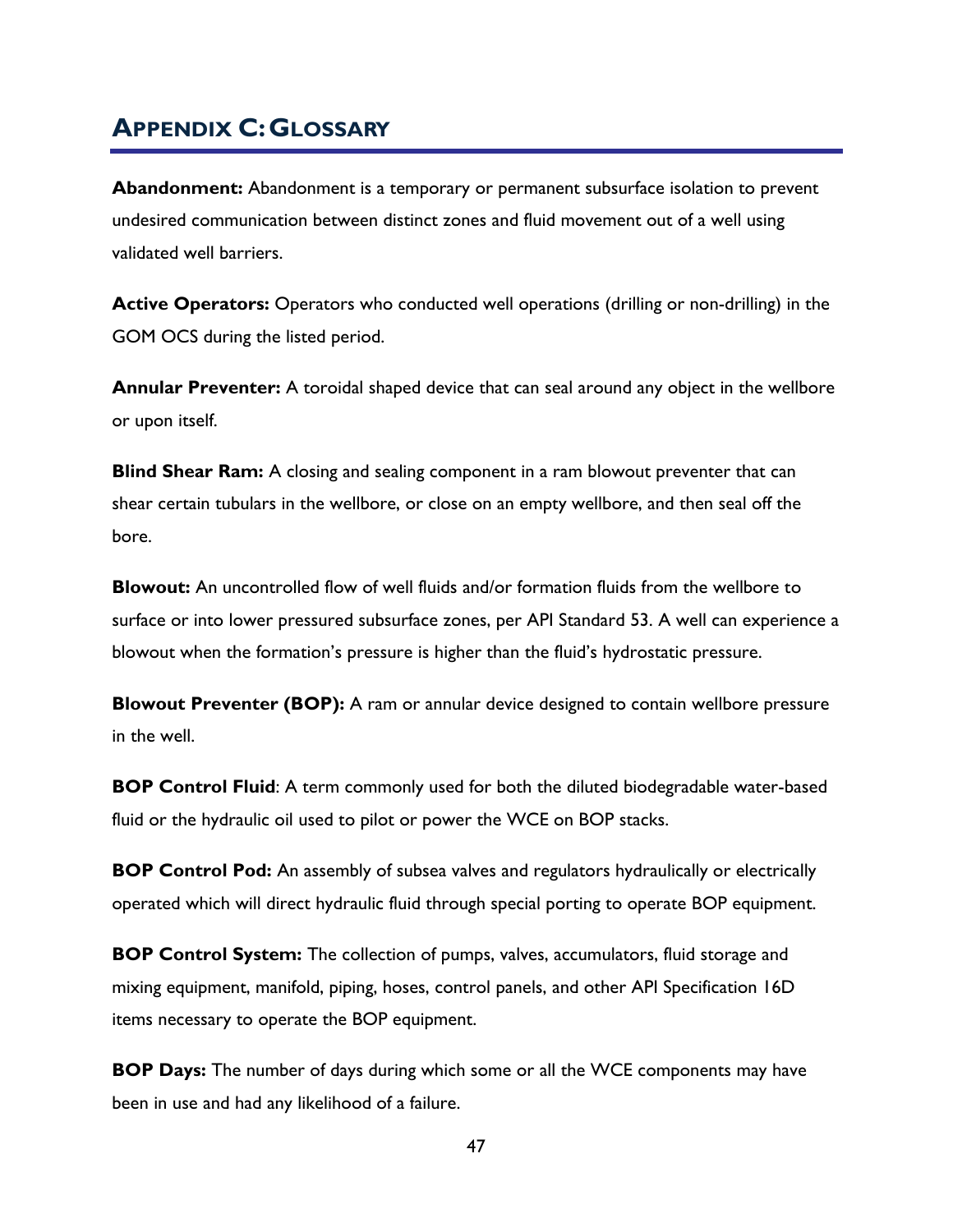**BOP Stack:** An assembly of annular and ram type preventers, together with choke and kill valves, installed on top of the wellhead during well construction activities.

**Casing Shear Ram:** A closing component in a ram blowout preventer that is capable of shearing or cutting certain tubulars in the wellbore.

**Choke and Kill Lines:** High pressure pipes connecting the side outlet valves on the BOP stack to the choke manifold to allow controlled flow in and out of a closed BOP stack.

**Consumables:** For purposes of this report, consumables may include seals and other components that have an indeterminable expected life because of variables in the operating conditions.

**Decommissioning:** See Abandonment.

**Drilling:** The perforation of the earth's surface by mechanical means. It includes all operations for preventing the collapse of the sides of the hole, or for preventing the hole from being filled with extraneous materials including water.

**Drilling Fluid:** The fluid added to the wellbore to facilitate the drilling process and control the well.

**Drilling Rig:** A mobile structure housing the integrated system for drilling wells. Offshore drilling rigs are either floating (e.g., a drillship or semi-submersible) or bottom supported (e.g., a jack-up or rig unit on a production platform). Floating rigs typically use subsea WCE systems, and bottom supported rigs tend to use surface WCE systems.

**Event Rate:** The event rate reflects the number of reported events per 1,000 BOP days. The not-in-operation event rate considers only in-operation BOP days, and the in-operation event rate considers only in-operation BOP days. The event rate is calculated as: events / BOP days  $\times$ 1,000.

**In-Operation (Subsea System):** A subsea BOP stack is in operation after it has completed a successful initial subsea pressure test per API Standard 53.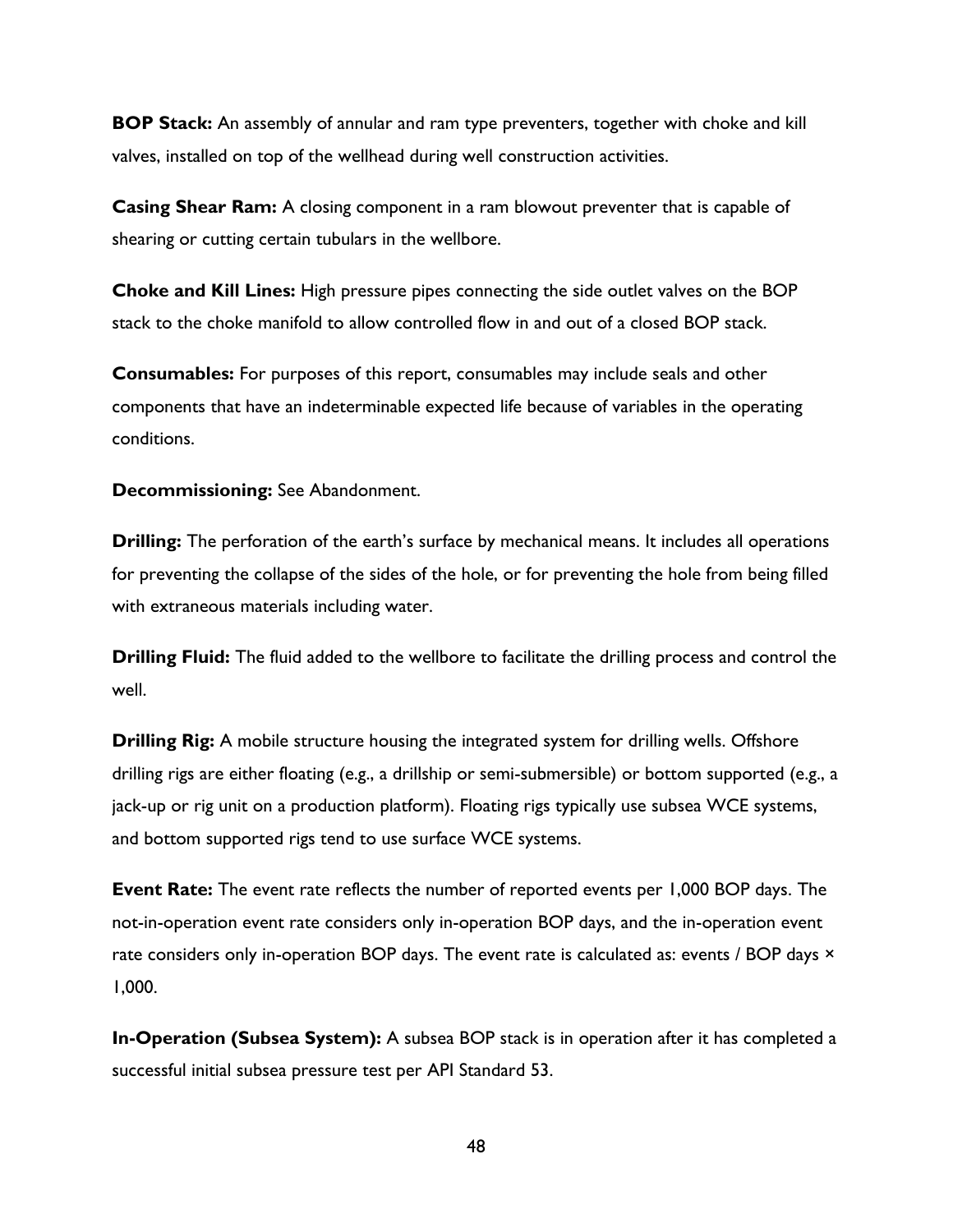**In-Operation (Surface System):** A surface BOP stack is in operation after it has completed a successful pressure test of the wellhead connection to the wellbore per API Standard 53.

**Integrated Riser Joint:** A Managed Pressure Drilling (MPD) riser joint that has an annular preventer, choke and kill valves and a bearing assembly incorporated.

**Intervention:** A workover operation in which a well is re-entered for a purpose other than to continue drilling or to maintain or repair it.

**Loss of Containment:** An external leak of wellbore fluids outside of the pressure containing equipment boundary.

**Managed Pressure Drilling:** A method of drilling where the well bore circulation system is contained in a closed-loop allowing pore-pressure, formation fracture pressure, and bottom hole pressure to be balanced and managed at surface.

**Mechanical Barrier:** Subset of physical barriers that feature engineered, manufactured equipment. Does not include set cement or a hydrostatic fluid column. Examples include permanent or retrievable bridge plugs, downhole packers, wellhead hanger seals, and liner hanger seals.

**Multiplex Control System (MUX):** A microprocessor-based BOP control system used predominantly in deep water that sends multiple coded signals to and from the control pods through a single cable to overcome the time requirements of the hydraulic control systems used in shallow water.

**Non-Drilling Operations:** Well operations including, for example, intervention, workover, temporary abandonment, and permanent abandonment.

**Not-In-Operation (Subsea System):** The BOP stack is not in operation when it is being maintained, inspected, and tested in preparation for use. The BOP stack changes from in operation to not in operation when either the BOP is removed from the wellhead or the LMRP is removed from the lower BOP stack. When the BOP stack is on deck or is being run, pulled, or retrieved, it is considered not in operation.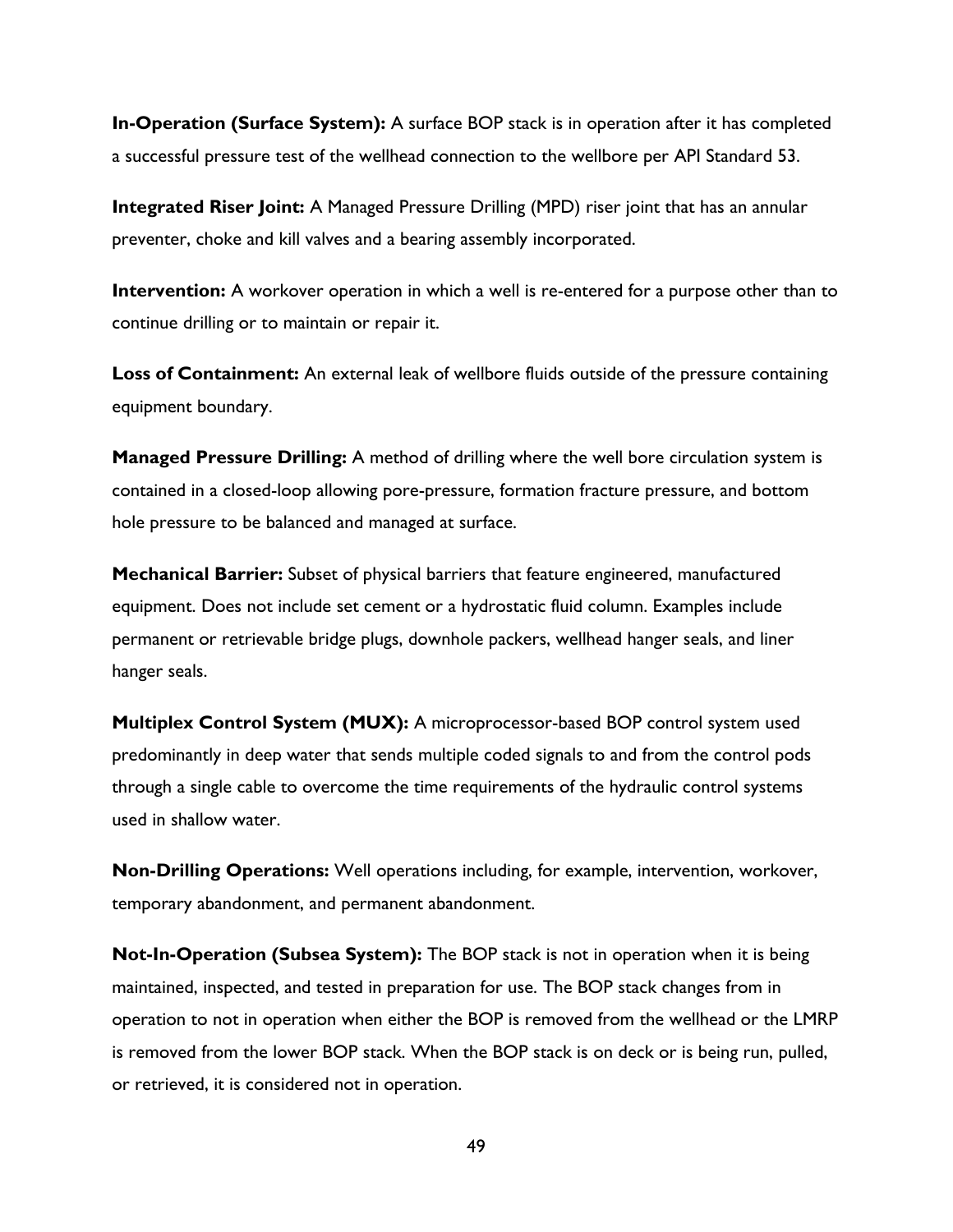**Not-In-Operation (Surface System):** The BOP stack is not in operation when it is being maintained, inspected, and tested in preparation for use. A surface BOP stack changes from in operation to not in operation when the external barrier is intentionally disabled for repair/replacement, or at the end of the well.

**Pipe Ram Preventer:** A device that can seal around the outside diameter of a pipe or tubular in the wellbore. These can be sized for a range of pipe sizes (variable pipe ram) or a specific pipe size.

**Pre-Spud Operations:** The period preceding the start of drilling activities.

**Remotely Operated Vehicle (ROV):** An unmanned underwater robot connected to the rig by a control cable which transmits commands to the robot and video signals to the rig. The ROV is used to observe the underwater equipment and to carry out some rudimentary operations when commanded by the pilot.

**Rig:** See Drilling Rig.

**Rigs with Activity:** This includes all rigs which had both a contract and permit to perform drilling and non-drilling activities on the OCS during the referenced period.

**Root Cause:** The cause (condition or action) that begins a cause/effect chain and ends in the equipment component failure. If eliminated, it would prevent the reoccurrence of the event (under investigation) and similar occurrences.

**Shear Ram:** See Blind Shear Ram or Casing Shear Ram.

**Stack Pull (Subsea System):** When either the BOP is removed from the wellhead or the LMRP is removed from the lower BOP stack and recovered to the rig to repair a failed component. An event cannot be classified as a BOP stack pull until after the BOP stack is in operation (see Stack Retrieval).

**Stack Pull (Surface System):** When a BOP component fails during operations and requires well conditioning and a mechanical barrier placement to make necessary repairs.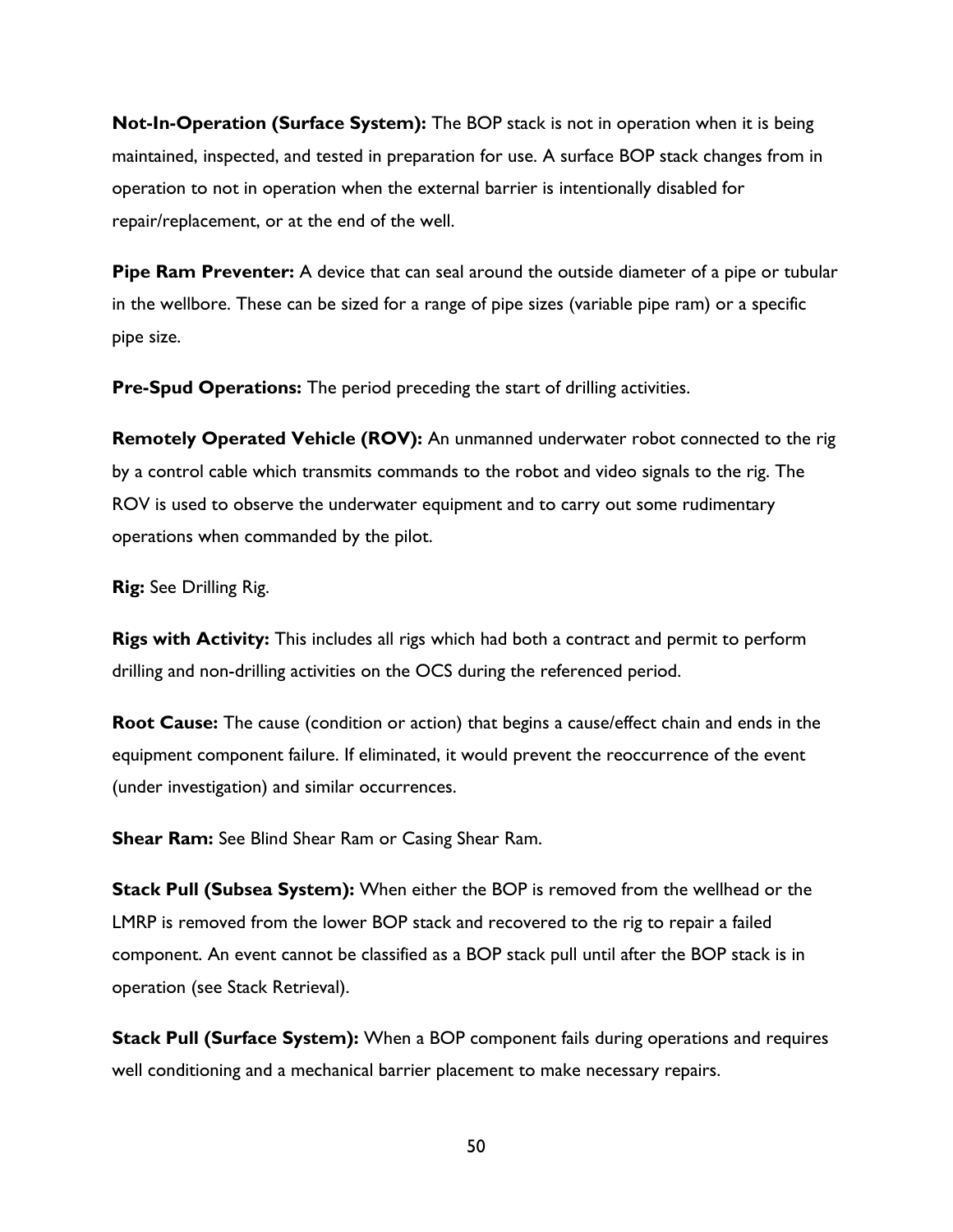**Stack Retrieval:** The recovery of the LMRP or the BOP stack before it is in operation. If the LMRP or BOP stack is recovered to the rig any time after deployment has begun and before initial latch-up tests are passed, it is considered a BOP stack retrieval.

**Stack Run:** The activity of deploying a subsea BOP stack from the rig to the subsea wellhead.

**Stack Start:** In this report, BOP stack start means when a surface BOP stack is assembled on the wellhead.

**Subunit:** See Well Control Equipment Subunits.

**Well Construction:** A set of operations, including drilling, that create the hole and provide the barriers to fluid migration in the form of surface, intermediate and production casings, tubing, and packers installed in the well above the completion interval. This work is directed by the lease operator employing the drilling contractor and third-party services equipment and personnel.

**Well Control Equipment:** Systems and subsystems that are used to control pressure within the wellbore, per API Standard 53.

**Well Control Equipment Subunit:** Well control equipment components are categorized according to the following subunits: auxiliary equipment, BOP control systems (primary, secondary, and emergency), BOP stack system, choke manifold system, diverter system, and riser system.

**Wellbore Fluid:** The oil or gas diluted fluids, commonly referred to as hydrocarbons, from a reservoir that would typically be found in an oil or gas well.

**Wells Spudded**: The number of wells that were started, or "spudded," during the listed period. Wells spudded are a subset of total wells with activity.

**Wells with Activity:** The number of wells worked on by rigs, regardless of the well operation, during the referenced period.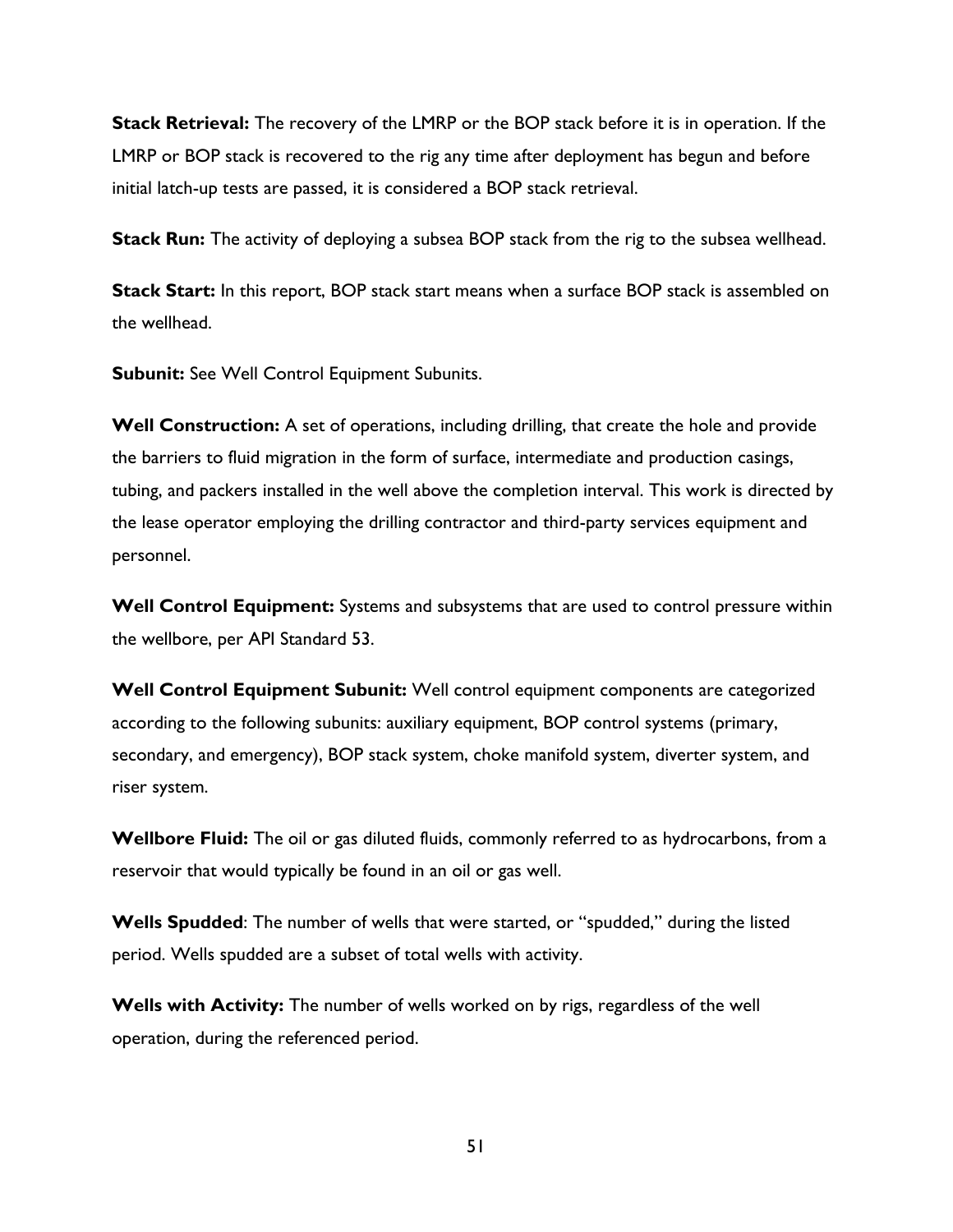**Workover:** An operation on a completed well intended to maintain or increase production but is not routine maintenance.

## **Detection Method Terms**

**Casual Observation:** An unplanned or non-routine observation. This could be a simple walk by the component.

**Continuous Condition Monitoring:** Monitoring involving the use of intelligent instrumentation with alarms and recording devices.

**Corrective Maintenance:** Unscheduled maintenance or repairs.

**Function Test:** The operation of equipment to confirm that it does what it is expected to do.

**Inspection:** Company-conducted inspection, which may consist of visual or other examination.

**On-demand:** Inability to function when required.

**Periodic Condition Monitoring:** Regular checks.

**Periodic Maintenance:** Planned, scheduled maintenance routine.

**Pressure Test:** The application of pressure to a piece of equipment or a system to verify its pressure containment capability.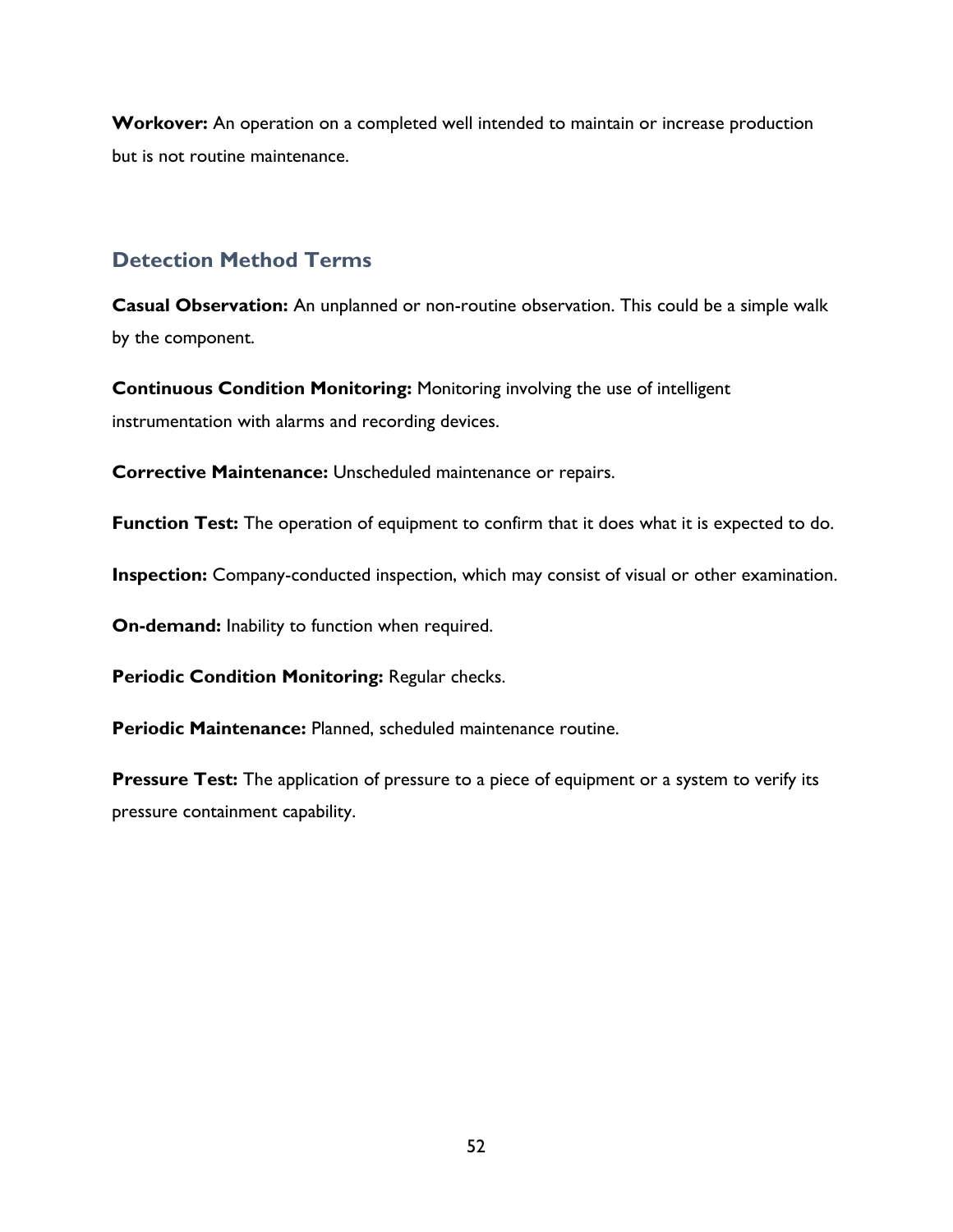# <span id="page-62-0"></span>**APPENDIX D:ACRONYMS**

| <b>ANSI:</b>   | American National Standards Institute                              |
|----------------|--------------------------------------------------------------------|
| API:           | American Petroleum Institute                                       |
| <b>BOP:</b>    | <b>Blowout preventer</b>                                           |
| <b>BSEE:</b>   | Bureau of Safety and Environmental Enforcement                     |
| <b>BSR:</b>    | Blind shear ram                                                    |
| BTS:           | <b>Bureau of Transportation Statistics</b>                         |
| CFR:           | Code of Federal Regulations                                        |
| C/K:           | Choke/kill                                                         |
| <b>CIPSEA:</b> | Confidential Information Protection and Statistical Efficiency Act |
| D&l:           | Disassembly and inspection                                         |
| <b>DOI:</b>    | Department of the Interior                                         |
| DOT:           | Department of Transportation                                       |
| <b>EHBS:</b>   | Emergency hydraulic backup system                                  |
| GOM:           | <b>Gulf of Mexico</b>                                              |
| <b>HPU:</b>    | Hydraulic power unit                                               |
| <b>IADC:</b>   | International Association of Drilling Contractors                  |
| <b>IOGP:</b>   | International Association of Oil and Gas Producers                 |
| I&A:           | Investigation and failure analysis                                 |
| IRJ:           | Integrated riser joint                                             |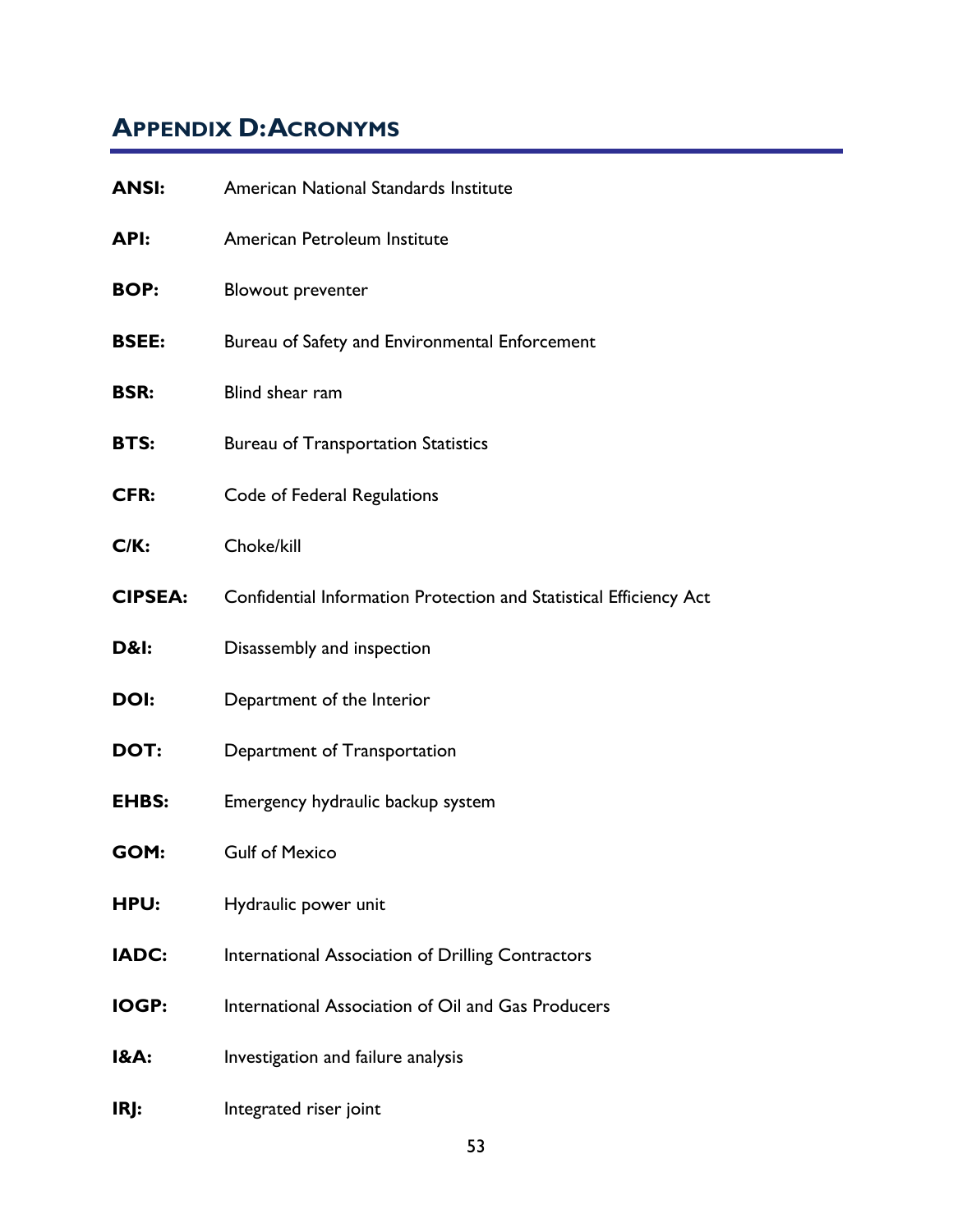| JIP:          | Joint industry project                    |
|---------------|-------------------------------------------|
| LMRP:         | Lower marine riser package                |
| LOC:          | Loss of containment                       |
| <b>MASP:</b>  | Maximum anticipated surface pressure      |
| MGS:          | Mud-gas separator                         |
| MIT:          | Maintenance, inspection, and testing      |
| MPD:          | Managed pressure drilling                 |
| <b>MUX:</b>   | Multiplex control system                  |
| OCS:          | <b>Outer Continental Shelf</b>            |
| OEM:          | Original equipment manufacturer           |
| <b>PBOF:</b>  | Pressure balanced, oil-filled             |
| <b>QA/QC:</b> | Quality assurance/quality control         |
| <b>RCFA:</b>  | Root cause failure analysis               |
| <b>ROV:</b>   | Remotely operated vehicle                 |
| SD:           | Standard deviation                        |
| SME:          | Subject matter expert                     |
| SPM:          | Sub-plate mounted                         |
| <b>WAR:</b>   | Well activity report (per 30 CFR 250.743) |
| <b>WCE:</b>   | Well control equipment                    |